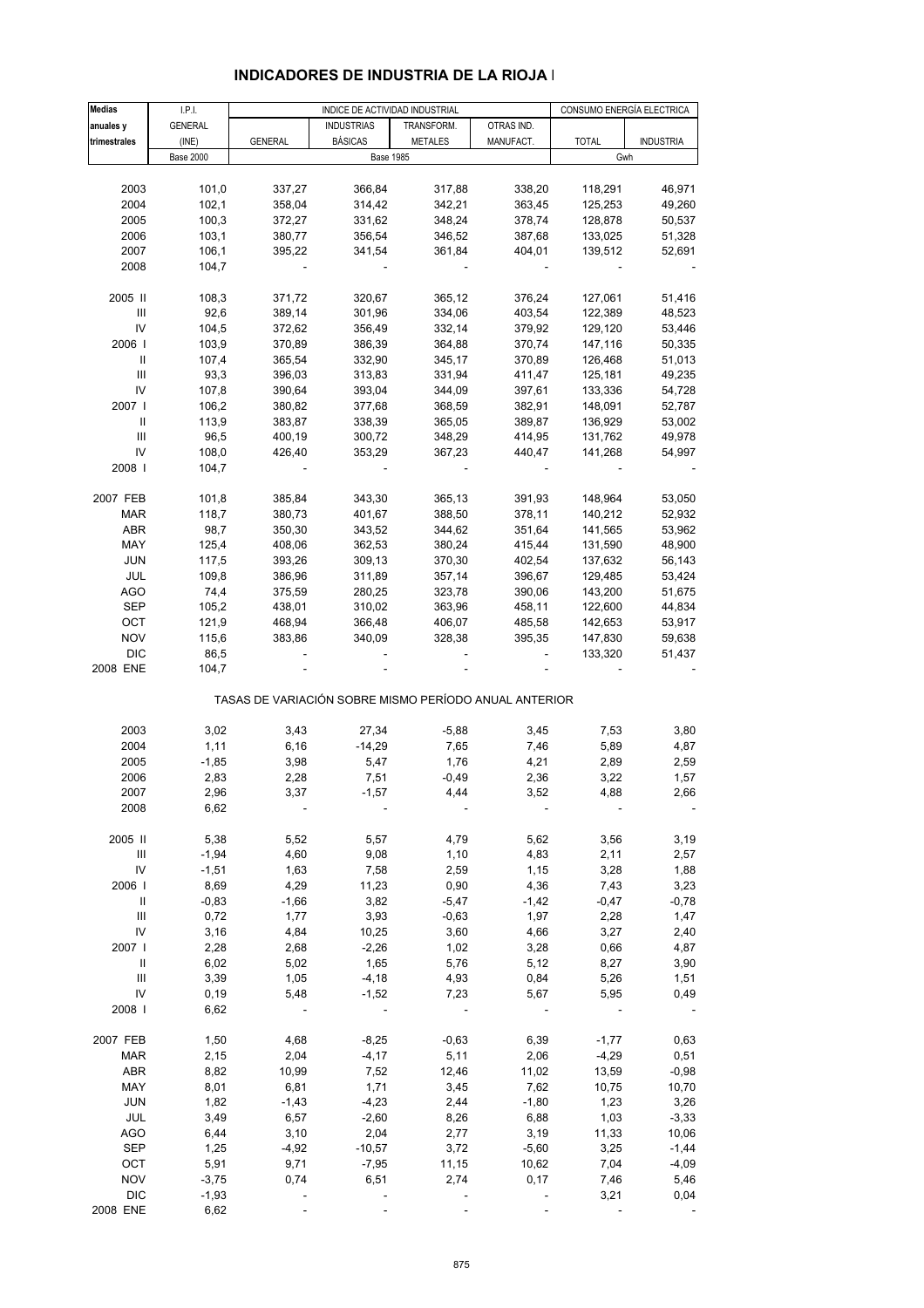## **INDICADORES DE INDUSTRIA DE LA RIOJA. II**

| <b>Medias</b> |                | ENCUESTA DE COYUNTURA INDUSTRIAL: TOTAL INDUSTRIA (1) |                         |                |                    |
|---------------|----------------|-------------------------------------------------------|-------------------------|----------------|--------------------|
| anuales y     | INDICADOR DE   | NIVEL CARTERA                                         | <b>TENDENCIA</b>        | <b>NIVEL</b>   | <b>UTILIZACIÓN</b> |
| trimestrales  | CLIMA INDUST.  | <b>PEDIDOS</b>                                        | PRODUCCIÓN              | <b>STOCKS</b>  | CAPACIDAD          |
|               |                | Saldo de respuestas                                   |                         |                | $\%$               |
|               |                |                                                       |                         |                |                    |
| 2003          | $-5,9$         | $-21$                                                 | 12                      | 10             | 76,0               |
| 2004          | $-8,2$         | $-20$                                                 | 6                       | 13             | 72,4               |
| 2005          | $-5,0$         | $-5$                                                  | 5                       | 8              | 75,1               |
| 2006          | $-9,9$         | $-25$                                                 | $\overline{\mathbf{c}}$ | 11             | 69,0               |
| 2007          | $-12,3$        | $-24$                                                 | 0                       | 15             | 71,2               |
| 2008          |                | $-38$                                                 | $-23$                   | 22             | 64,9               |
|               |                |                                                       |                         |                |                    |
| 2005 II       | $-5,5$         | 1                                                     | 39                      | 9              | 72,0               |
| Ш             | $-2,3$         | 0                                                     | 14                      | 6              | 76,7               |
| IV            | $-0,7$         | 6                                                     | $-16$                   | 3              | 87,6               |
| 2006          | $-3,9$         | $-17$                                                 | -6                      | 10             | 66,0               |
| Ш             | $-11,5$        | $-35$                                                 | $-4$                    | 16             | 60,1               |
| Ш             | $-12,5$        | $-24$                                                 | 15                      | 14             | 75,5               |
| IV            | $-11,7$        | $-23$                                                 | $\overline{\mathbf{4}}$ | 5              | 74,4               |
| 2007 l        | $-11,9$        | $-20$                                                 | $-13$                   | 20             | 65,2               |
| Ш             | $-11,4$        | $-34$                                                 | 19                      | 19             | 71,2               |
| Ш<br>IV       | $-12,9$        | $-23$<br>$-21$                                        | $-2$<br>$-3$            | 13<br>9        | 75,7               |
| 2008          | $-13,5$        |                                                       |                         |                | 72,6               |
|               | $\overline{a}$ | $-38$                                                 | $-23$                   | 22             | 64,9               |
| 2007 ABR      | $-11,2$        | $-33$                                                 | $\boldsymbol{2}$        | 25             |                    |
| MAY           | $-11,0$        | $-33$                                                 | 30                      | 10             |                    |
| <b>JUN</b>    | $-12,0$        | $-36$                                                 | 26                      | 23             |                    |
| JUL           | $-12,6$        | $-17$                                                 | 31                      | $\overline{7}$ |                    |
| <b>AGO</b>    | $-12,9$        | $-10$                                                 | $-29$                   | 5              | ٠                  |
| <b>SEP</b>    | $-13,2$        | $-42$                                                 | $-7$                    | 28             | ä,                 |
| OCT           | $-13,4$        | $-11$                                                 | 16                      | 1              |                    |
| <b>NOV</b>    | $-13,7$        | $-22$                                                 | $-7$                    | $\overline{7}$ | ٠                  |
| <b>DIC</b>    |                | $-31$                                                 | $-17$                   | 21             | ä,                 |
| 2008 ENE      |                | $-29$                                                 | $-33$                   | 15             |                    |
| FEB           |                | $-47$                                                 | $-12$                   | 30             | -                  |
| <b>MAR</b>    |                |                                                       | ÷,                      |                |                    |
|               |                | TASAS DE VARIACIÓN SOBRE MISMO PERÍODO ANUAL ANTERIOR |                         |                |                    |
| 2003          |                |                                                       |                         |                |                    |
| 2004          |                |                                                       |                         |                |                    |
| 2005          |                |                                                       |                         |                |                    |
| 2006          |                |                                                       |                         |                |                    |
| 2007          |                |                                                       |                         |                |                    |
| 2008          |                |                                                       |                         |                |                    |
|               |                |                                                       |                         |                |                    |
| 2005 II       |                |                                                       |                         |                |                    |
| Ш             |                |                                                       |                         |                |                    |
| IV            |                |                                                       |                         |                |                    |
| 2006          |                |                                                       |                         |                |                    |
| Ш             |                |                                                       |                         |                |                    |
| Ш             |                |                                                       |                         |                |                    |
| IV            |                |                                                       |                         |                |                    |
| 2007 l        |                |                                                       |                         |                |                    |
| Ш             |                |                                                       |                         |                |                    |
| Ш             |                |                                                       |                         |                |                    |
| IV<br>2008 l  |                |                                                       |                         |                |                    |
|               |                |                                                       |                         |                |                    |
| 2007 ABR      |                |                                                       |                         |                |                    |
| MAY           |                |                                                       |                         |                |                    |
| <b>JUN</b>    |                |                                                       |                         |                |                    |
| JUL           |                |                                                       |                         |                |                    |
| <b>AGO</b>    |                |                                                       |                         |                |                    |
| <b>SEP</b>    |                |                                                       |                         |                |                    |
| OCT           |                |                                                       |                         |                |                    |
| <b>NOV</b>    |                |                                                       |                         |                |                    |
| <b>DIC</b>    |                |                                                       |                         |                |                    |
| 2008 ENE      |                |                                                       |                         |                |                    |
| FEB           |                |                                                       |                         |                |                    |
| <b>MAR</b>    |                |                                                       |                         |                |                    |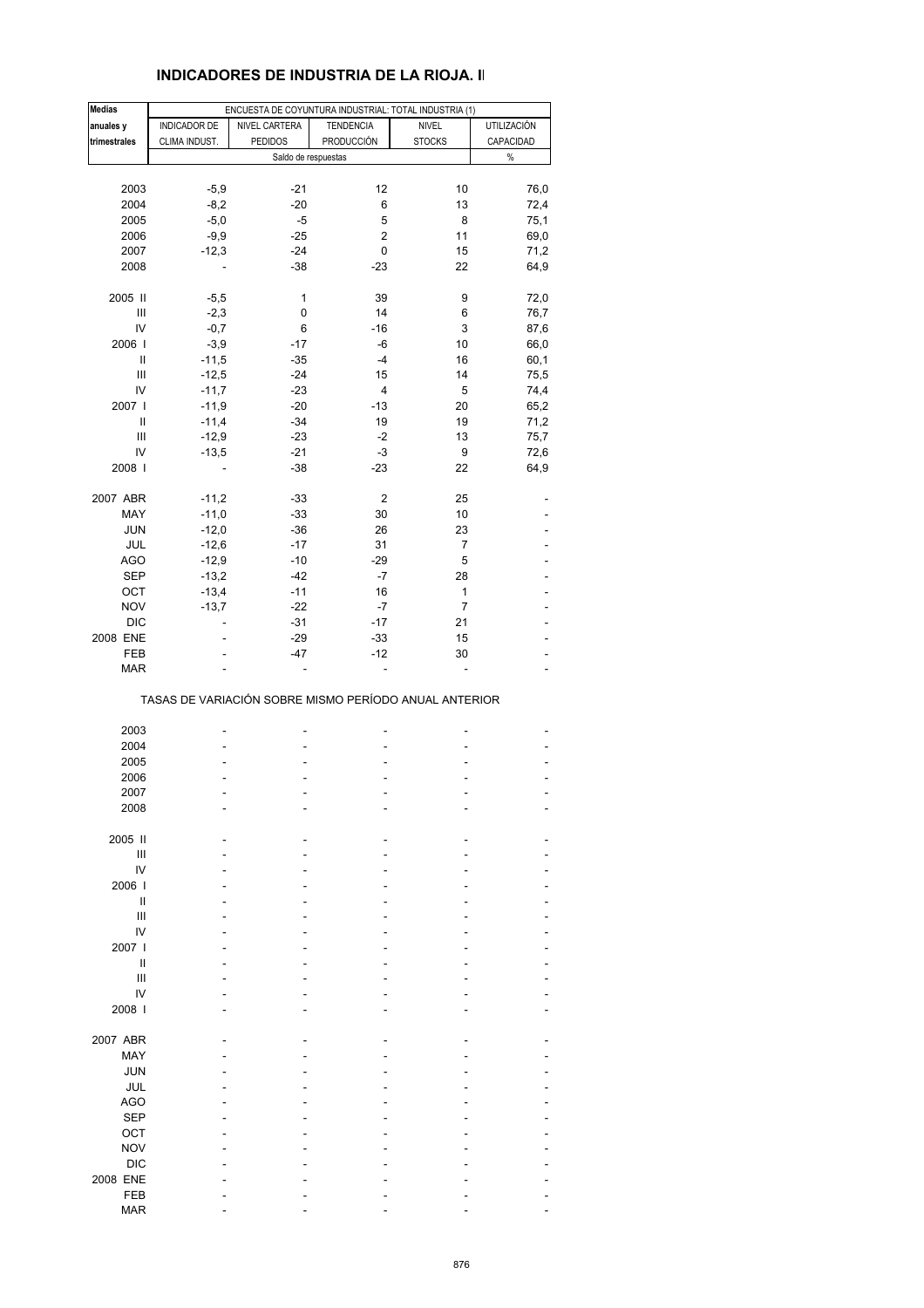| <b>Medias</b>                      |              |                  | VISADOS: SUPERFICIE A CONSTRUIR                       |                 |              |                          | LICENCIAS: SUPERFICIE A CONSTRUIR |                          |                           |
|------------------------------------|--------------|------------------|-------------------------------------------------------|-----------------|--------------|--------------------------|-----------------------------------|--------------------------|---------------------------|
| anuales y                          | <b>TOTAL</b> | <b>EDIFICIOS</b> | <b>SERVICIOS</b>                                      | <b>OTROS</b>    | <b>TOTAL</b> |                          | <b>RESIDENCIAL</b>                |                          | NO RESID.                 |
| trimestrales                       |              | <b>VIVIENDAS</b> | <b>COMERCIALES</b>                                    | <b>DESTINOS</b> |              | <b>TOTAL</b>             | <b>VIVIENDAS</b>                  | <b>COLECTIVOS</b>        |                           |
|                                    |              | Metros cuadrados |                                                       |                 |              |                          | Miles de metros cuadrados         |                          |                           |
|                                    |              |                  |                                                       |                 |              |                          |                                   |                          |                           |
| 2002                               | 96.178       | 64.230           | 21.141                                                | 10.807          | 62           | 47                       | 46                                | 1                        | 15                        |
| 2003                               | 113.759      | 88.203           | 19.245                                                | 6.311           | 68           | 59                       | 58                                | $\mathbf{1}$             | 9                         |
| 2004                               | 103.127      | 94.078           | 1.444                                                 | 7.605           | 133          | 109                      | 109                               | $\mathbf{1}$             | 24                        |
| 2005                               | 109.728      | 91.745           | 920                                                   | 17.064          | 200          | 183                      | 183                               | 0                        | 17                        |
| 2006                               | 138.738      | 130.571          | 1.825                                                 | 6.342           | 131          | 120                      | 119                               | $\mathbf{1}$             | 11                        |
| 2007                               | 107.245      | 100.589          | 693                                                   | 5.963           | 93           | 85                       | 84                                | $\mathbf{1}$             | $\bf 8$                   |
|                                    |              |                  |                                                       |                 |              |                          |                                   |                          |                           |
| 2005                               | 90.279       | 84.320           | 1.054                                                 | 4.905           | 104          | 92                       | 92                                | 0                        | 13                        |
| $\, \parallel$                     | 94.904       | 85.456           | 1.101                                                 | 8.346           | 203          | 186                      | 186                               | $\pmb{0}$                | 17                        |
| $\ensuremath{\mathsf{III}}\xspace$ | 137.355      | 100.195          | 1.469                                                 | 35.691          | 197          | 178                      | 178                               | 0                        | 18                        |
| IV                                 | 116.375      | 97.010           | 54                                                    | 19.311          | 294          | 276                      | 276                               | 0                        | 18                        |
| 2006                               | 144.040      | 134.485          | 2.912                                                 | 6.643           | 113          | 104                      | 104                               | 0                        | $\bf 8$                   |
| $\, \parallel$                     | 113.567      | 108.782          | 68                                                    | 4.716           | 129          | 118                      | 117                               | $\mathbf{1}$             | 10                        |
| III                                | 178.310      | 167.116          | 3.677                                                 | 7.518           | 194          | 176                      | 176                               | 0                        | 17                        |
| IV                                 | 119.035      | 111.900          | 643                                                   | 6.492           | 90           | 81                       | 80                                | 2                        | 9                         |
| 2007 l                             | 158.676      | 150.731          | 1.932                                                 | 6.013           | 120          | 108                      | 108                               | 0                        | $12\,$                    |
| Ш                                  | 99.218       | 94.086           | 83                                                    | 5.049           | 98           | 92                       | 91                                | $\mathbf{1}$             | 6                         |
| $\ensuremath{\mathsf{III}}\xspace$ | 76.794       | 68.327           | 150                                                   | 8.317           | 61           | 54                       | 52                                | 2                        | $\overline{7}$            |
| IV                                 | 94.293       | 89.212           | 606                                                   | 4.474           |              |                          |                                   | ÷,                       |                           |
|                                    |              |                  |                                                       |                 |              |                          |                                   |                          |                           |
| 2007 ENE                           | 122.970      | 110.321          | 276                                                   | 12.373          | 104          | 87                       | 87                                | $\pmb{0}$                | 17                        |
| FEB                                | 90.726       | 85.324           | 4.252                                                 | 1.150           | 144          | 138                      | 138                               | 0                        | 6                         |
|                                    |              |                  |                                                       |                 |              |                          |                                   |                          |                           |
| <b>MAR</b>                         | 262.332      | 256.548          | 1.268                                                 | 4.516           | 111          | 99                       | 99                                | 0                        | 12                        |
| <b>ABR</b>                         | 118.107      | 107.946          | 102                                                   | 10.059          | 148          | 138                      | 138                               | 0                        | $10$                      |
| MAY                                | 110.235      | 106.858          | 0                                                     | 3.377           | 113          | 110                      | 108                               | 2                        | $\ensuremath{\mathsf{3}}$ |
| <b>JUN</b>                         | 69.313       | 67.454           | 148                                                   | 1.711           | 33           | 28                       | 28                                | 0                        | $\,$ 5 $\,$               |
| JUL                                | 101.337      | 80.232           | $\pmb{0}$                                             | 21.105          | 55           | 50                       | 50                                | 0                        | $\,$ 5 $\,$               |
| <b>AGO</b>                         | 89.115       | 87.464           | 450                                                   | 1.201           | 75           | 60                       | 60                                | 0                        | 15                        |
| <b>SEP</b>                         | 39.930       | 37.286           | 0                                                     | 2.644           | 54           | 52                       | 46                                | 6                        | $\overline{\mathbf{c}}$   |
| OCT                                | 80.879       | 73.797           | 1.228                                                 | 5.854           |              |                          |                                   |                          |                           |
| <b>NOV</b>                         | 144.814      | 140.450          | 0                                                     | 4.364           |              |                          |                                   | $\overline{a}$           | $\overline{\phantom{a}}$  |
| <b>DIC</b>                         | 57.185       | 53.389           | 591                                                   | 3.205           |              |                          |                                   |                          |                           |
|                                    |              |                  | TASAS DE VARIACIÓN SOBRE MISMO PERÍODO ANUAL ANTERIOR |                 |              |                          |                                   |                          |                           |
|                                    |              |                  |                                                       |                 |              |                          |                                   |                          |                           |
| 2002                               | 12,10        | $-11,79$         | 388,14                                                | 24,88           | 10,63        | 4,09                     | 2,98                              | 600,00                   | 37,69                     |
| 2003                               | 18,28        | 37,32            | $-8,97$                                               | $-41,61$        | 9,61         | 25,71                    | 25,86                             | 14,29                    | $-40,78$                  |
| 2004                               | $-9,35$      | 6,66             | $-92,50$                                              | 20,51           | 97,28        | 86,22                    | 87,21                             | 0,00                     | 170,75                    |
| 2005                               | 6,40         | $-2,48$          | $-36,31$                                              | 124,37          | 49,81        | 67,51                    | 68,53                             |                          | $-31,01$                  |
| 2006                               | 26,44        | 42,32            | 98,48                                                 | $-62,83$        | $-34,21$     | $-34,38$                 | $-34,74$                          |                          | $-32,32$                  |
| 2007                               | $-22,70$     | $-22,96$         | $-62,03$                                              | $-5,98$         | $-35,86$     | $-36,34$                 | $-36,85$                          | 166,67                   | $-30,56$                  |
|                                    |              |                  |                                                       |                 |              |                          |                                   |                          |                           |
| 2005                               | $-9,16$      | $-8,33$          | 229,96                                                | $-30,78$        | $-31,96$     | $-33,25$                 | $-33,25$                          |                          | $-20,83$                  |
| Ш                                  | $-10,92$     | $-4,70$          | 191,10                                                | $-49,38$        | 122,26       | 241,72                   | 257,05                            |                          | $-53,15$                  |
| Ш                                  | 23,25        | $-5,71$          | $-54,68$                                              | $\sim$          | 88,50        | 131,60                   | 132,61                            | $\blacksquare$           | $-32,93$                  |
| IV                                 | 22,33        | 9,75             | $-97,04$                                              | 293,62          | 60,07        | 64,16                    | 64,16                             | $\Box$                   | 15,22                     |
| 2006                               | 59,55        | 59,49            | 176,40                                                | 35,43           | 7,99         | 13,82                    | 13,82                             |                          | $-34,21$                  |
| $\mathbf{H}$                       | 19,66        | 27,30            | $-93,80$                                              | $-43,49$        | $-36,62$     | $-36,27$                 | $-36,80$                          | ÷,                       | $-40,38$                  |
| $\ensuremath{\mathsf{III}}\xspace$ | 29,82        | 66,79            | 150,34                                                | $-78,94$        | $-1,53$      | $-1,12$                  | $-1,12$                           | $\blacksquare$           | $-5,45$                   |
| IV                                 | 2,29         | 15,35            | $\sim 100$ km s $^{-1}$                               | $-66,38$        | $-69,39$     | $-70,57$                 | $-71,17$                          | $\Box$                   | $-50,94$                  |
| 2007                               | 10,16        | 12,08            | $-33,66$                                              | $-9,49$         | 6,21         | 3,51                     | 3,51                              | $\Box$                   | 40,00                     |
| Ш                                  | $-12,63$     | $-13,51$         | 21,95                                                 | 7,05            | $-23,83$     | $-22,25$                 | $-22,16$                          | $-33,33$                 | $-41,94$                  |
| Ш                                  | $-56,93$     | $-59,11$         | $-95,92$                                              | 10,63           | $-68,33$     | $-69,38$                 | $-70,51$                          | $\blacksquare$           | $-57,69$                  |
| IV                                 | $-20,79$     | $-20,28$         | $-5,65$                                               | $-31,08$        |              | $\overline{\phantom{a}}$ |                                   |                          |                           |
|                                    |              |                  |                                                       |                 |              |                          |                                   |                          |                           |
| 2007 ENE                           | $-21,51$     | $-23,31$         | $\sim$ $-$                                            | $-3,56$         | 28,40        | 22,54                    | 22,54                             |                          | 70,00                     |
| FEB                                | $-29,78$     | $-28,84$         | 0,07                                                  | $-77,20$        | 12,50        | 18,97                    | 18,97                             | ä,                       | $-50,00$                  |
| <b>MAR</b>                         | 79,38        | 83,65            | $-71,75$                                              | 119,54          | $-13,95$     | $-21,43$                 | $-21,43$                          | $\blacksquare$           | 300,00                    |
| ABR                                | 50,68        | 39,05            | $\sim$ $-$                                            | $\sim$          | 48,00        | 50,00                    | 50,00                             | $\blacksquare$           | 25,00                     |
| MAY                                | $-35,10$     | $-34,83$         | $\sim$                                                | $-41,79$        | $-21,53$     | $-16,67$                 | $-16,28$                          | $-33,33$                 | $-75,00$                  |
| <b>JUN</b>                         | $-25,03$     | $-20,40$         | 22,31                                                 | $-77,47$        | $-76,76$     | $-78,63$                 | $-78,63$                          | $\overline{\phantom{a}}$ | $-54,55$                  |
| JUL                                | $-28,26$     | $-37,30$         | $\sim 100$                                            | 186,44          | $-57,69$     | $-59,68$                 | $-59,68$                          | $\overline{\phantom{a}}$ | $-16,67$                  |
| <b>AGO</b>                         | $-27,59$     | $-19,82$         | $-89,84$                                              | $-87,43$        | $-16,67$     | $-9,09$                  | $-9,09$                           | $\overline{\phantom{a}}$ | $-37,50$                  |
| <b>SEP</b>                         | $-85,24$     | $-85,89$         |                                                       | $-53,04$        | $-85,04$     | $-84,66$                 | $-86,43$                          |                          | $-90,91$                  |
| OCT                                | $-23,45$     | $-18,32$         | $-36,31$                                              | $-56,25$        |              |                          |                                   |                          |                           |
| <b>NOV</b>                         | 4,18         | 4,04             |                                                       | 8,94            |              |                          |                                   | $\overline{\phantom{a}}$ |                           |
| <b>DIC</b>                         | $-49,14$     | $-51,62$         |                                                       | 53,42           |              |                          |                                   |                          |                           |

# **INDICADORES DE CONSTRUCCIÓN DE LA RIOJA. I**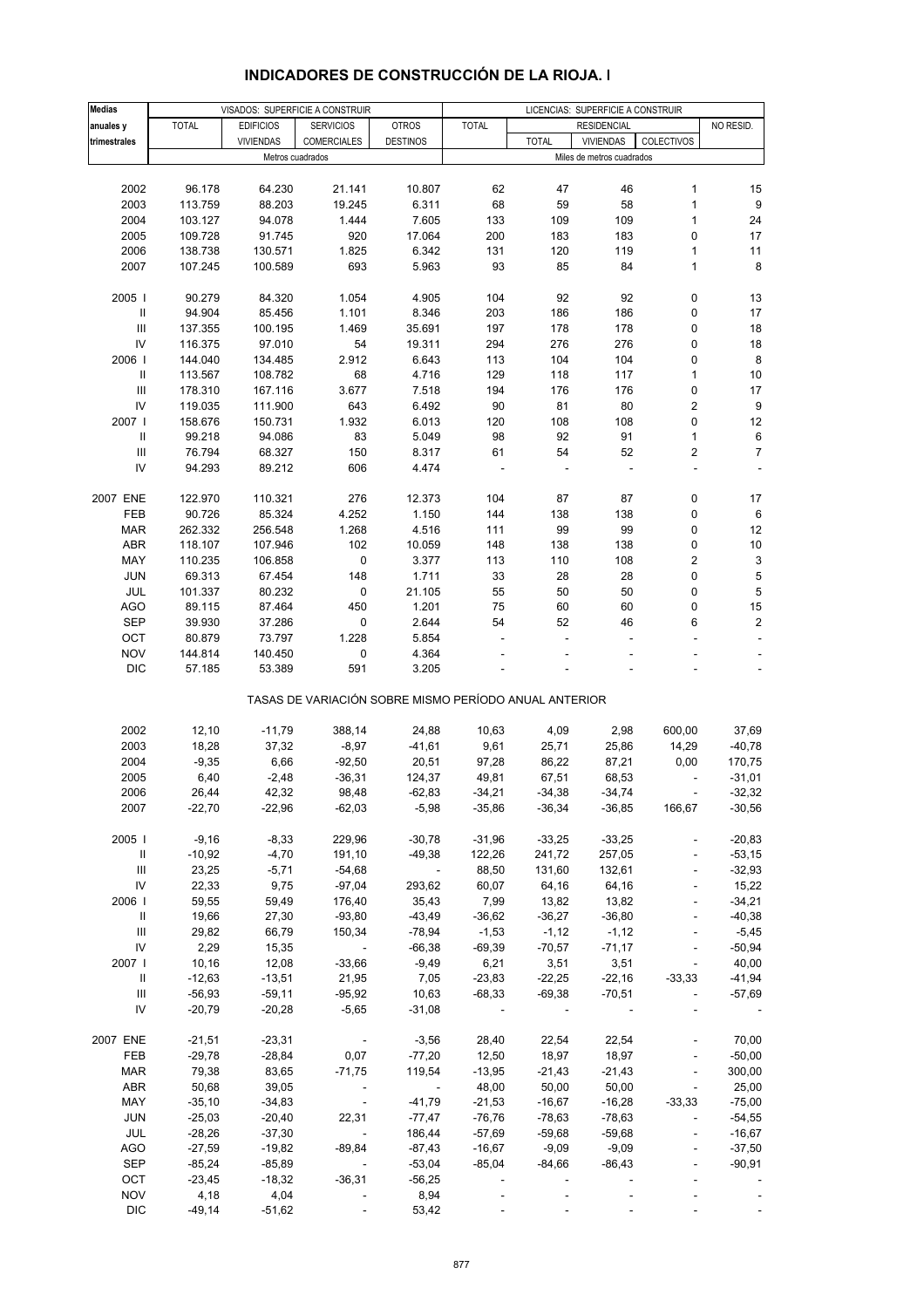| <b>Medias</b>                      |              |              |            | VIVIENDAS VISADAS COLEGIO ARQUITECTOS TÉCNICOS |                                                       |                 |                          | LICENCIAS MUNIC.: Nº DE VIVIENDAS |                         |
|------------------------------------|--------------|--------------|------------|------------------------------------------------|-------------------------------------------------------|-----------------|--------------------------|-----------------------------------|-------------------------|
| anuales y                          | <b>TOTAL</b> |              | OBRA NUEVA |                                                | Α                                                     | Α               | <b>OBRA</b>              | REHABI-                           | DEMO-                   |
| trimestrales                       |              | <b>TOTAL</b> | EDIF.VIV.  | OTROS EDIF.                                    | AMPLIAR                                               | <b>REFORMAR</b> | <b>NUEVA</b>             | LITACIÓN                          | <b>LICIÓN</b>           |
|                                    |              |              |            |                                                | Unidades                                              |                 |                          |                                   |                         |
|                                    |              |              |            |                                                |                                                       |                 |                          |                                   |                         |
| 2002                               | 388          | 355          | 352        | 4                                              | 2                                                     | 31              | 257                      | 4                                 | 12                      |
| 2003                               | 502          | 484          | 481        | 4                                              | 2                                                     | 16              | 337                      | 6                                 | 8                       |
| 2004                               | 579          | 536          | 535        | 1                                              | 3                                                     | 39              | 651                      | 10                                | 18                      |
| 2005                               | 569          | 527          | 527        | 0                                              | 2                                                     | 41              | 817                      | 9                                 | 16                      |
| 2006                               | 806          | 775          | 775        | 0                                              | 2                                                     | 29              | 689                      | $\overline{7}$                    | $20\,$                  |
| 2007                               | 637          | 613          | 613        | 0                                              | $\boldsymbol{2}$                                      | 22              | 509                      | 12                                | 9                       |
|                                    |              |              |            |                                                |                                                       |                 |                          |                                   |                         |
| 2005                               | 501          | 482          | 482        | 0                                              | 2                                                     | 17              | 454                      | 5                                 | 10                      |
| $\, \parallel$                     | 526          | 475          | 475        | 0                                              | $\mathbf{1}$                                          | 50              | 412                      | 10                                | 18                      |
| III                                | 594          | 568          | 568        | 0                                              | 2                                                     | 24              | 1.110                    | 7                                 | 21                      |
| IV                                 | 655          | 581          | 581        | 0                                              | $\mathbf{1}$                                          | 73              | 1.291                    | 14                                | 15                      |
| 2006                               | 812          | 771          | 771        | 0                                              | $\overline{\mathbf{c}}$                               | 39              | 590                      | 7                                 | 22                      |
| $\, \parallel$                     | 688          | 657          | 657        | 0                                              | 0                                                     | 31              | 637                      | 6                                 | 23                      |
| $\mathsf{III}\,$                   | 1.033        | 1.003        | 1.003      | 0                                              | 6                                                     | 24              | 1.058                    | 6                                 | 28                      |
| IV                                 | 691          | 670          | 670        | 0                                              | 1                                                     | 20              | 470                      | 9                                 | 8                       |
| 2007                               | 911          | 887          | 887        | 0                                              | 3                                                     | 21              | 664                      | 17                                | $\sqrt{5}$              |
| Ш                                  | 636          | 611          | 611        | 0                                              | 2                                                     | 23              | 535                      | 7                                 | 11                      |
| $\ensuremath{\mathsf{III}}\xspace$ | 413          | 395          | 395        | 0                                              | $\mathbf{1}$                                          | 17              | 327                      | 12                                | 12                      |
| IV                                 | 587          | 560          | 560        | 0                                              | 1                                                     | 26              |                          |                                   |                         |
|                                    |              |              |            |                                                |                                                       |                 |                          |                                   |                         |
| 2007 ENE                           | 689          | 666          | 666        | 0                                              | 3                                                     | 20              | 566                      | 1                                 | 4                       |
| FEB                                | 501          | 485          | 485        | 0                                              | 2                                                     | 14              | 735                      | 11                                | 5                       |
| <b>MAR</b>                         | 1.543        | 1.509        | 1.509      | 0                                              | 5                                                     | 29              | 690                      | 39                                | 5                       |
| ABR                                | 736          | 717          | 717        | 0                                              | 2                                                     | 17              | 834                      | 0                                 | $\overline{\mathbf{4}}$ |
| MAY                                | 732          | 697          | 697        | 0                                              | 2                                                     | 33              | 641                      | $\overline{7}$                    | 24                      |
| <b>JUN</b>                         | 439          | 418          | 418        | 0                                              | 2                                                     | 19              | 129                      | 14                                | 5                       |
| JUL                                | 470          | 445          | 444        | 1                                              | $\mathbf{1}$                                          | 24              | 332                      | 16                                | 20                      |
| <b>AGO</b>                         | 529          | 514          | 514        | 0                                              | $\mathbf{1}$                                          | 14              | 318                      | 0                                 | $\mathbf{1}$            |
| <b>SEP</b>                         | 241          | 227          | 227        | 0                                              | 0                                                     | 14              | 332                      | 21                                | 14                      |
| OCT                                | 482          | 456          | 456        | 0                                              | 0                                                     | 26              |                          |                                   |                         |
| <b>NOV</b>                         | 984          | 954          | 954        | 0                                              | 0                                                     | 30              |                          |                                   |                         |
| <b>DIC</b>                         | 295          | 270          | 270        | 0                                              | 2                                                     | 23              |                          |                                   |                         |
|                                    |              |              |            |                                                |                                                       |                 |                          |                                   |                         |
|                                    |              |              |            |                                                | TASAS DE VARIACIÓN SOBRE MISMO PERÍODO ANUAL ANTERIOR |                 |                          |                                   |                         |
|                                    |              |              |            |                                                |                                                       |                 |                          |                                   |                         |
| 2002                               | $-6,53$      | $-7,27$      | $-7,98$    | 320,00                                         | $-38,46$                                              | 7,00            | 2,83                     | 91,67                             | 97,14                   |
| 2003                               | 29,43        | 36,41        | 36,70      | 7,14                                           | $-8,33$                                               | $-49,05$        | 30,93                    | 65,22                             | $-27,54$                |
| 2004                               | 15,32        | 10,76        | 11,38      | $-68,89$                                       | 63,64                                                 | 151,34          | 93,30                    | 64,47                             | 115,00                  |
| 2005                               | $-1,66$      | $-1,83$      | $-1,62$    |                                                | $-50,00$                                              | 4,47            | 25,41                    | $-13,60$                          | $-9,77$                 |
| 2006                               | 41,67        | 47,23        | 47,23      |                                                | 44,44                                                 | $-29,94$        | $-15,68$                 | $-21,30$                          | 24.23                   |
| 2007                               | $-21,00$     | $-20,90$     | $-20,91$   |                                                | $-23,08$                                              | $-23,55$        | $-33,22$                 | 91,23                             | $-62,39$                |
|                                    |              |              |            |                                                |                                                       |                 |                          |                                   |                         |
| 2005                               | $-16,64$     | $-12,52$     | $-12,47$   |                                                | $-45,45$                                              | $-63,31$        | $-42,05$                 | 220,00                            | 40,91                   |
| Ш                                  | $-5,28$      | $-7,29$      | $-7,29$    |                                                | 0,00                                                  | 19,20           | 37,53                    | $-38,30$                          | 31,71                   |
| Ш                                  | $-5,86$      | $-2,41$      | $-2,41$    |                                                | $-50,00$                                              | $-46,67$        | 126,31                   | 5,00                              | 60,00                   |
| IV                                 | 24,30        | 16,20        | 17,22      | $\blacksquare$                                 | $-77,78$                                              | 208,45          | 25,21                    | $-20,75$                          | $-59,82$                |
| 2006                               | 62,01        | 59,89        | 59,89      |                                                | $-16,67$                                              | 131,37          | 29,86                    | 31,25                             | 112,90                  |
| $\mathbf{H}$                       | 30,86        | 38,39        | 38,39      |                                                | $-75,00$                                              | $-38,26$        | 54,74                    | $-34,48$                          | 27,78                   |
| Ш                                  | 73,91        | 76,58        | 76,58      | $\Box$                                         | 183,33                                                | 1,39            | $-4,69$                  | $-19,05$                          | 29,69                   |
| IV                                 | 5,55         | 15,26        | 15,26      |                                                | 50,00                                                 | $-72,15$        | $-63,60$                 | $-33,33$                          | $-48,89$                |
| 2007                               | 12,24        | 15,05        | 15,05      |                                                | 100,00                                                | $-46,61$        | 12,49                    | 142,86                            | $-78,79$                |
| Ш                                  | $-7,65$      | $-7,10$      | $-7,10$    | $\Box$                                         | 500,00                                                | $-25,00$        | $-16,06$                 | 10,53                             | $-52,17$                |
| Ш                                  | $-59,99$     | $-60,58$     | $-60,62$   |                                                | $-88,24$                                              | $-28,77$        | $-69,05$                 | 117,65                            | $-57,83$                |
| IV                                 | $-15,05$     | $-16,38$     | $-16,38$   | $\blacksquare$                                 | $-33,33$                                              | 29,51           | $\sim 100$               |                                   |                         |
|                                    |              |              |            |                                                |                                                       |                 |                          |                                   |                         |
| 2007 ENE                           | $-13,77$     | $-14,94$     | $-14,94$   | $\blacksquare$                                 | 50,00                                                 | 42,86           | 40,80                    | $-75,00$                          | $-60,00$                |
| FEB                                | $-34,85$     | $-34,90$     | $-34,90$   |                                                | $-33,33$                                              | $-33,33$        | 20,29                    | $-26,67$                          | $-80,77$                |
| <b>MAR</b>                         | 77,97        | 92,47        | 92,47      | $\blacksquare$                                 | $\Box$                                                | $-65,06$        | $-8,85$                  | $\overline{\phantom{a}}$          | $-83,33$                |
| ABR                                | 49,29        | 51,59        | 51,59      |                                                | $\overline{\phantom{a}}$                              | $-15,00$        | 54,44                    | $\sim$                            | $-76,47$                |
| MAY                                | $-30,68$     | $-29,95$     | $-29,95$   |                                                | $\omega$                                              | $-45,90$        | $-13,84$                 | 0,00                              | 4,35                    |
| JUN                                | $-14,92$     | $-17,06$     | $-17,06$   |                                                | 100,00                                                | 72,73           | $-79,43$                 | 100,00                            | $-82,76$                |
| JUL                                | $-39,51$     | $-40,35$     | $-40,48$   |                                                | $-85,71$                                              | 0,00            | $-59,36$                 | 433,33                            | $-4,76$                 |
| AGO                                | $-9,73$      | $-7,55$      | $-7,55$    |                                                | 0,00                                                  | $-51,72$        | $-31,32$                 | $\sim$                            | $-96,43$                |
| <b>SEP</b>                         | $-86, 12$    | $-86,70$     | $-86,70$   |                                                | $\overline{\phantom{a}}$                              | $-30,00$        | $-82,46$                 | 200,00                            | $-58,82$                |
| OCT                                | $-21,37$     | $-22,32$     | $-22,32$   |                                                |                                                       | 8,33            | $\overline{\phantom{a}}$ |                                   |                         |
| <b>NOV</b>                         | 26,64        | 25,20        | 25,20      |                                                | $\Box$                                                | 100,00          | $\blacksquare$           |                                   |                         |
| <b>DIC</b>                         | $-56,81$     | $-59,09$     | $-59,09$   |                                                | 100,00                                                | 4,55            |                          |                                   |                         |

## **INDICADORES DE CONSTRUCCIÓN DE LA RIOJA. II**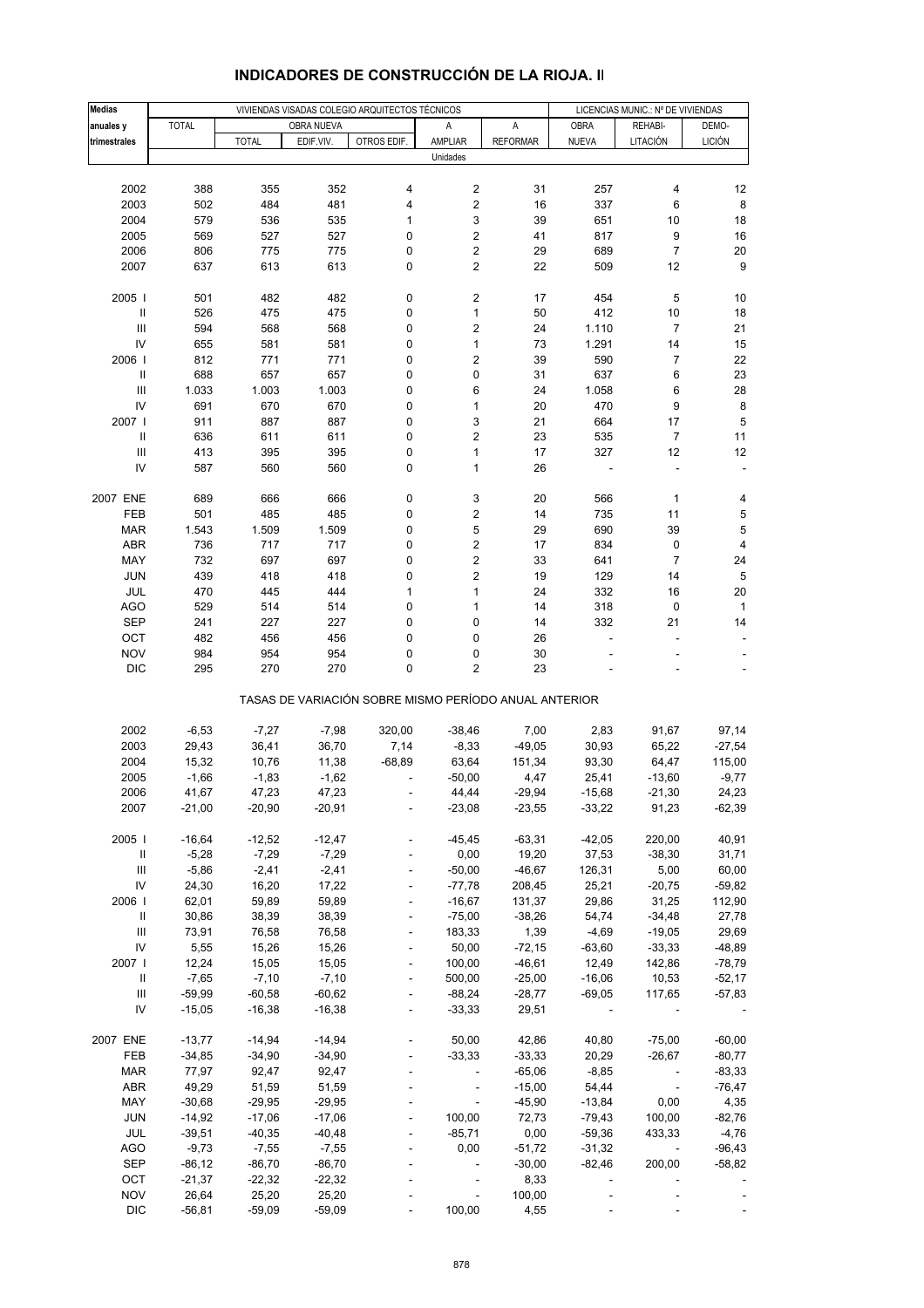| <b>Medias</b>                      |                |                          | VIVIENDAS (2)            |                          |                          |                          |              | PROYECTOS VISADOS                                     |               | CERTIFICAC.  | LIQUIDACIÓN      |
|------------------------------------|----------------|--------------------------|--------------------------|--------------------------|--------------------------|--------------------------|--------------|-------------------------------------------------------|---------------|--------------|------------------|
| anuales y                          |                | <b>INICIADAS</b>         |                          |                          | <b>TERMINADAS</b>        |                          |              | POR EL COLEGIO DE ARQUITECTOS                         |               | FIN DE OBRA  | <b>EJECUCIÓN</b> |
| trimestrales                       | <b>TOTAL</b>   | <b>PROTEGIDAS</b>        | <b>LIBRES</b>            | <b>TOTAL</b>             | PROTEGIDAS               | <b>LIBRES</b>            | <b>TOTAL</b> | <b>PROTEGIDOS</b>                                     | <b>LIBRES</b> | Nº VIVIENDAS | MAT. OBRA        |
|                                    |                |                          |                          |                          | Unidades                 |                          |              |                                                       |               | Unidades     | Miles $\epsilon$ |
|                                    |                |                          |                          |                          |                          |                          |              |                                                       |               |              |                  |
| 2002                               | 519            | 56                       | 463                      | 389                      | 37                       | 353                      | 448          | 60                                                    | 388           | 304          | 23.734           |
| 2003                               | 528            | 63                       | 465                      | 348                      | 75                       | 273                      | 484          | 91                                                    | 393           | 380          | 28.931           |
| 2004                               | 501            | 43                       | 457                      | 341                      | 39                       | 302                      | 570          | 55                                                    | 515           | 367          | 23.175           |
| 2005                               | 710            | 86                       | 625                      | 524                      | 62                       | 462                      | 612          | 51                                                    | 561           | 406          | 25.902           |
| 2006                               | 696            | 44                       | 653                      | 538                      | 85                       | 453                      | 855          | 64                                                    | 791           | 555          | 35.492           |
| 2007                               | 482            | 23                       | 458                      | 509                      | 65                       | 444                      | 517          | 55                                                    | 462           | 557          | 42.279           |
|                                    |                |                          |                          |                          |                          |                          |              |                                                       |               |              |                  |
| 2005 l                             | 542            | 55                       | 486                      | 647                      | 36                       | 612                      | 583          | 82                                                    | 501           | 442          | 27.556           |
| Ш                                  | 916            | 88                       | 828                      | 548                      | 84                       | 465                      | 407          | 46                                                    | 360           | 397          | 26.884           |
| $\ensuremath{\mathsf{III}}\xspace$ | 677            | 13                       | 663                      | 470                      | 61                       | 409                      | 474          | 76                                                    | 398           | 471          | 26.229           |
| ${\sf IV}$                         | 706            | 185                      | 520                      | 429                      | 66                       | 363                      | 983          | 0                                                     | 983           | 313          | 22.938           |
| 2006                               | 892            | 21                       | 871                      | 470                      | 97                       | 373                      | 746          | 73                                                    | 673           | 449          | 27.856           |
| Ш                                  | 662            | 70                       | 591                      | 653                      | 117                      | 537                      | 691          | 66                                                    | 625           | 859          | 50.020           |
| $\ensuremath{\mathsf{III}}\xspace$ | 559            | 31                       | 528                      | 487                      | 54                       | 433                      | 989          | 58                                                    | 930           | 400          | 27.104           |
| IV                                 | 672            | 52                       | 619                      | 542                      | 74                       | 469                      | 993          | 58                                                    | 935           | 510          | 36.986           |
| 2007                               | 561            | 43                       | 518                      | 461                      | 60                       | 401                      | 751          | 58                                                    | 693           | 503          | 30.914           |
| Ш                                  | 496            | $\pmb{0}$                | 495                      | 521                      | 101                      | 420                      | 627          | 41                                                    | 586           | 851          | 69.746           |
| $\ensuremath{\mathsf{III}}\xspace$ | 388            | 27                       | 362                      | 546                      | 35                       | 511                      | 318          | 50                                                    | 269           | 382          | 34.558           |
| IV                                 |                | ÷,                       |                          |                          |                          |                          | 372          | 72                                                    | 301           | 491          | 33.897           |
|                                    |                |                          |                          |                          |                          |                          |              |                                                       |               |              |                  |
| 2007 ENE                           | 583            | 66                       | 517                      | 438                      | 12                       | 426                      | 496          | 45                                                    | 451           | 644          | 35.294           |
| FEB                                | 451            | 3                        | 448                      | 535                      | 135                      | 400                      | 735          | 107                                                   | 628           | 388          | 24.572           |
| <b>MAR</b>                         | 650            | 60                       | 590                      | 410                      | 33                       | 377                      | 1.022        | 21                                                    | 1.001         | 478          | 32.875           |
| ABR                                | 516            |                          |                          |                          | 251                      | 411                      | 753          | $\mathbf{1}$                                          | 752           | 773          | 68.942           |
|                                    |                | 0                        | 516                      | 662                      |                          |                          |              |                                                       |               |              |                  |
| MAY                                | 415            | 0                        | 415                      | 567                      | 51                       | 516                      | 452          | $\pmb{0}$                                             | 452           | 823          | 59.619           |
| <b>JUN</b>                         | 556            | $\mathbf{1}$             | 555                      | 333                      | 0                        | 333                      | 675          | 121                                                   | 554           | 958          | 80.678           |
| JUL                                | 345            | 8                        | 337                      | 657                      | 21                       | 636                      | 460          | 49                                                    | 411           | 563          | 49.033           |
| <b>AGO</b>                         | 481            | 72                       | 409                      | 568                      | 21                       | 547                      | 258          | 0                                                     | 258           | 411          | 41.850           |
| <b>SEP</b>                         | 339            | $\pmb{0}$                | 339                      | 413                      | 64                       | 349                      | 237          | 100                                                   | 137           | 172          | 12.790           |
| OCT                                | ÷,             | ÷,                       | ÷,                       |                          |                          | ÷,                       | 397          | 70                                                    | 327           | 419          | 30.464           |
| <b>NOV</b>                         |                |                          |                          |                          |                          |                          | 425          | 120                                                   | 305           | 593          | 40.560           |
| $\mathsf{DIC}$                     |                |                          |                          |                          |                          |                          | 295          | 25                                                    | 270           | 462          | 30.668           |
|                                    |                |                          |                          |                          |                          |                          |              | TASAS DE VARIACIÓN SOBRE MISMO PERÍODO ANUAL ANTERIOR |               |              |                  |
|                                    |                |                          |                          |                          |                          |                          |              |                                                       |               |              |                  |
| 2002                               | $-2,00$        | 56,88                    | $-6,26$                  | 31,98                    | $-5,18$                  | 37,57                    | $-12,18$     | $-7,69$                                               | $-12,84$      | 17,30        | 64,85            |
| 2003                               | 1,69           | 12,33                    | 0,40                     | $-10,70$                 | 104,33                   | $-22,63$                 | 8,14         | 52,08                                                 | 1,33          | 24,89        | 21,90            |
| 2004                               | $-5,16$        | $-31,08$                 | $-1,65$                  | $-2,04$                  | $-47,94$                 | 10,53                    | 17,69        | $-40,18$                                              | 31,13         | $-3,45$      | $-19,89$         |
| 2005                               | 41,85          | 97,12                    | 36,60                    | 53,78                    | 58,67                    | 53,15                    | 7,42         | $-6,11$                                               | 8,85          | 10,66        | 11,76            |
| 2006                               | -1,96          | -49,07                   | 4,50                     | 2,75                     | 38,19                    | -1,98                    | 39,72        | 24,72                                                 | 41,09         | 36,71        | 37,02            |
| 2007                               | $-31,60$       | $-42,62$                 | $-30,92$                 | $-5,13$                  | $-26,77$                 | $-0,82$                  | $-39,50$     | $-14,08$                                              | $-41,56$      | 0,44         | 19,12            |
| 2005                               | 16,15          | 325,64                   | 7,28                     | 73,08                    | $-47,55$                 | 99,89                    | 22,12        | 75,18                                                 | 16,33         | 2,47         | 3,59             |
| $\mathbf{H}$                       | 111,46         | 93,43                    | 113,59                   | 45,45                    | 167,02                   | 34,43                    | $-42,37$     | $-53,36$                                              | $-40,57$      | 31,02        | 13,87            |
| $\ensuremath{\mathsf{III}}\xspace$ | 18,51          | $-46,67$                 | 21,49                    | 67,66                    | 152,05                   | 59,64                    | $-7,96$      | 209,46                                                | $-18,89$      | 53,31        | 43,32            |
| IV                                 | 32,74          | 105,93                   | 17,82                    | 29,71                    | 107,29                   | 21,40                    | 69,62        | $\sim$                                                | 84,71         | $-26,33$     | $-5,18$          |
| 2006                               | 64,74          | $-62,05$                 | 79,16                    | $-27,34$                 | 171,96                   | $-38,96$                 | 27,89        | $-11,74$                                              | 34,40         | 1,58         | 1,09             |
| Ш                                  | $-27,79$       | $-20,38$                 | $-28,58$                 | 19,15                    | 39,44                    | 15,49                    | 70,00        | 43,17                                                 | 73,45         | 116,37       | 86,06            |
| Ш                                  |                | 130,00                   | $-20,35$                 | 3,55                     | $-11,96$                 | 5,87                     | 108,43       | $-23,58$                                              | 133,75        | $-14,94$     | 3,34             |
| ${\sf IV}$                         | $-17,39$       |                          |                          |                          |                          |                          | 1,05         | $\sim 100$                                            |               |              |                  |
|                                    | $-4,82$        | $-71,76$<br>104,76       | 19,03                    | 26,32                    | 11,06                    | 29,11                    |              |                                                       | $-4,88$       | 62,87        | 61,25            |
| 2007                               | $-37,09$       |                          | $-40,51$                 | $-1,98$                  | $-38,14$                 | 7,41                     | 0,67         | $-20,64$                                              | 2,97          | 12,18        | 10,97            |
| Ш                                  | $-25,09$       | $-99,53$                 | $-16,23$                 | $-20,31$                 | $-13,71$                 | $-21,74$                 | $-9,35$      | $-38,69$                                              | $-6,24$       | $-0,89$      | 39,44            |
| $\ensuremath{\mathsf{III}}\xspace$ | $-30,53$       | $-13,04$                 | $-31,55$                 | 12,19                    | $-34,57$                 | 18,03                    | $-67,80$     | $-14,86$                                              | $-71,12$      | $-4,58$      | 27,50            |
| IV                                 | $\blacksquare$ |                          | $\overline{\phantom{a}}$ | $\overline{\phantom{a}}$ | $\overline{\phantom{a}}$ | $\overline{\phantom{a}}$ | $-62,50$     | 22,86                                                 | $-67,83$      | $-3,72$      | $-8,35$          |
| 2007 ENE                           | $-19,92$       | $\overline{\phantom{a}}$ | $-28,98$                 | 15,26                    | $-53,85$                 | 20,34                    | $-40,46$     | $-57,94$                                              | $-37,88$      | 30,89        | 11,84            |
| FEB                                | $-39,54$       | $-95,16$                 | $-34,50$                 | 12,39                    | $-29,69$                 | 40,85                    | $-19,76$     | 118,37                                                | $-27,57$      | 15,82        | 8,14             |
| <b>MAR</b>                         | $-45,97$       | $\overline{\phantom{a}}$ | $-50,92$                 | $-26, 13$                | $-54,79$                 | $-21,78$                 | 109,00       | $-66, 13$                                             | 134,43        | $-7,90$      | 12,24            |
| ABR                                | $-20,86$       | $\blacksquare$           | $-19,25$                 | $-5,02$                  | 5,91                     | $-10,65$                 | 146,08       | $-85,71$                                              | 151,51        | 51,87        | 130,96           |
| MAY                                | $-53,53$       | $\blacksquare$           | $-44,81$                 | $-23,69$                 | $-54,87$                 | $-18,10$                 | $-58,76$     | $\overline{\phantom{a}}$                              | $-52,52$      | $-44,73$     | $-30,11$         |
| JUN                                | 26,36          | $-98,25$                 | 44,91                    | $-35,96$                 | $\sim$                   | $-35,96$                 | 0,45         | 152,08                                                | $-11,22$      | 65,46        | 131,14           |
| JUL                                | $-25,81$       | $-84,31$                 | $-18,60$                 | 10,05                    | $-67,69$                 | 19,55                    | $-58,11$     | 145,00                                                | $-61,87$      | 36,65        | 47,42            |
| AGO                                | $-40,62$       | 75,61                    | $-46,81$                 | 49,87                    | $-34,38$                 | 57,64                    | $-59,31$     | $\sim 100$ m $^{-1}$                                  | $-55,36$      | 46,26        | 152,82           |
| <b>SEP</b>                         | $-15,67$       | $\overline{\phantom{a}}$ | $-15,67$                 | $-14,67$                 | $-1,54$                  | $-16,71$                 | $-80,79$     | 1,01                                                  | $-87,93$      | $-66, 14$    | $-59,40$         |
| OCT                                | $\blacksquare$ | $\blacksquare$           | $\overline{\phantom{a}}$ |                          |                          | $\overline{\phantom{a}}$ | $-64,04$     | 250,00                                                | $-69,83$      | $-8,11$      | $-12,64$         |
| <b>NOV</b>                         |                |                          | $\overline{\phantom{a}}$ |                          |                          | $\overline{\phantom{a}}$ | $-33,18$     | 114,29                                                | $-47,41$      | 5,89         | 2,00             |
| $\mathsf{DIC}$                     |                |                          |                          |                          |                          |                          | $-76, 19$    | $-74,75$                                              | $-76,32$      | $-10,29$     | $-15,57$         |

# **INDICADORES DE CONSTRUCCIÓN DE LA RIOJA. III**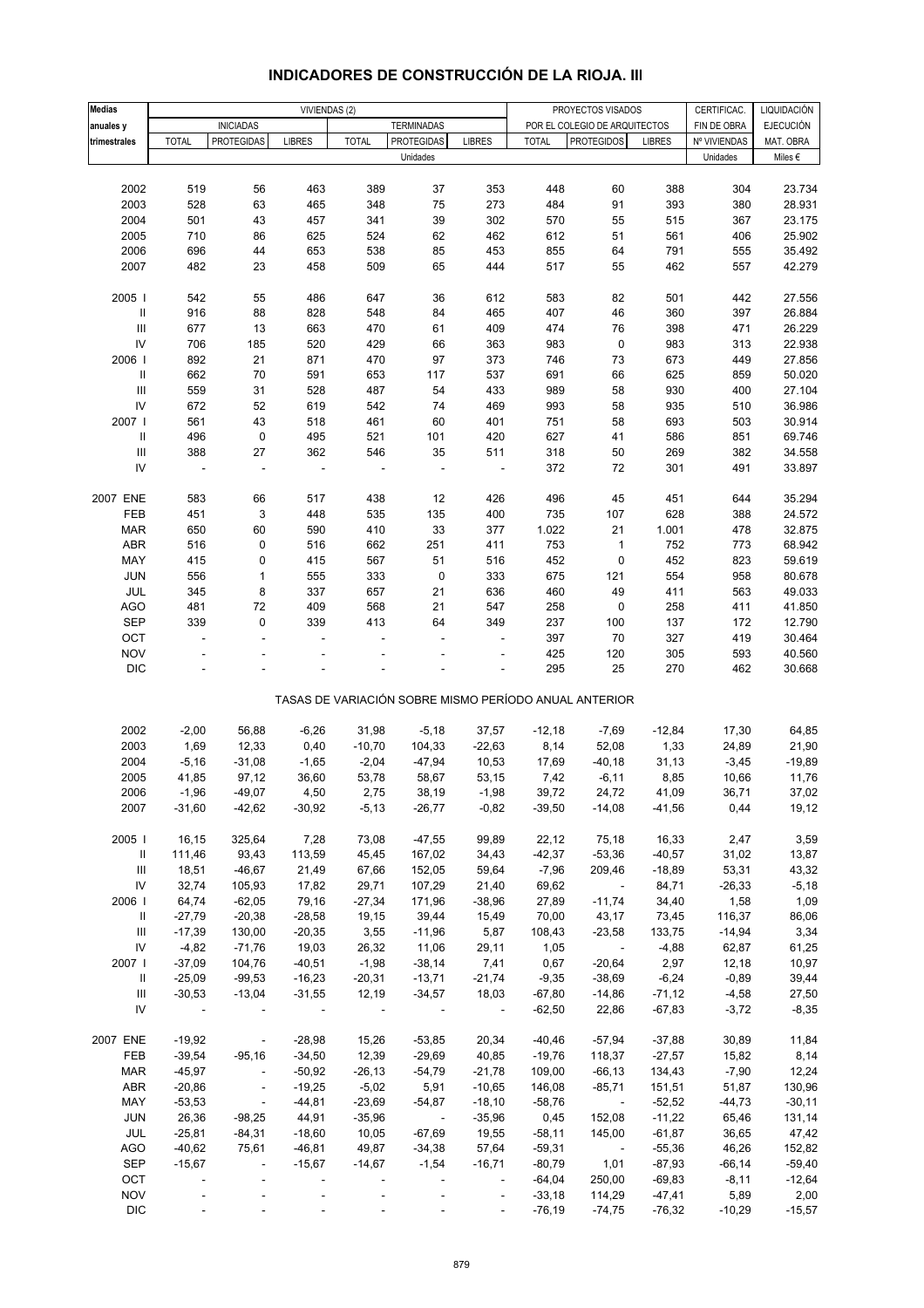| <b>Medias</b>                      |                      | LICITACIÓN OFICIAL (SEOPAN) |                      |                                                       | LICITACIÓN OFICIAL (FOMENTO) |                      | CONSUMO        |
|------------------------------------|----------------------|-----------------------------|----------------------|-------------------------------------------------------|------------------------------|----------------------|----------------|
| anuales y                          | <b>TOTAL</b>         | <b>EDIFICACIÓN</b>          | OBRA CIVIL           | <b>TOTAL</b>                                          | <b>EDIFICACIÓN</b>           | INGENIERÍA           | E.ELECTRICA    |
| trimestrales                       |                      |                             |                      |                                                       |                              | <b>CIVIL</b>         | CONSTRUC.      |
|                                    |                      |                             |                      | Miles €                                               |                              |                      | Gwh            |
|                                    |                      |                             |                      |                                                       |                              |                      |                |
| 2003                               | 11.744,4             | 2.488,6                     | 9.255,8              | 10.675                                                | 1.882                        | 8.793                | 0,979          |
| 2004                               | 26.554,8             | 5.415,7                     | 21.139,2             | 23.579                                                | 4.916                        | 18.663               | 1,213          |
| 2005                               | 26.987,8             | 11.100,3                    | 15.887,4             | 26.560                                                | 9.819                        | 16.741               | 1,159          |
| 2006                               | 33.284,9             | 10.770,0                    | 22.514,9             | 25.968                                                | 7.431                        | 22.837               | 1,323          |
| 2007                               | 25.169,0             | 8.296,9                     | 16.872,1             | 21.003                                                | 4.264                        | 16.739               | 1,341          |
| 2008                               | 17.426,0             | 2.472,0                     | 14.954,0             |                                                       |                              |                      |                |
|                                    |                      |                             |                      |                                                       |                              |                      |                |
| 2005 II                            | 34.170,7             | 19.090,0                    | 15.080,7             | 37.707                                                | 18.091                       | 19.617               | 1,075          |
| $\mathsf{III}\,$                   | 32.789,0             | 9.315,7                     | 23.473,3             | 32.726                                                | 5.045                        | 27.681               | 0,879          |
| IV                                 | 19.230,7             | 7.103,3                     | 12.127,3             | 18.165                                                | 6.639                        | 11.525               | 1,263          |
| 2006  <br>Ш                        | 12.120,3             | 5.519,7                     | 6.600,7              | 9.371                                                 | 4.211                        | 5.160                | 1,666          |
| III                                | 42.105,3             | 17.021,3                    | 25.084,0             | 24.498                                                | 15.241                       | 26.459               | 1,313          |
| IV                                 | 38.925,0             | 6.901,0                     | 32.024,0             | 42.887                                                | 6.229                        | 36.658               | 0,994<br>1,317 |
| 2007 l                             | 39.989,0<br>47.736,3 | 13.638,0<br>8.174,7         | 26.351,0<br>39.561,7 | 27.115<br>42.876                                      | 4.044<br>6.071               | 23.071<br>36.805     | 1,693          |
| Ш                                  | 23.918,7             | 14.668,7                    | 9.250,0              | 10.302                                                | 2.798                        | 7.505                | 1,306          |
| III                                | 12.420,0             | 4.387,3                     | 8.032,7              | 12.290                                                | 3.936                        | 8.353                | 1,034          |
| IV                                 | 16.601,0             | 5.957,0                     | 10.644,0             | 17.314                                                | 4.243                        | 13.072               | 1,331          |
| 2008                               | 17.426,0             | 2.472,0                     | 14.954,0             |                                                       |                              |                      |                |
|                                    |                      |                             |                      |                                                       |                              |                      |                |
| 2007 FEB                           | 14.553,0             | 4.370,0                     | 10.183,0             | 81.845                                                | 6.426                        | 75.418               | 1,856          |
| <b>MAR</b>                         | 117.724,0            | 17.040,0                    | 100.684,0            | 32.635                                                | 8.087                        | 24.549               | 1,596          |
| <b>ABR</b>                         | 29.529,0             | 20.535,0                    | 8.994,0              | 9.605                                                 | 5.172                        | 4.434                | 1,629          |
| MAY                                | 25.824,0             | 21.715,0                    | 4.109,0              | 15.833                                                | 1.114                        | 14.719               | 1,147          |
| <b>JUN</b>                         | 16.403,0             | 1.756,0                     | 14.647,0             | 5.469                                                 | 2.107                        | 3.362                | 1,141          |
| JUL                                | 5.826,0              | 3.489,0                     | 2.337,0              | 6.600                                                 | 1.584                        | 5.016                | 1,108          |
| <b>AGO</b>                         | 5.539,0              | 1.854,0                     | 3.685,0              | 24.033                                                | 6.730                        | 17.303               | 1,148          |
| <b>SEP</b>                         | 25.895,0             | 7.819,0                     | 18.076,0             | 6.236                                                 | 3.495                        | 2.741                | 0,846          |
| OCT                                | 21.668,0             | 7.482,0                     | 14.186,0             | 16.470                                                | 1.662                        | 14.808               | 1,162          |
| <b>NOV</b>                         | 11.793,0             | 3.807,0                     | 7.986,0              | 18.158                                                | 6.823                        | 11.335               | 1,333          |
| <b>DIC</b>                         | 16.342,0             | 6.582,0                     | 9.760,0              |                                                       |                              |                      | 1,498          |
| 2008 ENE                           | 17.426,0             | 2.472,0                     | 14.954,0             |                                                       |                              |                      |                |
|                                    |                      |                             |                      | TASAS DE VARIACIÓN SOBRE MISMO PERÍODO ANUAL ANTERIOR |                              |                      |                |
| 2003                               | $-50,76$             | $-81,51$                    | $-10,92$             | $-65,61$                                              | $-90,67$                     | $-19,07$             | 6,45           |
| 2004                               | 126,11               | 117,62                      | 128,39               | 120,88                                                | 161,21                       | 112,24               | 23,90          |
| 2005                               | 1,63                 | 104,97                      | $-24,84$             | 12,64                                                 | 99,74                        | $-10,30$             | $-4,47$        |
| 2006                               | 23,33                | $-2,98$                     | 41,72                | $-2,23$                                               | $-24,32$                     | 36,42                | 14,16          |
| 2007                               | $-24,38$             | $-22,96$                    | $-25,06$             | $-24,05$                                              | $-47,21$                     | $-31.02$             | 1.39           |
| 2008                               | 59,40                | $-20,62$                    | 91,28                |                                                       |                              |                      |                |
|                                    |                      |                             |                      |                                                       |                              |                      |                |
| 2005 II                            | 363,64               | 544,67                      | 242,06               | 169,52                                                | 87,99                        | 349,18               | $-13,31$       |
| Ш                                  | 42,90                | $-31,32$                    | 150,22               | 131,85                                                | $-7,20$                      | 218,98               | $-6,82$        |
| IV<br>2006                         | $-63,84$<br>$-44,30$ | 112,94<br>$-37,93$          | $-75,67$<br>$-48,71$ | $-58,34$<br>$-46,88$                                  | 112,94<br>$-55,68$           | $-71,53$<br>$-36,61$ | 14,26<br>17,54 |
| Ш                                  | 23,22                | $-10,84$                    | 66,33                | $-35,03$                                              | $-15,75$                     | 34,88                | 22,21          |
| $\ensuremath{\mathsf{III}}\xspace$ | 18,71                | $-25,92$                    | 36,43                | 31,05                                                 | 23,47                        | 32,43                | 13,05          |
| IV                                 | 107,94               | 91,99                       | 117,29               | 49,27                                                 | $-39,09$                     | 100,18               | 4,30           |
| 2007                               | 293,85               | 48,10                       | 499,36               | 357,55                                                | 44,17                        | 613,31               | 1,62           |
| Ш                                  | $-43,19$             | $-13,82$                    | $-63, 12$            | $-57,95$                                              | $-81,64$                     | $-71,64$             | $-0,58$        |
| Ш                                  | $-68,09$             | $-36,42$                    | $-74,92$             | $-71,34$                                              | $-36,81$                     | $-77,21$             | 4,06           |
| IV                                 | -58,49               | $-56,32$                    | $-59,61$             | $-53,14$                                              | $-28,07$                     | $-57,90$             | 1,04           |
| 2008                               | 59,40                | $-20,62$                    | 91,28                |                                                       |                              |                      |                |
|                                    |                      |                             |                      |                                                       |                              |                      |                |
| 2007 FEB                           | 212,97               | 1,53                        |                      |                                                       | 175,20                       |                      | $-0,27$        |
| <b>MAR</b>                         | 472,87               | 55,96                       | 946,18               | 86,00                                                 | $-9,83$                      | 186,22               | $-1,72$        |
| ABR                                | $-55,35$             | 35,70                       | $-82,36$             | $-45,26$                                              | $-67,57$                     | $-91,67$             | 10,82          |
| MAY                                | $-15,36$             | $-9,09$                     | $-37,97$             | -47,86                                                | $-95,32$                     | 125,06               | $-3,69$        |
| <b>JUN</b>                         | $-44,73$             | $-85,42$                    | $-16,92$             | $-78,62$                                              | $-64,59$                     | $-82,88$             | $-10,79$       |
| JUL                                | $-93,02$             | $-53,52$                    | $-96,92$             | $-92,07$                                              | $-77,41$                     | $-93,42$             | 6,54           |
| <b>AGO</b>                         | $-67,57$             | $-66, 10$                   | $-68,26$             | 93,24                                                 | 39,45                        | 127,34               | 10,28          |
| SEP                                | 59,66                | 1,19                        | 112,86               | $-81,10$                                              | $-48,98$                     | $-89,52$             | $-6,00$        |
| OCT                                | $-61,45$             | 122,35                      | $-73,16$             | $-68,93$                                              | $-41,15$                     | $-70,50$             | $-3,01$        |
| <b>NOV</b>                         | $-59,63$             | $-72,45$                    | $-48,13$             | $-13,06$                                              | $-23,96$                     | $-4,85$              | 9,53           |
| <b>DIC</b>                         | $-52,69$             | $-72,27$                    | $-9,69$              |                                                       |                              |                      | $-2,54$        |
| 2008 ENE                           | 59,40                | $-20,62$                    | 91,28                |                                                       |                              |                      |                |

## **INDICADORES DE CONSTRUCCIÓN DE LA RIOJA. IV**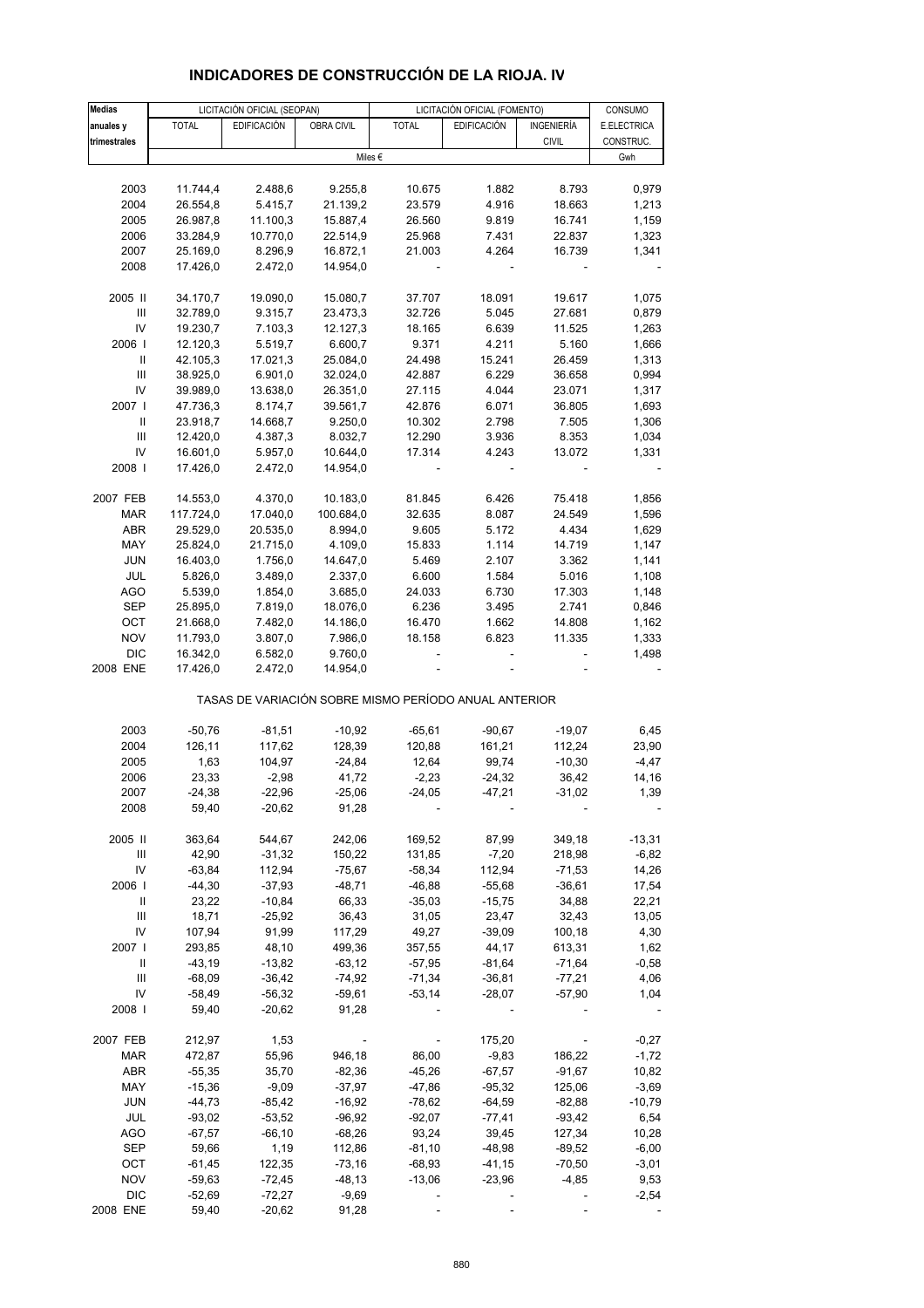| Medias                             |              |                    |                    | ESTABLECIMIENTOS HOTELEROS                            |                          |                    |                          | CONSUMO       |
|------------------------------------|--------------|--------------------|--------------------|-------------------------------------------------------|--------------------------|--------------------|--------------------------|---------------|
| anuales y                          |              | NÚMERO DE VIAJEROS |                    |                                                       | NÚMERO DE PERNOCTACIONES |                    | <b>GRADO DE</b>          | E.ELECTRICA   |
| trimestrales                       | <b>TOTAL</b> | <b>ESPAÑOLES</b>   | <b>EXTRANJEROS</b> | <b>TOTAL</b>                                          | <b>ESPAÑOLES</b>         | <b>EXTRANJEROS</b> | <b>OCUPACIÓN</b><br>$\%$ | SERVICIOS (6) |
|                                    |              |                    |                    | Unidades                                              |                          |                    |                          | Gwh           |
| 2003                               | 39.426       | 33.379             | 6.049              | 72.269                                                | 62.509                   | 10.142             | 45,42                    | 29,693        |
| 2004                               | 38.697       | 32.946             | 5.756              | 71.428                                                | 61.217                   | 10.543             | 42,39                    | 32,824        |
|                                    |              |                    |                    |                                                       |                          |                    |                          |               |
| 2005                               | 41.345       | 35.212             | 6.133              | 71.792                                                | 62.172                   | 10.039             | 42,03                    | 34,509        |
| 2006                               | 43.724       | 37.489             | 6.235              | 78.588                                                | 68.392                   | 10.196             | 46,50                    | 37,056        |
| 2007                               | 43.837       | 37.077             | 6.760              | 78.159                                                | 66.072                   | 12.087             | 44,40                    | 39,739        |
| 2008                               | 28.596       | 26.095             | 2.501              | 49.135                                                | 43.682                   | 5.453              | 28,22                    |               |
| 2005 II                            |              | 34.385             | 8.061              | 72.265                                                |                          | 12.727             | 42,11                    | 32,664        |
|                                    | 42.446       |                    |                    |                                                       | 59.539                   |                    |                          |               |
| $\ensuremath{\mathsf{III}}\xspace$ | 51.721       | 42.539             | 9.183              | 92.037                                                | 78.411                   | 13.626             | 51,28                    | 35,630        |
| IV                                 | 40.298       | 35.633             | 4.666              | 69.232                                                | 60.795                   | 8.437              | 41,53                    | 33,834        |
| 2006                               | 31.068       | 28.021             | 3.048              | 54.591                                                | 48.862                   | 5.729              | 34,85                    | 41,480        |
| $\, \parallel$                     | 47.372       | 39.120             | 8.251              | 84.280                                                | 71.110                   | 13.169             | 49,83                    | 33,751        |
| $\ensuremath{\mathsf{III}}\xspace$ | 53.164       | 44.075             | 9.089              | 98.360                                                | 84.212                   | 14.148             | 55,30                    | 37,339        |
| IV                                 | 43.292       | 38.739             | 4.553              | 77.122                                                | 69.384                   | 7.738              | 46,01                    | 35,655        |
| 2007                               | 34.445       | 30.726             | 3.719              | 58.412                                                | 50.866                   | 7.546              | 36,62                    | 40,549        |
| $\, \parallel$                     |              |                    |                    |                                                       |                          |                    |                          |               |
|                                    | 47.961       | 38.636             | 9.325              | 83.211                                                | 68.433                   | 14.778             | 47,31                    | 37,778        |
| III                                | 50.135       | 41.357             | 8.777              | 93.725                                                | 78.496                   | 15.229             | 51,46                    | 41,905        |
| IV                                 | 42.805       | 37.587             | 5.218              | 77.287                                                | 66.492                   | 10.795             | 42,21                    | 38,723        |
| 2008                               | 28.596       | 26.095             | 2.501              | 49.135                                                | 43.682                   | 5.453              | 28,22                    |               |
| 2007 FEB                           | 35.336       | 31.927             | 3.409              | 61.037                                                | 53.060                   | 7.977              | 39,87                    | 39,707        |
|                                    |              |                    |                    |                                                       |                          |                    |                          |               |
| <b>MAR</b>                         | 40.504       | 36.082             | 4.422              | 67.840                                                | 59.606                   | 8.234              | 40,32                    | 38,959        |
| ABR                                | 47.215       | 40.305             | 6.910              | 84.204                                                | 73.405                   | 10.799             | 47,82                    | 38,351        |
| MAY                                | 50.816       | 37.979             | 12.837             | 82.648                                                | 63.592                   | 19.056             | 46,21                    | 37,516        |
| <b>JUN</b>                         | 45.853       | 37.624             | 8.229              | 82.781                                                | 68.302                   | 14.479             | 47,89                    | 37,468        |
| JUL                                | 43.185       | 35.775             | 7.410              | 81.360                                                | 67.168                   | 14.192             | 43,92                    | 37,115        |
| <b>AGO</b>                         | 52.350       | 45.722             | 6.628              | 107.888                                               | 96.486                   | 11.402             | 58,44                    | 43,055        |
| <b>SEP</b>                         |              |                    |                    |                                                       |                          |                    |                          |               |
|                                    | 54.869       | 42.575             | 12.294             | 91.926                                                | 71.833                   | 20.093             | 52,01                    | 45,546        |
| OCT                                | 54.394       | 45.728             | 8.666              | 92.434                                                | 76.954                   | 15.480             | 48,09                    | 38,452        |
| <b>NOV</b>                         | 41.970       | 37.742             | 4.228              | 76.828                                                | 66.829                   | 9.999              | 42,06                    | 40,947        |
| <b>DIC</b>                         | 32.050       | 29.291             | 2.759              | 62.600                                                | 55.694                   | 6.906              | 36,49                    | 36,769        |
| 2008 ENE                           | 28.596       | 26.095             | 2.501              | 49.135                                                | 43.682                   | 5.453              | 28,22                    |               |
|                                    |              |                    |                    | TASAS DE VARIACIÓN SOBRE MISMO PERÍODO ANUAL ANTERIOR |                          |                    |                          |               |
| 2003                               | 3,97         | 3,99               | 3,87               | 4,30                                                  | 3,56                     | 8,94               | $-3,10$                  | 5,78          |
|                                    |              |                    |                    |                                                       |                          |                    |                          |               |
| 2004                               | $-1,85$      | $-1,30$            | $-4,83$            | $-1,16$                                               | $-2,07$                  | 3,96               | $-6,66$                  | 10,54         |
| 2005                               | 6,84         | 6,88               | 6,55               | 0,51                                                  | 1,56                     | $-4,78$            | $-0,86$                  | 5,13          |
| 2006                               | 5,75         | 6,47               | 1,66               | 9,47                                                  | 10,00                    | 1,56               | 10,64                    | 7,38          |
| 2007                               | 0,26         | $-1,10$            | 8,41               | $-0,55$                                               | $-3,39$                  | 18,55              | $-4,51$                  | 7,24          |
| 2008                               | 4,00         | 7,96               | $-24,80$           | 5,99                                                  | 9,39                     | $-15,17$           | $-4,86$                  |               |
|                                    |              |                    |                    |                                                       |                          |                    |                          |               |
| 2005 II                            | 2,68         | 1,56               | 7,56               | $-5,31$                                               | $-6,27$                  | $-0,54$            | $-5,52$                  | 4,11          |
| $\ensuremath{\mathsf{III}}\xspace$ | 11,68        | 12,03              | 9,97               | 0,85                                                  | 2,95                     | $-9,81$            | $-1,79$                  | 4,21          |
| IV                                 | 9,19         | 9,59               | 6,17               | 5,77                                                  | 6,08                     | 3,66               | 6,86                     | 8,26          |
| 2006                               | 0,49         | $-0,96$            | 16,16              | 1,79                                                  | $-2,17$                  | 6,74               | 5,02                     | 15,52         |
| $\mathbf{II}$                      | 11,60        | 13,77              | 2,36               | 16,63                                                 | 19,44                    | 3,48               | 18,34                    | 3,33          |
| $\ensuremath{\mathsf{III}}\xspace$ | 2,79         | 3,61               | $-1,03$            | 6,87                                                  | 7,40                     | 3,83               | 7,85                     | 4,79          |
| IV                                 | 7,43         | 8,72               | $-2,41$            | 11,40                                                 | 14,13                    | $-8,29$            | 10,77                    | 5,38          |
|                                    |              |                    |                    |                                                       |                          |                    |                          |               |
| 2007                               | 10,87        | 9,66               | 22,03              | 7,00                                                  | 4,10                     | 31,71              | 5,06                     | $-2,25$       |
| Ш                                  | 1,24         | $-1,24$            | 13,02              | $-1,27$                                               | $-3,77$                  | 12,22              | $-5,06$                  | 11,93         |
| $\ensuremath{\mathsf{III}}\xspace$ | $-5,70$      | $-6,17$            | $-3,43$            | $-4,71$                                               | $-6,79$                  | 7,64               | $-6,95$                  | 12,23         |
| IV                                 | $-1,13$      | $-2,97$            | 14,59              | 0,21                                                  | $-4,17$                  | 39,51              | $-8,25$                  | 8,60          |
| 2008                               | 4,00         | 7,96               | $-24,80$           | 5,99                                                  | 9,39                     | $-15,17$           | $-4,86$                  |               |
|                                    |              |                    |                    |                                                       |                          |                    |                          |               |
| 2007 FEB                           | 12,38        | 11,79              | 18,24              | 8,30                                                  | 4,41                     | 43,96              | 4,13                     | $-4,66$       |
| <b>MAR</b>                         | 6,32         | 6,06               | 8,46               | 1,57                                                  | $-0,15$                  | 16,04              | 1,05                     | $-1,80$       |
| ABR                                | $-1,84$      | $-5,04$            | 22,19              | $-4,57$                                               | $-6,78$                  | 13,73              | $-9,55$                  | 19,35         |
| MAY                                | 2,73         | $-0,91$            | 15,25              | 0,20                                                  | $-3,40$                  | 14,42              | $-3,81$                  | 15,38         |
| <b>JUN</b>                         | 2,93         | 2,83               | 3,37               | 0,81                                                  | $-0,66$                  | 8,38               | $-1,42$                  | 2,35          |
| JUL                                | $-11,15$     | $-13,21$           | 0,34               | $-7,62$                                               | $-11,93$                 | 20,22              | $-11,59$                 | 2,60          |
|                                    |              |                    |                    |                                                       |                          |                    |                          |               |
| <b>AGO</b>                         | $-11,64$     | $-10,72$           | $-17,50$           | $-7,30$                                               | $-6,86$                  | $-10,81$           | $-8,70$                  | 14,95         |
| SEP                                | 6,26         | 7,00               | 3,77               | 1,43                                                  | $-1,29$                  | 12,54              | $-0,38$                  | 18,64         |
| OCT                                | $-0,13$      | $-1,30$            | 6,55               | $-2,53$                                               | $-5,95$                  | 19,01              | $-10,41$                 | 7,82          |
| <b>NOV</b>                         | $-2,25$      | $-4,46$            | 23,27              | 0,95                                                  | $-4,60$                  | 65,14              | $-8,31$                  | 12,89         |
| <b>DIC</b>                         | $-1,32$      | $-3,59$            | 31,57              | 3,60                                                  | $-1,03$                  | 66,33              | $-5,15$                  | 4,96          |
| 2008 ENE                           | 4,00         | 7,96               | $-24,80$           | 5,99                                                  | 9,39                     | $-15,17$           | $-4,86$                  |               |

### **INDICADORES DE SERVICIOS DE LA RIOJA. I**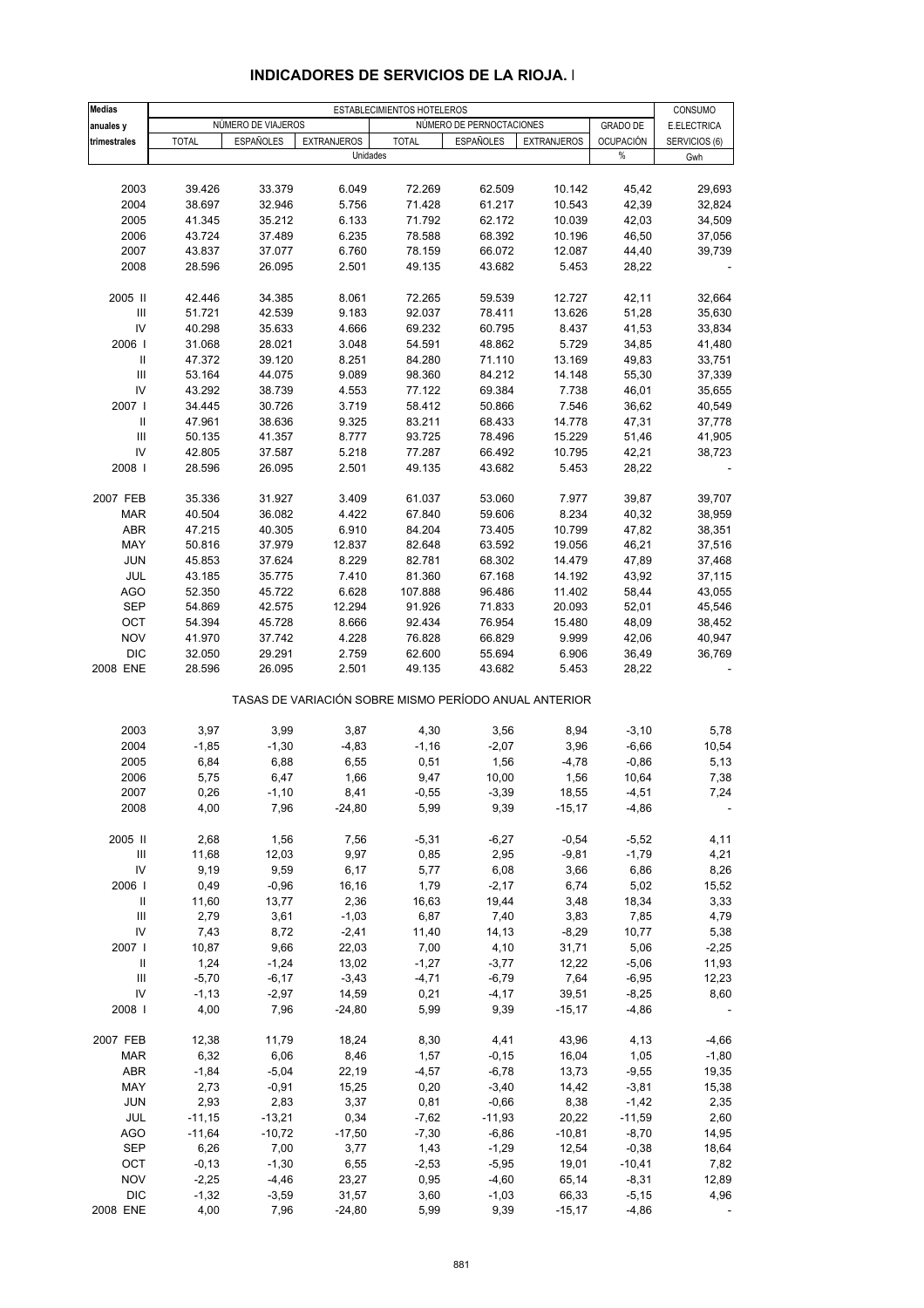| <b>Medias</b>              |              | NÚMERO DE VIAJEROS   |                                                       | ACAMPAMENTOS TURÍSTICOS (5) |                          |                    |                  |
|----------------------------|--------------|----------------------|-------------------------------------------------------|-----------------------------|--------------------------|--------------------|------------------|
| anuales y                  |              |                      |                                                       |                             | NÚMERO DE PERNOCTACIONES |                    | <b>GRADO DE</b>  |
| trimestrales               | <b>TOTAL</b> | <b>ESPAÑOLES</b>     | <b>EXTRANJEROS</b><br>Unidades                        | <b>TOTAL</b>                | <b>ESPAÑOLES</b>         | <b>EXTRANJEROS</b> | OCUPACIÓN<br>%   |
|                            |              |                      |                                                       |                             |                          |                    |                  |
| 2003                       | 6.003        | 5.172                | 831                                                   | 18.778                      | 17.065                   | 1.714              | 57,70            |
| 2004                       | 6.750        | 5.863                | 886                                                   | 21.262                      | 19.304                   | 1.958              | 58,63            |
| 2005                       | 7.719        | 6.709                | 1.010                                                 | 23.819                      | 21.829                   | 1.990              | 58,31            |
| 2006                       | 10.045       | 9.060                | 985                                                   | 25.462                      | 23.744                   | 1.718              | 58,75            |
| 2007                       | 7.685        | 6.821                | 864                                                   | 24.712                      | 23.023                   | 1.689              | 58,47            |
| 2008                       | 1.419        | 1.237                | 182                                                   | 3.538                       | 3.184                    | 354                | 66,61            |
| 2005 II                    | 6.879        | 5.777                | 1.102                                                 | 17.166                      | 14.454                   | 2.712              | 59,41            |
| Ш                          | 17.140       | 14.853               | 2.287                                                 | 58.091                      | 54.136                   | 3.954              | 59,85            |
| IV                         | 3.713        | 3.474                | 240                                                   | 10.730                      | 10.163                   | 567                | 56,63            |
| 2006                       | 2.649        | 2.428                | 221                                                   | 6.451                       | 6.049                    | 402                | 56,25            |
| Ш                          | 9.750        | 8.693                | 1.057                                                 | 25.551                      | 22.970                   | 2.581              |                  |
|                            |              |                      |                                                       |                             |                          |                    | 59,43            |
| $\mathbf{III}$             | 23.854       | 21.507               | 2.346                                                 | 59.643                      | 56.374                   | 3.269              | 61,04            |
| IV                         | 3.928        | 3.611                | 317                                                   | 10.203                      | 9.584                    | 619                | 58,30            |
| 2007 l                     | 2.689        | 2.424                | 265                                                   | 6.734                       | 6.218                    | 516                | 56,38            |
| $\ensuremath{\mathsf{II}}$ | 8.488        | 7.479                | 1.009                                                 | 20.993                      | 19.108                   | 1.885              | 57,95            |
| $\mathbf{III}$             | 15.419       | 13.626               | 1.792                                                 | 60.348                      | 56.654                   | 3.694              | 61,91            |
| IV                         | 4.144        | 3.753                | 390                                                   | 10.772                      | 10.110                   | 661                | 57,65            |
| 2008 l                     | 1.419        | 1.237                | 182                                                   | 3.538                       | 3.184                    | 354                | 66,61            |
| 2007 FEB                   | 2.041        | 1.841                | 200                                                   | 4.426                       | 4.052                    | 374                | 56,84            |
| <b>MAR</b>                 | 4.374        | 3.924                | 450                                                   | 11.273                      | 10.365                   | 908                | 55,62            |
|                            |              |                      |                                                       |                             |                          |                    |                  |
| <b>ABR</b>                 | 9.133        | 8.619                | 514                                                   | 25.764                      | 25.041                   | 723                | 57,99            |
| MAY                        | 6.298        | 5.144                | 1.154                                                 | 13.346                      | 10.918                   | 2.428              | 57,07            |
| <b>JUN</b>                 | 10.034       | 8.675                | 1.359                                                 | 23.869                      | 21.365                   | 2.504              | 58,78            |
| JUL                        | 18.587       | 16.466               | 2.121                                                 | 63.926                      | 59.156                   | 4.770              | 59,23            |
| <b>AGO</b>                 | 18.860       | 16.549               | 2.311                                                 | 97.425                      | 92.694                   | 4.731              | 70,09            |
| <b>SEP</b>                 | 8.809        | 7.864                | 945                                                   | 19.694                      | 18.113                   | 1.581              | 56,42            |
| OCT                        | 5.583        | 4.768                | 815                                                   | 13.506                      | 12.019                   | 1.487              | 57,87            |
| <b>NOV</b>                 | 4.015        | 3.659                | 356                                                   | 10.742                      | 10.245                   | 497                | 59,87            |
| <b>DIC</b>                 | 2.833        | 2.833                | 0                                                     | 8.067                       | 8.067                    | 0                  | 55,22            |
| 2008 ENE                   | 1.419        | 1.237                | 182                                                   | 3.538                       | 3.184                    | 354                | 66,61            |
|                            |              |                      | TASAS DE VARIACIÓN SOBRE MISMO PERÍODO ANUAL ANTERIOR |                             |                          |                    |                  |
| 2003                       | 7,58         | 7,87                 | 5,84                                                  | $-1,82$                     | $-2,81$                  | 9,22               | 2,04             |
| 2004                       | 12,43        | 13,36                | 6,64                                                  | 13,22                       | 13,12                    | 14,26              | 1,62             |
| 2005                       | 14,37        | 14,43                | 13,98                                                 | 12,03                       | 13,08                    | 1,64               | $-0,54$          |
| 2006                       | 30,13        | 35,04                | $-2,47$                                               | 6,90                        | 8,78                     | $-13,67$           | 0,76             |
|                            | $-23,50$     |                      |                                                       |                             | $-3,04$                  |                    |                  |
| 2007<br>2008               | $-14,05$     | $-24,72$<br>$-17,92$ | $-12,30$<br>26,39                                     | $-2,95$<br>-21,43           | -24,87                   | $-1,68$<br>33,58   | $-0,48$<br>17,54 |
|                            |              |                      |                                                       |                             |                          |                    |                  |
| 2005 II                    | 3,84         | $-1,29$<br>23,37     | 42,75                                                 | $-5,11$                     | $-11,69$                 | 57,34              | 2,06             |
| Ш                          | 20,03        |                      | 2,07                                                  | 17,79                       | 22,38                    | $-22,15$           | $-2,91$          |
| IV                         | 6,46         | 6,85                 | 1,13                                                  | $-0,68$                     | $-1,25$                  | 10,82              | $-2,69$          |
| 2006                       | $-15,77$     | $-11,16$             | $-46,36$                                              | $-30,54$                    | $-29,35$                 | $-44,66$           | $-1,92$          |
| Ш                          | 41,74        | 50,49                | $-4, 11$                                              | 48,85                       | 58,92                    | $-4,82$            | 0,03             |
| Ш                          | 39,17        | 44,80                | 2,59                                                  | 2,67                        | 4,13                     | $-17,33$           | 1,98             |
| IV                         | 5,79         | 3,96                 | 32,27                                                 | $-4,91$                     | $-5,70$                  | 9,24               | 2,95             |
| 2007 l                     | 1,48         | $-0,18$              | 19,76                                                 | 4,39                        | 2,81                     | 28,17              | 0,23             |
| Ш                          | $-12,94$     | $-13,96$             | $-4,51$                                               | $-17,84$                    | $-16,81$                 | $-26,98$           | $-2,49$          |
| Ш                          | $-35,36$     | $-36,64$             | $-23,61$                                              | 1,18                        | 0,50                     | 13,00              | 1,44             |
| ${\sf IV}$                 | 5,48         | 3,93                 | 23,13                                                 | 5,58                        | 5,50                     | 6,84               | $-1,11$          |
| 2008                       | $-14,05$     | $-17,92$             | 26,39                                                 | $-21,43$                    | $-24,87$                 | 33,58              | 17,54            |
|                            |              |                      |                                                       |                             |                          |                    |                  |
| 2007 FEB                   | $-3,91$      | $-1,66$              | $-20,63$                                              | $-7,35$                     | $-5,64$                  | $-22,57$           | $-0,14$          |
| <b>MAR</b>                 | 5,60         | 3,97                 | 22,28                                                 | 11,72                       | 9,67                     | 42,10              | $-3,29$          |
| ABR                        | $-12,37$     | $-8,97$              | $-46, 12$                                             | $-9,31$                     | $-3,22$                  | $-71,48$           | $-2,51$          |
| MAY                        | $-26,32$     | $-31,54$             | 11,61                                                 | $-37,83$                    | $-41,80$                 | $-10,34$           | $-1,84$          |
| <b>JUN</b>                 | $-2,39$      | $-4,65$              | 14,97                                                 | $-10,86$                    | $-11,99$                 | 0,12               | $-3,10$          |
| JUL                        | $-33,87$     | $-36,81$             | 3,51                                                  | $-4,06$                     | $-5,75$                  | 23,45              | $-1,95$          |
| AGO                        | $-41,65$     | $-41,71$             | $-41,21$                                              | 11,85                       | 12,16                    | 6, 10              | 7,71             |
| <b>SEP</b>                 | $-20,87$     | $-21,94$             | $-10,76$                                              | $-21,84$                    | $-23,61$                 | 6,54               | $-2,10$          |
| OCT                        | 3,31         | $-1,53$              | 45,02                                                 | $-6,79$                     | $-10,55$                 | 41,08              | $-1,72$          |
|                            |              |                      |                                                       |                             |                          |                    |                  |
| <b>NOV</b>                 | 36,66        | 42,65                | $-4,56$                                               | 38,11                       | 46,29                    | $-35,87$           | 2,99             |
| <b>DIC</b>                 | $-17,72$     | $-17,33$             | $\overline{\phantom{a}}$                              | $-3,27$                     | $-2,95$                  |                    | $-4,63$          |
| 2008 ENE                   | $-14,05$     | $-17,92$             | 26,39                                                 | $-21,43$                    | $-24,87$                 | 33,58              | 17,54            |

### **INDICADORES DE SERVICIOS DE LA RIOJA. II**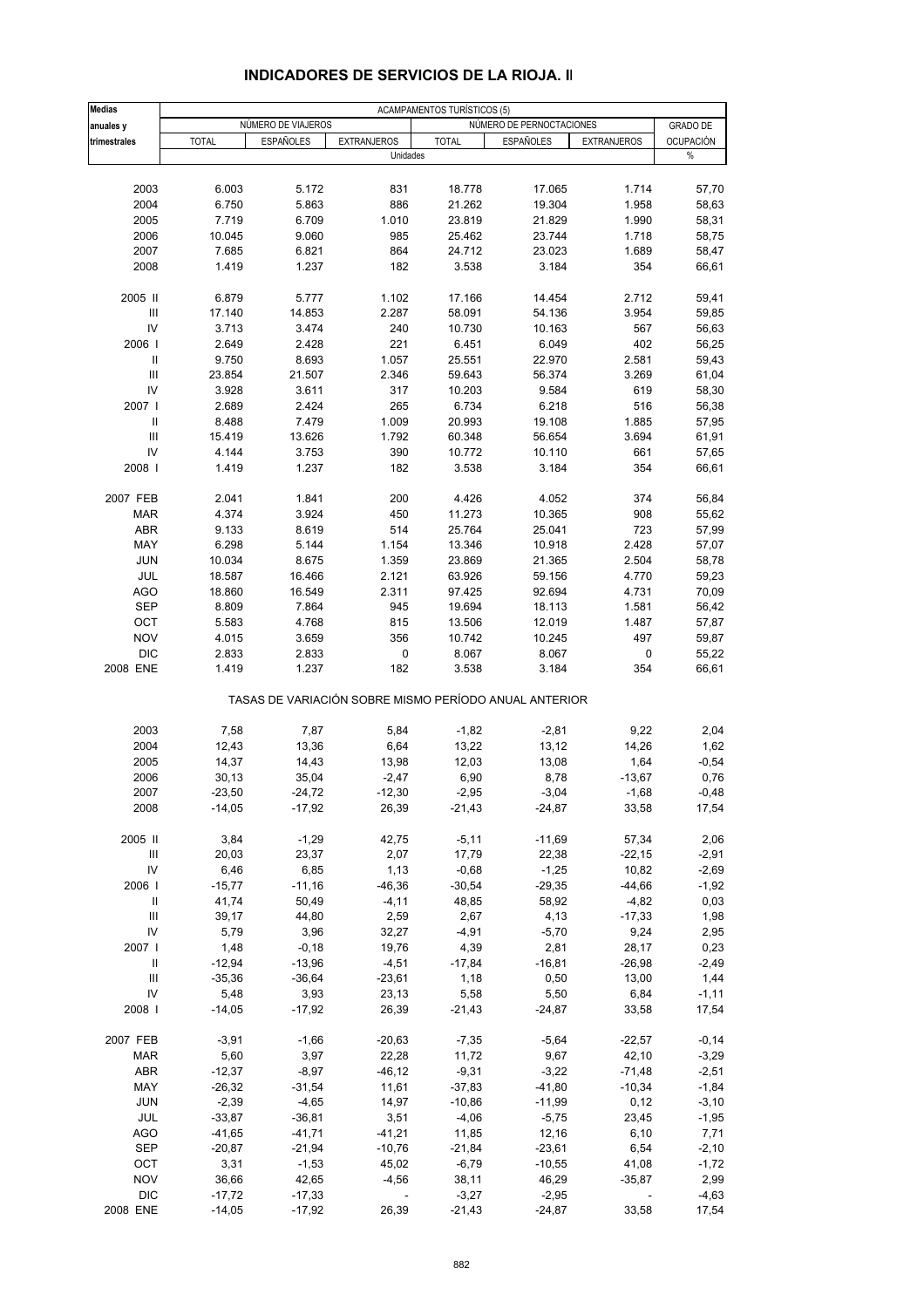| <b>Medias</b> |              |                    |                                | APARTAMENTOS TURÍSTICOS (5) |                                                       |                          |                       |
|---------------|--------------|--------------------|--------------------------------|-----------------------------|-------------------------------------------------------|--------------------------|-----------------------|
| anuales y     |              | NÚMERO DE VIAJEROS |                                |                             | NÚMERO DE PERNOCTACIONES                              |                          | <b>GRADO DE</b>       |
| trimestrales  | <b>TOTAL</b> | <b>ESPAÑOLES</b>   | <b>EXTRANJEROS</b><br>Unidades | <b>TOTAL</b>                | <b>ESPAÑOLES</b>                                      | <b>EXTRANJEROS</b>       | <b>OCUPACIÓN</b><br>% |
|               |              |                    |                                |                             |                                                       |                          |                       |
| 2003          | 248          | 241                | 7                              | 632                         | 611                                                   | 22                       | 23,10                 |
| 2004          | 324          | 318                | 6                              | 848                         | 833                                                   | 15                       |                       |
|               |              |                    |                                |                             |                                                       |                          | 24,06                 |
| 2005          | 413          | 399                | 14                             | 1.127                       | 1.057                                                 | 71                       | 23,85                 |
| 2006          | 636          | 619                | 18                             | 1.672                       | 1.625                                                 | 47                       | 23,95                 |
| 2007          | 677          | 667                | 10                             | 2.038                       | 1.916                                                 | 122                      | 24,85                 |
| 2008          | 445          | 445                | 0                              | 1.462                       | 1.462                                                 | 0                        | 15,95                 |
| 2005 II       | 317          | 313                | 4                              | 603                         | 598                                                   | 5                        | 13,87                 |
| Ш             | 424          | 395                | 29                             | 1.676                       | 1.493                                                 | 183                      | 32,53                 |
| IV            | 537          | 521                | 17                             | 1.377                       | 1.291                                                 | 86                       | 25,61                 |
| 2006          | 559          | 545                | 14                             | 1.426                       | 1.372                                                 | 54                       | 25,61                 |
| Ш             | 655          | 648                | 7                              | 1.454                       | 1.442                                                 | 11                       | 21,04                 |
| III           | 701          | 670                | 31                             | 2.332                       | 2.249                                                 | 83                       | 29,81                 |
| IV            | 630          | 612                | 18                             | 1.477                       | 1.437                                                 | 40                       | 19,33                 |
| 2007 l        | 574          | 570                | 4                              | 1.404                       | 1.167                                                 | 237                      | 20,07                 |
| $\mathbf{I}$  | 658          | 656                | 3                              | 1.689                       | 1.560                                                 | 129                      | 22,55                 |
| III           | 745          | 723                | 21                             | 2.985                       | 2.891                                                 | 93                       | 33,72                 |
| IV            | 732          | 720                | 11                             | 2.073                       | 2.046                                                 | 27                       | 23,05                 |
| 2008          | 445          | 445                | 0                              | 1.462                       | 1.462                                                 | 0                        | 15,95                 |
|               |              |                    |                                |                             |                                                       |                          |                       |
| 2007 FEB      | 615          | 615                | 0                              | 1.487                       | 1.266                                                 | 221                      | 23,50                 |
| <b>MAR</b>    | 578          | 578                | 0                              | 1.474                       | 1.212                                                 | 262                      | 19,87                 |
| <b>ABR</b>    | 876          | 876                | 0                              | 2.502                       | 2.326                                                 | 176                      | 33,83                 |
| MAY           | 403          | 403                | 0                              | 1.233                       | 1.117                                                 | 116                      | 15,82                 |
| <b>JUN</b>    | 696          | 688                | 8                              | 1.332                       | 1.236                                                 | 96                       | 17,99                 |
| JUL           | 707          | 681                | 26                             | 2.534                       | 2.443                                                 | 91                       | 27,22                 |
| <b>AGO</b>    | 755          | 747                | 8                              | 4.500                       | 4.413                                                 | 87                       | 50,97                 |
| <b>SEP</b>    | 772          | 742                | 30                             | 1.920                       | 1.818                                                 | 102                      | 22,97                 |
| OCT           | 811          | 797                | 14                             | 2.018                       | 1.984                                                 | 34                       | 21,68                 |
| <b>NOV</b>    | 728          | 708                | 20                             | 1.892                       | 1.846                                                 | 46                       | 21,29                 |
| <b>DIC</b>    | 656          | 656                | 0                              | 2.309                       | 2.309                                                 | 0                        | 26,17                 |
| 2008 ENE      | 445          | 445                | 0                              | 1.462                       | 1.462                                                 | 0                        | 15,95                 |
|               |              |                    |                                |                             | TASAS DE VARIACIÓN SOBRE MISMO PERÍODO ANUAL ANTERIOR |                          |                       |
| 2003          | 25,21        | 23,78              | 104,76                         | 7,83                        | 5,65                                                  | 159,00                   | 3,78                  |
| 2004          | 30,55        | 31,98              | $-17,44$                       | 34,05                       | 36,34                                                 | $-30,89$                 | 4,18                  |
| 2005          | 27,45        | 25,57              | 128,17                         | 32,95                       | 26,86                                                 | 373,18                   | $-0,90$               |
| 2006          | 54,26        | 55,08              | 30,25                          | 48,35                       | 53,80                                                 | $-33,18$                 | 0,42                  |
| 2007          | 6,43         | 7,87               | $-44,08$                       | 21,86                       | 17,91                                                 | 157,95                   | 3,75                  |
| 2008          | $-16,04$     | $-14,09$           |                                | 16,87                       | 43,05                                                 |                          | $-5,23$               |
| 2005 II       |              |                    |                                |                             |                                                       |                          |                       |
|               | $-9,51$      | $-9,27$            | $-25,00$                       | $-28,23$                    | $-27,49$                                              | $-66,67$                 | $-41,88$              |
| Ш             | 15,20        | 10,34              | 183,87                         | 36,18                       | 24,34                                                 | 510,00                   | $-2,36$               |
| IV            | 66,36        | 63,90              | 212,50                         | 90,46                       | 81,32                                                 | 681,82                   | 25,09                 |
| 2006          | 50,76        | 48,59              | 250,00                         | 67,44                       | 62,58                                                 | 579,17                   | 9,52                  |
| Ш             | 106,41       | 106,70             | 83,33                          | 140,94                      | 141,19                                                | 112,50                   | 51,75                 |
| Ш             | 65,28        | 69,62              | 6,82                           | 39,11                       | 50,60                                                 | $-54,64$                 | $-8,37$               |
| IV            | 17,18        | 17,54              | 6,00                           | 7,24                        | 11,28                                                 | $-53,49$                 | $-24,51$              |
| 2007 l        | 2,68         | 4,58               | $-71,43$                       | $-1,54$                     | $-14,95$                                              | 336,81                   | $-21,63$              |
| Ш             | 0,51         | 1,24               | $-63,64$                       | 16,19                       | 8,13                                                  | $\overline{\phantom{a}}$ | 7,14                  |
| Ш             | 6,18         | 7,96               | $-31,91$                       | 27,99                       | 28,56                                                 | 12,45                    | 13,13                 |
| IV            | 16,20        | 17,70              | $-35,85$                       | 40,38                       | 42,44                                                 | $-33,33$                 | 19,21                 |
| 2008          | $-16,04$     | $-14,09$           | $\blacksquare$                 | 16,87                       | 43,05                                                 |                          | $-5,23$               |
| 2007 FEB      | 16,04        | 19,19              |                                | 27,31                       | 14,47                                                 | 256,45                   | 10,43                 |
| MAR           | $-5,86$      | $-3,34$            |                                | 0,20                        | $-12,99$                                              | 235,90                   | $-17,79$              |
| <b>ABR</b>    | $-1,35$      | 0,23               |                                | 12,10                       | 4,87                                                  |                          | $-4,62$               |
| MAY           | $-32,27$     | $-31,81$           |                                | 5,84                        | $-3,79$                                               |                          | 4,63                  |
| <b>JUN</b>    | 44,40        | 43,93              | 100,00                         | 38,17                       | 30,38                                                 | 500,00                   | 43,46                 |
| JUL           | 14,59        | 17,01              | $-25,71$                       | 43,90                       | 45,59                                                 | 9,64                     | 23,50                 |
| AGO           | 4,43         | 10,50              | $-82,98$                       | 27,23                       | 29,07                                                 | $-26,27$                 | 14,51                 |
|               |              |                    |                                |                             |                                                       |                          |                       |
| SEP           | 1,05         | $-1,33$            | 150,00                         | 13,07                       | 10, 18                                                | 112,50                   | 0,44                  |
| OCT           | 21,77        | 22,62              | $-12,50$                       | 36,81                       | 37,78                                                 | $-2,86$                  | 17,63                 |
| <b>NOV</b>    | 25,52        | 25,09              | 42,86                          | 55,59                       | 57,78                                                 | 0,00                     | 30, 13                |
| <b>DIC</b>    | 2,02         | 5,81               |                                | 32,78                       | 35,82                                                 |                          | 12,75                 |
| 2008 ENE      | $-16,04$     | $-14,09$           |                                | 16,87                       | 43,05                                                 |                          | $-5,23$               |

## **INDICADORES DE SERVICIOS DE LA RIOJA. III**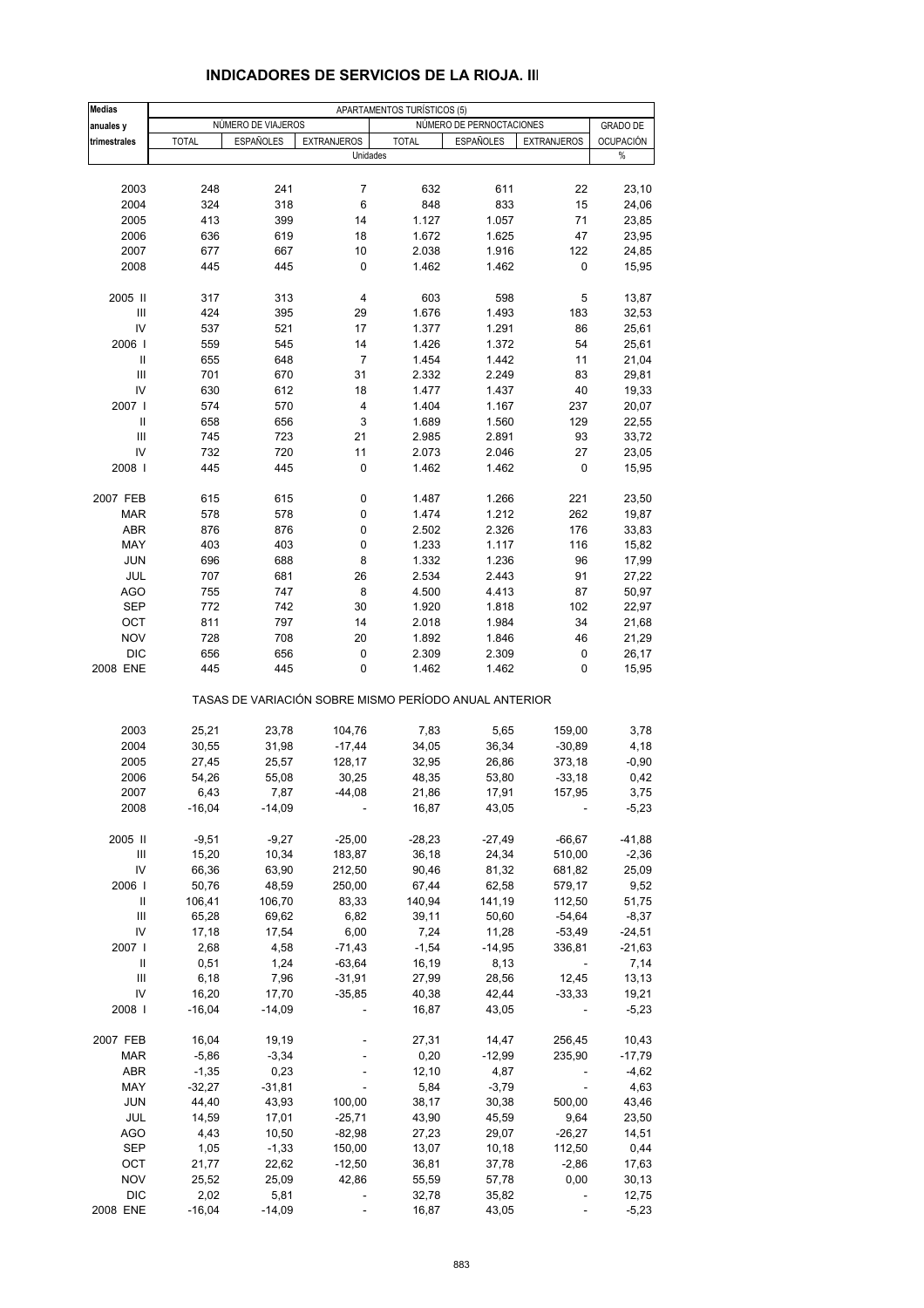|                                    | TRANSPORTE AÉREO DE PASAJEROS |                                                       |                  |                    |              |                |                  |  |  |
|------------------------------------|-------------------------------|-------------------------------------------------------|------------------|--------------------|--------------|----------------|------------------|--|--|
|                                    | <b>TOTAL</b>                  |                                                       | <b>INTERIOR</b>  |                    |              | INTERNACIONAL  |                  |  |  |
| <b>FECHA</b>                       |                               | <b>TOTAL</b>                                          | <b>REGULAR</b>   | NO REGULAR         | <b>TOTAL</b> | <b>REGULAR</b> | NO REGULAR       |  |  |
|                                    |                               |                                                       |                  | Unidades           |              |                |                  |  |  |
| 2003                               |                               |                                                       |                  |                    |              |                |                  |  |  |
| 2004                               | 3.168                         | 3.168                                                 | 2.892            | 276                | 1            | 0              | 1                |  |  |
| 2005                               | 3.018                         | 3.014                                                 | 2.732            | 282                | 4            | 0              | 4                |  |  |
| 2006                               | 4.324                         | 4.304                                                 | 3.865            | 438                | 20           | 0              | 20               |  |  |
| 2007                               | 4.337                         | 4.281                                                 | 4.185            | 97                 | 56           | 0              | 56               |  |  |
| 2008                               | 3.303                         | 3.303                                                 | 3.290            | 13                 | 0            | 0              | $\mathbf 0$      |  |  |
|                                    |                               |                                                       |                  |                    |              |                |                  |  |  |
| 2005 II                            | 3.401                         | 3.391                                                 | 3.349            | 42                 | 10           | 0              | 10               |  |  |
| $\ensuremath{\mathsf{III}}\xspace$ | 2.952                         | 2.952                                                 | 2.014            | 938                | 0            | 0              | 0                |  |  |
| IV                                 | 3.290                         | 3.290                                                 | 3.238            | 51                 | 1            | 0              | 1                |  |  |
| 2006                               | 3.390                         | 3.382                                                 | 3.376            | 6                  | 8            | 0              | 8                |  |  |
| Ш<br>Ш                             | 4.190                         | 4.164<br>5.993                                        | 3.997<br>4.504   | 167<br>1.488       | 26<br>5      | 0<br>0         | 26<br>5          |  |  |
| IV                                 | 5.997<br>3.717                | 3.676                                                 | 3.584            | 91                 | 42           | 0              | 42               |  |  |
| 2007                               | 3.474                         | 3.458                                                 | 3.426            | 33                 | 16           | 0              | 16               |  |  |
| Ш                                  | 4.370                         | 4.263                                                 | 4.127            | 136                | 107          | 0              | 107              |  |  |
| III                                | 5.907                         | 5.823                                                 | 5.708            | 115                | 84           | 0              | 84               |  |  |
| IV                                 | 3.596                         | 3.580                                                 | 3.478            | 102                | 16           | 0              | 16               |  |  |
| 2008                               | 3.303                         | 3.303                                                 | 3.290            | 13                 | 0            | 0              | 0                |  |  |
|                                    |                               |                                                       |                  |                    |              |                |                  |  |  |
| 2007 FEB                           | 3.578                         | 3.574                                                 | 3.572            | $\boldsymbol{2}$   | 4            | 0              | 4                |  |  |
| <b>MAR</b>                         | 3.976                         | 3.933                                                 | 3.855            | 78                 | 43           | 0              | 43               |  |  |
| ABR                                | 4.103                         | 4.086                                                 | 4.043            | 43                 | 17           | 0              | 17               |  |  |
| MAY                                | 4.594                         | 4.349                                                 | 4.067            | 282                | 245          | 0              | 245              |  |  |
| <b>JUN</b><br>JUL                  | 4.412<br>5.440                | 4.354<br>5.398                                        | 4.271<br>5.301   | 83<br>97           | 58<br>42     | 0<br>0         | 58<br>42         |  |  |
| <b>AGO</b>                         | 6.767                         | 6.743                                                 | 6.730            | 13                 | 24           | 0              | 24               |  |  |
| <b>SEP</b>                         | 5.515                         | 5.328                                                 | 5.092            | 236                | 187          | 0              | 187              |  |  |
| OCT                                | 3.867                         | 3.848                                                 | 3.816            | 32                 | 19           | 0              | 19               |  |  |
| <b>NOV</b>                         | 4.116                         | 4.090                                                 | 3.828            | 262                | 26           | 0              | 26               |  |  |
| <b>DIC</b>                         | 2.804                         | 2.802                                                 | 2.790            | 12                 | 2            | 0              | $\boldsymbol{2}$ |  |  |
| 2008 ENE                           | 3.303                         | 3.303                                                 | 3.290            | 13                 | 0            | 0              | 0                |  |  |
|                                    |                               | TASAS DE VARIACIÓN SOBRE MISMO PERÍODO ANUAL ANTERIOR |                  |                    |              |                |                  |  |  |
| 2003                               |                               |                                                       |                  |                    |              |                |                  |  |  |
| 2004                               |                               |                                                       |                  |                    |              |                |                  |  |  |
| 2005                               | $-4,74$                       | $-4,86$                                               | $-5,52$          | 1,99               | 766,67       |                | 766,67           |  |  |
| 2006                               | 43,26                         | 42,79                                                 | 41,47            | 55,68              | 365,38       |                | 365,38           |  |  |
| 2007                               | 0,30                          | $-0,52$                                               | 8,26             | $-77,98$           | 175,62       |                | 175,62           |  |  |
| 2008                               | 15,17                         | 15,17                                                 | 15,44            | $-27,78$           |              |                |                  |  |  |
|                                    |                               |                                                       |                  |                    |              |                |                  |  |  |
| 2005 II                            | $-0,72$                       | $-0,99$                                               | $-1,74$          | 155,10             | 933,33       |                | 933,33           |  |  |
| Ш<br>IV                            | $-11,73$<br>3,44              | $-11,70$<br>3,42                                      | $-19,78$<br>8,86 | 12,66<br>$-75,12$  |              |                |                  |  |  |
| 2006                               | 39,54                         | 39,58                                                 | 45,04            | $-93,71$           | 26,32        |                | 26,32            |  |  |
| $\, \parallel$                     | 23,21                         | 22,81                                                 | 19,34            | 301,60             | 154,84       |                | 154,84           |  |  |
| $\ensuremath{\mathsf{III}}\xspace$ | 103,16                        | 103,00                                                | 123,61           | 58,73              |              |                |                  |  |  |
| IV                                 | 12,98                         | 11,73                                                 | 10,68            | 77,92              |              |                |                  |  |  |
| 2007                               | 2,48                          | 2,26                                                  | 1,47             | 444,44             | 95,83        |                | 95,83            |  |  |
| Ш                                  | 4,28                          | 2,38                                                  | 3,26             | $-18,73$           | 305,06       |                | 305,06           |  |  |
| Ш                                  | $-1,50$                       | $-2,83$                                               | 26,72            | $-92,25$           |              |                |                  |  |  |
| IV                                 | $-3,27$                       | $-2,60$                                               | $-2,97$          | 11,68              | $-62,40$     |                | -62,40           |  |  |
| 2008                               | 15,17                         | 15,17                                                 | 15,44            | $-27,78$           |              |                |                  |  |  |
| 2007 FEB                           | $-2,43$                       | $-2,03$                                               | $-1,81$          | $-80,00$           | $-78,95$     |                | $-78,95$         |  |  |
| <b>MAR</b>                         | $-1,49$                       | $-2,43$                                               | $-4,18$          | 875,00             | 760,00       |                | 760,00           |  |  |
| ABR                                | 17,63                         | 18,92                                                 | 36,59            | $-90,97$           | $-67,31$     |                | $-67,31$         |  |  |
| MAY                                | 20,32                         | 13,91                                                 | 6,75             |                    |              |                |                  |  |  |
| <b>JUN</b>                         | $-16,20$                      | $-16,88$                                              | $-18,18$         | 361,11             | 114,81       |                | 114,81           |  |  |
| JUL                                | $-9,08$                       | $-9,78$                                               | 23,54            | $-94,27$           |              |                |                  |  |  |
| <b>AGO</b>                         | 11,04                         | 10,74                                                 | 48,50            | $-99,17$           | 380,00       |                | 380,00           |  |  |
| SEP                                | $-6,76$                       | $-9,79$                                               | 8,57             | $-80,59$           |              |                |                  |  |  |
| OCT                                | $-21,50$                      | $-19,88$                                              | $-18,34$         | $-75,38$           | $-84,55$     |                | $-84,55$         |  |  |
| <b>NOV</b><br><b>DIC</b>           | 0,73<br>31,03                 | 0, 15<br>30,93                                        | $-4,94$<br>35,90 | 359,65<br>$-86,21$ |              |                |                  |  |  |
| 2008 ENE                           | 15,17                         | 15,17                                                 | 15,44            | $-27,78$           |              |                |                  |  |  |
|                                    |                               |                                                       |                  |                    |              |                |                  |  |  |

## **INDICADORES DE SERVICIOS DE LA RIOJA. IV**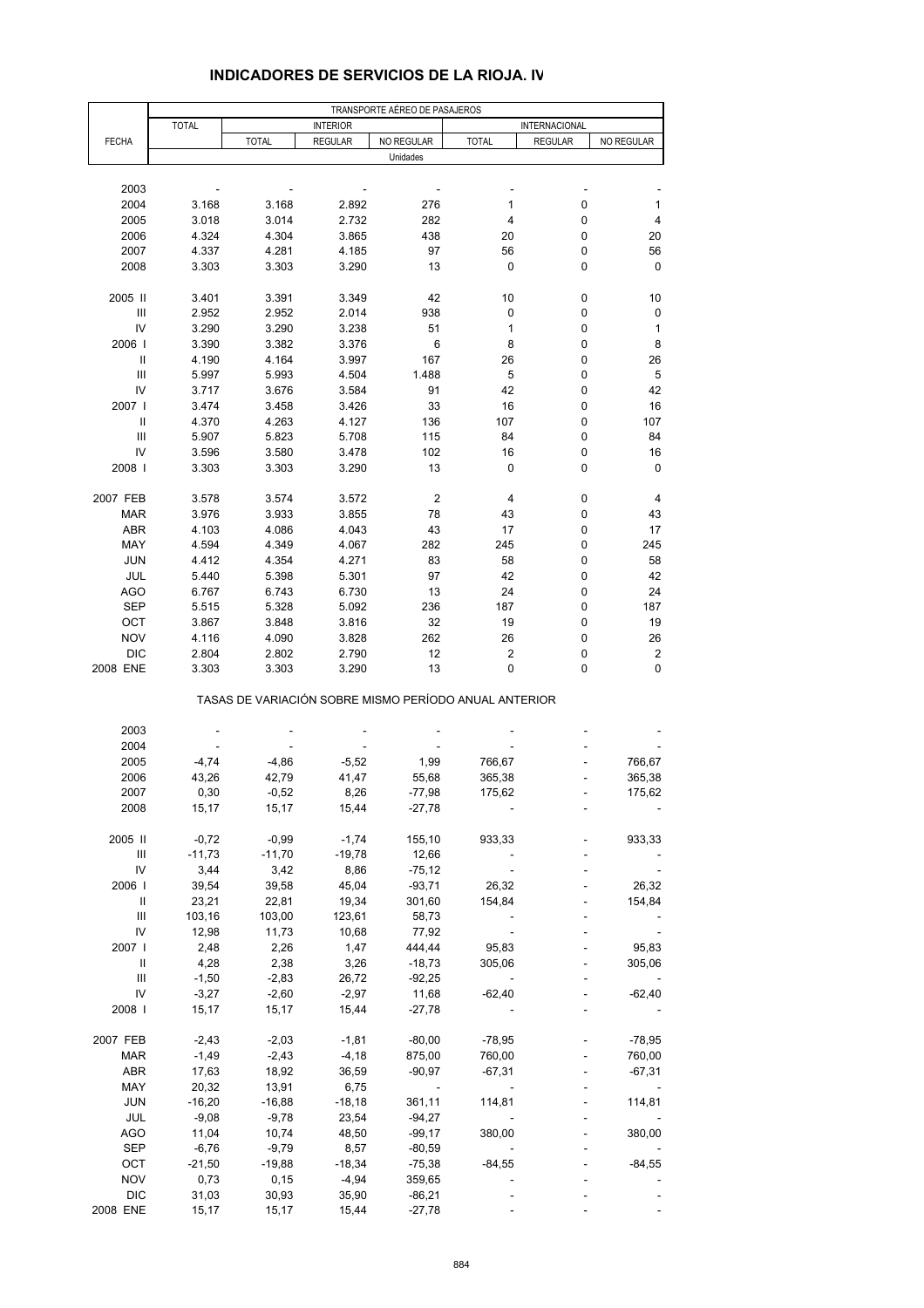| <b>Medias</b> |                  |                 | CONSUMO         |                                                       |                  |
|---------------|------------------|-----------------|-----------------|-------------------------------------------------------|------------------|
| anuales y     | IPI. INE         | <b>GASOLINA</b> | MATRICULACIÓN   | E. ELÉCTRICA                                          | <b>ÍNDICE</b>    |
| trimestrales  | <b>B.CONSUMO</b> | <b>AUTO</b>     | <b>TURISMOS</b> | USOS DOM.                                             | COMERC. MENOR    |
|               | <b>Base 2000</b> | Toneladas       | Unidades        | Gwh                                                   | <b>Base 2005</b> |
|               |                  |                 |                 |                                                       |                  |
| 2003          | 99,2             | 4.225           | 569             | 30,025                                                | 93,42            |
| 2004          | 94,9             | 4.082           | 638             | 31,883                                                | 98,40            |
|               |                  |                 |                 |                                                       |                  |
| 2005          | 93,9             | 3.688           | 639             | 32,601                                                | 100,00           |
| 2006          | 95,5             | 3.547           | 632             | 32,934                                                | 104,83           |
| 2007          | 99,0             | 3.328           | 648             | 34,492                                                | 111,68           |
| 2008          | 96,0             |                 | 513             |                                                       |                  |
|               |                  |                 |                 |                                                       |                  |
| 2005 II       | 100,1            | 3.719           | 647             | 32,551                                                | 97,43            |
| Ш             | 83,7             | 4.176           | 636             | 27,567                                                | 96,00            |
| IV            | 104,3            | 3.496           | 671             | 30,579                                                | 110,97           |
| 2006          | 97,5             | 3.172           | 606             | 41,842                                                | 99,62            |
| Ш             | 98,4             | 3.642           | 668             | 30,713                                                | 101,79           |
| Ш             |                  |                 |                 |                                                       |                  |
|               | 82,3             | 3.890           | 609             | 27,858                                                | 102,52           |
| IV            | 104,0            | 3.483           | 645             | 31,323                                                | 115,39           |
| 2007 l        | 98,6             | 3.081           | 639             | 40,865                                                | 107,41           |
| Ш             | 106,7            | 3.475           | 659             | 34,324                                                | 108,54           |
| Ш             | 85,5             | 3.552           | 622             | 28,233                                                | 109,89           |
| IV            | 105,1            | 3.204           | 673             | 34,547                                                | 120,89           |
|               |                  |                 |                 |                                                       |                  |
| 2008          | 96,0             |                 | 513             |                                                       |                  |
| 2007 MAR      | 110,7            | 3.319           | 669             | 36,124                                                | 107,73           |
|               |                  |                 |                 | 36,958                                                |                  |
| ABR           | 93,7             | 3.577           | 574             |                                                       | 105,52           |
| MAY           | 118,3            | 3.311           | 685             | 32,879                                                | 112,19           |
| <b>JUN</b>    | 108,0            | 3.539           | 718             | 33,134                                                | 107,91           |
| JUL           | 95,1             | 3.843           | 754             | 27,789                                                | 118,32           |
| AGO           | 64,2             | 3.779           | 627             | 35,415                                                | 108,28           |
| SEP           | 97,2             | 3.035           | 485             | 21,495                                                | 103,08           |
|               |                  |                 |                 |                                                       |                  |
| OCT           | 116,8            | 3.452           | 604             | 37,073                                                | 115,97           |
| <b>NOV</b>    | 113,0            | 3.001           | 662             | 33,651                                                | 111,69           |
| <b>DIC</b>    | 85,6             | 3.159           | 752             | 32,917                                                | 135,01           |
| 2008 ENE      | 96,0             |                 | 476             |                                                       |                  |
| FEB           |                  |                 | 550             |                                                       |                  |
|               |                  |                 |                 | TASAS DE VARIACIÓN SOBRE MISMO PERÍODO ANUAL ANTERIOR |                  |
|               |                  |                 |                 |                                                       |                  |
| 2003          | 2,36             | 5,31            | 2,00            | 4,07                                                  | 7,21             |
| 2004          | $-4,37$          | $-3,39$         | 12,08           | 6,19                                                  | 5,33             |
| 2005          | $-1,01$          | $-9,66$         | 0,18            | 2,25                                                  | 1,63             |
| 2006          | 1,70             | $-3,83$         | $-1,11$         | 1,02                                                  | 4,83             |
| 2007          | 3,60             | $-6,16$         | 2,56            | 4,73                                                  | 6,54             |
| 2008          | 7,50             |                 | $-17,72$        |                                                       |                  |
|               |                  |                 |                 |                                                       |                  |
| 2005 II       | 6,90             | $-11,82$        | $-3,77$         | 5,34                                                  | 2,78             |
| Ш             | 0,24             | $-4,79$         | 2,30            | $-0,24$                                               | $-0,24$          |
| IV            | 3,40             | $-13,32$        | 0,25            | 1,82                                                  | 1,59             |
| 2006          | 11,18            | $-5,59$         | 0,55            | 5,38                                                  | 4,21             |
|               |                  |                 |                 |                                                       |                  |
| Ш             | $-1,76$          | $-2,08$         | 3,35            | $-5,65$                                               | 4,47             |
| Ш             | $-1,63$          | $-6,86$         | $-4,30$         | 1,06                                                  | 6,79             |
| IV            | $-0,26$          | $-0,37$         | $-3,88$         | 2,44                                                  | 3,98             |
| 2007          | 1,20             | $-2,88$         | 5,45            | $-2,34$                                               | 7,82             |
| Ш             | 8,44             | $-4,56$         | $-1,40$         | 11,76                                                 | 6,64             |
| Ш             | 3,85             | $-8,67$         | 2,13            | 1,35                                                  | 7,19             |
|               |                  |                 |                 |                                                       |                  |
| IV            | 1,09             | $-8,02$         | 4,34            | 10,29                                                 | 4,77             |
| 2008          | 7,50             |                 | $-17,72$        |                                                       |                  |
| 2007 MAR      | 1,65             | $-1,30$         | 2,29            | $-13,07$                                              | 6,43             |
|               |                  |                 |                 |                                                       |                  |
| ABR           | 13,03            | $-2,71$         | 5,90            | 36,59                                                 | 5,13             |
| MAY           | 10,25            | $-10,03$        | $-3,93$         | 3,13                                                  | 6,64             |
| <b>JUN</b>    | 2,96             | $-0,82$         | $-4,27$         | $-0,20$                                               | 8,15             |
| JUL           | $-1,96$          | 0,48            | 1,07            | 4,79                                                  | 8,78             |
| <b>AGO</b>    | 12,24            | $-11,96$        | 7,18            | 9,01                                                  | 8,78             |
| <b>SEP</b>    | 4,74             | $-14,56$        | $-2,22$         | $-12,50$                                              |                  |
|               |                  |                 |                 |                                                       | 3,88             |
| OCT           | 6,47             | $-5,50$         | $-3,51$         | 22,90                                                 | 8,68             |
| <b>NOV</b>    | $-2,84$          | $-8,47$         | 1,53            | 4,20                                                  | 5,31             |
| <b>DIC</b>    | $-0,47$          | $-10,22$        | 14,63           | 4,46                                                  | 1,20             |
| 2008 ENE      | 7,50             |                 | $-31,01$        |                                                       |                  |
| FEB           |                  |                 | $-1,26$         |                                                       |                  |
|               |                  |                 |                 |                                                       |                  |

#### **INDICADORES DE DEMANDA DE LA RIOJA. I**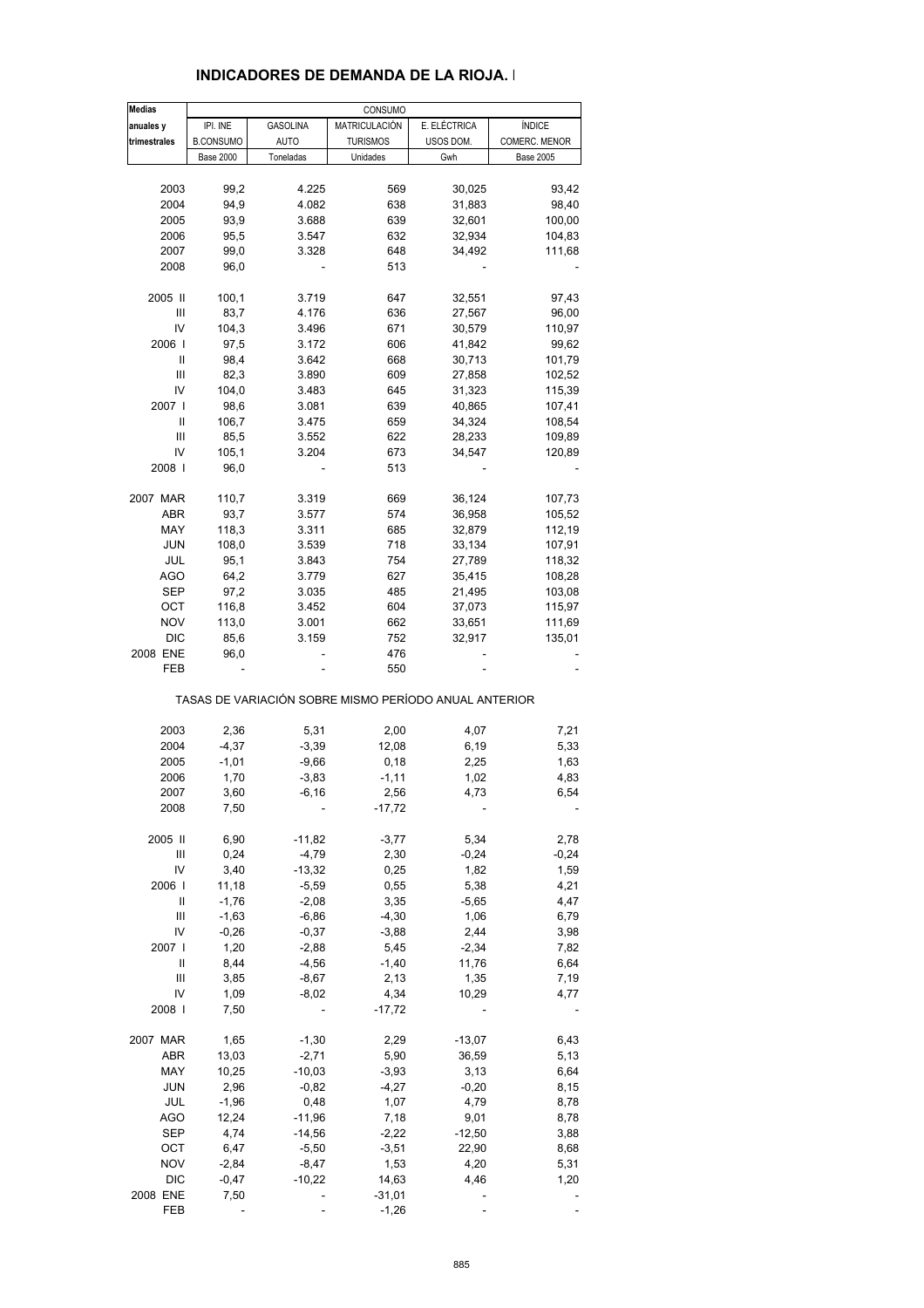#### **Medias anuales y letter de la production de la production de la production de la production de la production de la p**<br>Institution de la production de la production de la production de la production de la production de la product **trimestrales** B. EQUIPO B. INTERMEDIOS ENERGÍA VEHÍCULOS CARGA MAQUINARIA AGRÍCOLA 2003 109,9 100,1 167,7 199 25 2004 111,5 109,5 226,0 229 30 2005 98,1 109,8 231,1 242 29 2006 107,2 113,5 230,2 238 25 2007 123,7 111,4 255,2 244 30 2008 122,3 112,5 291,5 170 15 2005 II 108,4 120,2 242,5 258 33 III 89,6 106,5 258,3 220 28 IV 101,3 104,6 196,1 250 18 2006 I 99,4 114,7 203,1 251 35 II 114,3 119,7 267,7 247 24 III 98,8 108,6 255,7 216 23 IV 116,2 111,1 194,4 238 17 2007 I 115,7 115,6 226,5 227 21 II 137,7 117,5 232,5 242 31 III 117,0 106,2 295,9 233 28 IV 124,3 106,2 265,8 274 42 2008 I 122,3 112,5 291,5 170 15 2007 MAR 141,8 122,8 289,9 266 20 ABR 100,8 105,9 239,1 228 17 MAY 158,9 125,4 211,1 229 37 JUN 153,3 121,2 247,2 270 40 JUL 123,3 128,5 305,2 325 33 AGO 88,6 84,1 291,6 204 26 SEP 139,2 105,9 291,0 169 25 OCT 139,9 122,7 301,0 275 60 NOV 136,6 112,0 257,4 243 41 DIC 96,3 83,8 239,1 305 24 2008 ENE 122,3 112,5 291,5 165 20 FEB - - - 175 9 TASAS DE VARIACIÓN SOBRE MISMO PERÍODO ANUAL ANTERIOR 2003 7,81 2,61 -3,60 14,06 39,27 2004 1,51 9,36 34,80 14,88 16,39 2005 -12,06 0,29 2,25 5,71 -3,66 2006 9,27 3,38 -0,38 -1,69 -13,45 2007 15,39 -1,91 10,83 2,52 23,31 2008 19,67 0,18 48,57 -18,07 -30,95 2005 II -2,55 5,90 4,65 5,02 -3,88 III -17,88 0,16 13,60 3,77 23,19 IV -17,65 -3,12 -3,13 9,82 -16,92 2006 I 6,77 6,33 -10,70 4,15 0,96  $II$  5,44 -0,47 10,41 -4,26 -27,27 III 10,35 1,97 -1,03 -1,82 -20,00 IV 14,71 6,18 -0,88 -4,54 -5,56 2007 I 16,44 0,76 11,49 -9,56 -40,95 II 20,41 -1,81 -13,17 -1,89 30,56 III 18,41 -2,24 15,75 7,72 23,53 IV 6,97 -4,44 36,75 15,10 145,10 2008 I 19,67 0,18 48,57 -18,07 -30,95 2007 MAR 23,95 -3,76 33,23 -17,39 -45,95 ABR 0,60 4,75 34,63 -13,64 -41,38 MAY 36,28 -3,09 -31,75 -5,76 - 68,18 JUN 21,47 -5,68 -21,85 15,38 90,48 JUL 26,85 3,55 39,74 38,30 26,92 AGO 17,20 -4,43 36,13 7,94 52,94 SEP 12,53 -6,86 -12,98 -24,55 0,00 OCT 18,86 -0,24 59,43 20,61 140,00 NOV -3,80 -5,80 32,20 -2,41 215,38 INVERSIÓN IPI. INE Base 2000 **Unidades**

 DIC 8,45 -8,32 19,73 28,15 84,62 2008 ENE 19,67 0,18 48,57 -30,67 0,00 FEB - - - - - - - - -1,13 - -59,09

#### **INDICADORES DE DEMANDA DE LA RIOJA. II**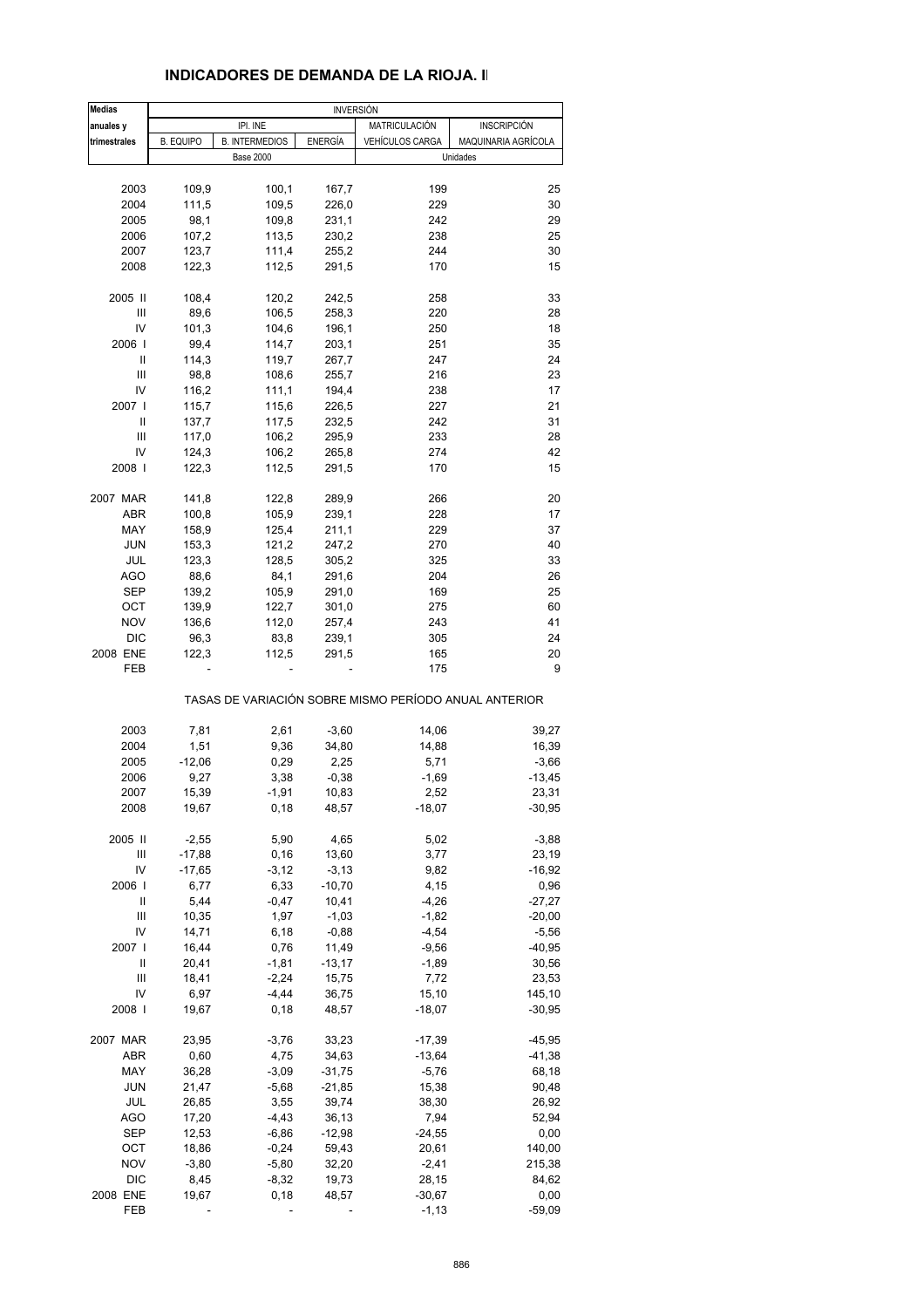# **INDICADORES DEL MERCADO DE TRABAJO DE LA RIOJA. I**

| Medias                               |              | POBLACIÓN ACTIVA (8) |                    | POBLACIÓN OCUPADA (8) |                      |                                                       |                 |                  |  |  |  |
|--------------------------------------|--------------|----------------------|--------------------|-----------------------|----------------------|-------------------------------------------------------|-----------------|------------------|--|--|--|
| anuales y                            |              |                      |                    |                       |                      |                                                       |                 |                  |  |  |  |
| trimestrales                         | <b>TOTAL</b> | VARONES              | <b>MUJERES</b>     | <b>TOTAL</b>          | AGRICULT.            | <b>INDUSTRIA</b>                                      | CONSTRUC.       | <b>SERVICIOS</b> |  |  |  |
|                                      |              |                      |                    | Miles de personas     |                      |                                                       |                 |                  |  |  |  |
|                                      |              |                      |                    |                       |                      |                                                       |                 |                  |  |  |  |
| 2002                                 | 124,465      | 79,360               | 45,105             | 115,718               | 10,628               | 34,650                                                | 11,505          | 58,938           |  |  |  |
| 2003                                 | 129,255      | 80,333               | 48,920             | 121,525               | 8,520                | 36,720                                                | 13,783          | 62,503           |  |  |  |
| 2004                                 | 135,913      | 83,850               | 52,060             | 128,355               | 9,055                | 38,180                                                | 15,710          | 65,410           |  |  |  |
| 2005                                 | 150,075      | 89,675               | 60,400             | 140,800               | 11,150               | 39,925                                                | 16,775          | 72,950           |  |  |  |
| 2006                                 | 153,250      | 90,600               | 62,675             | 143,775               | 9,675                | 39,125                                                | 15,325          | 79,700           |  |  |  |
| 2007                                 | 154,600      | 92,400               | 62,225             | 145,850               | 7,825                | 38,550                                                | 17,375          | 82,125           |  |  |  |
|                                      |              |                      |                    |                       |                      |                                                       |                 |                  |  |  |  |
| 2005                                 | 145,200      | 87,500               | 57,700             | 134,600               | 9,100                | 40,800                                                | 18,000          | 66,800           |  |  |  |
| $\, \parallel$                       | 151,100      | 89,800               | 61,200             | 141,300               | 12,200               | 36,900                                                | 17,400          | 74,700           |  |  |  |
| III<br>IV                            | 150,300      | 91,100               | 59,200             | 143,600               | 12,200               | 42,400                                                | 15,500          | 73,500           |  |  |  |
| 2006                                 | 153,700      | 90,300               | 63,500             | 143,700               | 11,100               | 39,600                                                | 16,200          | 76,800           |  |  |  |
|                                      | 152,600      | 89,500               | 63,100             | 143,700               | 11,600               | 38,600                                                | 16,500          | 77,100           |  |  |  |
| Ш                                    | 152,700      | 90,000               | 62,700             | 143,400               | 9,400                | 41,000                                                | 15,200          | 77,800           |  |  |  |
| $\ensuremath{\mathsf{III}}\xspace$   | 153,000      | 90,600               | 62,400             | 144,200               | 9,000                | 39,300                                                | 14,300          | 81,600           |  |  |  |
| IV<br>2007                           | 154,700      | 92,300               | 62,500             | 143,800               | 8,700                | 37,600                                                | 15,300          | 82,300           |  |  |  |
|                                      | 154,200      | 91,600               | 62,600             | 143,800               | 8,100                | 37,200                                                | 15,100          | 83,300           |  |  |  |
| $\mathbf{I}$                         | 154,000      | 93,000               | 61,100<br>60,300   | 146,400               | 8,400                | 39,800                                                | 15,800          | 82,500           |  |  |  |
| $\ensuremath{\mathsf{III}}\xspace$   | 152,500      | 92,200               |                    | 144,400               | 7,800                | 37,300                                                | 18,500          | 80,800           |  |  |  |
| IV                                   | 157,700      | 92,800               | 64,900             | 148,800               | 7,000                | 39,900                                                | 20,100          | 81,900           |  |  |  |
| 2007 ENE                             |              |                      |                    |                       |                      |                                                       |                 |                  |  |  |  |
| FEB                                  |              |                      |                    |                       |                      |                                                       |                 |                  |  |  |  |
| <b>MAR</b>                           |              |                      |                    |                       |                      |                                                       |                 |                  |  |  |  |
| <b>ABR</b>                           |              |                      |                    |                       |                      |                                                       |                 |                  |  |  |  |
| MAY                                  |              |                      |                    |                       |                      |                                                       |                 |                  |  |  |  |
| <b>JUN</b>                           |              |                      |                    |                       |                      |                                                       |                 |                  |  |  |  |
| <b>JUL</b>                           |              |                      |                    |                       |                      |                                                       |                 |                  |  |  |  |
| <b>AGO</b>                           |              |                      |                    |                       |                      |                                                       |                 |                  |  |  |  |
| <b>SEP</b>                           |              |                      |                    |                       |                      |                                                       |                 |                  |  |  |  |
| OCT                                  |              |                      |                    |                       |                      |                                                       |                 |                  |  |  |  |
| <b>NOV</b>                           |              |                      |                    |                       |                      |                                                       |                 |                  |  |  |  |
| <b>DIC</b>                           |              |                      |                    |                       |                      |                                                       |                 |                  |  |  |  |
|                                      |              |                      |                    |                       |                      |                                                       |                 |                  |  |  |  |
|                                      |              |                      |                    |                       |                      | TASAS DE VARIACIÓN SOBRE MISMO PERÍODO ANUAL ANTERIOR |                 |                  |  |  |  |
|                                      |              |                      |                    |                       |                      |                                                       |                 |                  |  |  |  |
| 2002                                 | 6,10         | 5,00                 | 8,10               | 3,32                  | $-9,57$              | 5,98                                                  | 14,39           | 2,50             |  |  |  |
| 2003                                 | 3,85         | 1,23                 | 8,46               | 5,02                  | $-19,83$             | 5,97                                                  | 19,80           | 6,05             |  |  |  |
| 2004                                 | 5,15         | 4,38                 | 6,42               | 5,62                  | 6,28                 | 3,98                                                  | 13,99           | 4,65             |  |  |  |
| 2005                                 | 10,42        | 6,95                 | 16,02              | 9,70                  | 23,14                | 4,57                                                  | 6,78            | 11,53            |  |  |  |
| 2006                                 | 2,12         | 1,03                 | 3,77               | 2,11                  | $-13,23$             | $-2,00$                                               | -8,64           | 9,25             |  |  |  |
| 2007                                 | 0,88         | 1,99                 | $-0,72$            | 1,44                  | $-19,12$             | $-1,47$                                               | 13,38           | 3,04             |  |  |  |
|                                      |              |                      |                    |                       |                      |                                                       |                 |                  |  |  |  |
| 2005 l                               | 9,74         | 6,75                 | 14,64              | 10,14                 | 18,03                | 8,37                                                  | 31,58           | 5,75             |  |  |  |
| $\, \parallel$                       | 12,93        | 8,41                 | 20,07              | 11,00                 | 34,96                | $-4,58$                                               | 17,33           | 15,35            |  |  |  |
| $\ensuremath{\mathsf{III}}\xspace$   | 9,75         | 7,39                 | 13,58              | 10,88                 | 27,35                | 14,56                                                 | $-3,49$         | 9,93             |  |  |  |
| IV                                   | 9,32         | 5,28                 | 15,83              | 6,92                  | 12,23                | 0,53                                                  | $-11,33$        | 14,88            |  |  |  |
| 2006  <br>$\ensuremath{\mathsf{II}}$ | 5,10         | 2,29                 | 9,36               | 6,76                  | 27,47<br>$-22,95$    | $-5,39$                                               | $-8,33$         | 15,42            |  |  |  |
| $\ensuremath{\mathsf{III}}\xspace$   | 1,06         | 0,22                 | 2,45               | 1,49                  | $-26,23$             | 11,11                                                 | $-12,64$        | 4,15             |  |  |  |
| IV                                   | 1,80         | $-0,55$              | 5,41               | 0,42                  |                      | $-7,31$                                               | $-7,74$         | 11,02            |  |  |  |
| 2007 l                               | 0,65         | 2,21                 | $-1,57$            | 0,07                  | $-21,62$<br>$-30,17$ | $-5,05$                                               | $-5,56$         | 7,16             |  |  |  |
| $\ensuremath{\mathsf{II}}$           | 1,05<br>0,85 | 2,35<br>3,33         | $-0,79$<br>$-2,55$ | 0,07                  | $-10,64$             | $-3,63$<br>$-2,93$                                    | $-8,48$<br>3,95 | 8,04             |  |  |  |
| $\ensuremath{\mathsf{III}}\xspace$   | $-0,33$      | 1,77                 | $-3,37$            | 2,09<br>0,14          | $-13,33$             | $-5,09$                                               | 29,37           | 6,04<br>$-0,98$  |  |  |  |
| IV                                   | 1,94         | 0,54                 | 3,84               | 3,48                  | $-19,54$             | 6,12                                                  | 31,37           | $-0,49$          |  |  |  |
|                                      |              |                      |                    |                       |                      |                                                       |                 |                  |  |  |  |
| 2007 ENE                             |              |                      |                    |                       |                      |                                                       |                 |                  |  |  |  |
| FEB                                  |              |                      |                    |                       |                      |                                                       |                 |                  |  |  |  |
| <b>MAR</b>                           |              |                      |                    |                       |                      |                                                       |                 |                  |  |  |  |
| ABR                                  |              |                      |                    |                       |                      |                                                       |                 |                  |  |  |  |
| MAY                                  |              |                      |                    |                       |                      |                                                       |                 |                  |  |  |  |
| <b>JUN</b>                           |              |                      |                    |                       |                      |                                                       |                 |                  |  |  |  |
| JUL                                  |              |                      |                    |                       |                      |                                                       |                 |                  |  |  |  |
| <b>AGO</b>                           |              |                      |                    |                       |                      |                                                       |                 |                  |  |  |  |
| <b>SEP</b>                           |              |                      |                    |                       |                      |                                                       |                 |                  |  |  |  |
| OCT                                  |              |                      |                    |                       |                      |                                                       |                 |                  |  |  |  |
| <b>NOV</b>                           |              |                      |                    |                       |                      |                                                       |                 |                  |  |  |  |
| <b>DIC</b>                           |              |                      |                    |                       |                      |                                                       |                 |                  |  |  |  |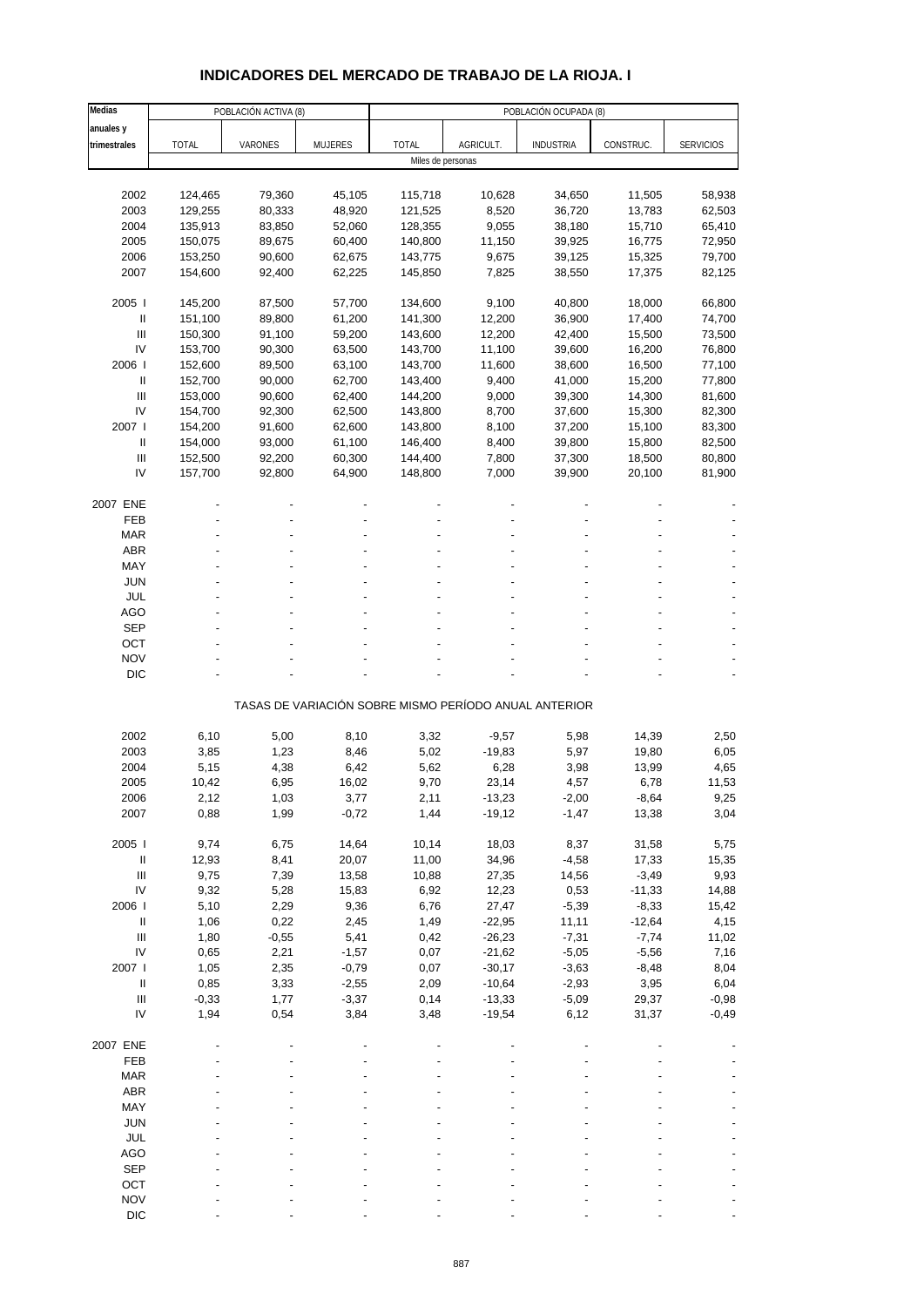## **INDICADORES DEL MERCADO DE TRABAJO DE LA RIOJA. II**

| Medias                             |                                                       |           | POBLACIÓN ASALARIADA (8) |           |                  |
|------------------------------------|-------------------------------------------------------|-----------|--------------------------|-----------|------------------|
| anuales y                          |                                                       |           |                          |           |                  |
| trimestrales                       | <b>TOTAL</b>                                          | AGRICULT. | <b>INDUSTRIA</b>         | CONSTRUC. | <b>SERVICIOS</b> |
|                                    |                                                       |           | Miles de Personas        |           |                  |
|                                    |                                                       |           |                          |           |                  |
| 2002                               | 87,303                                                | 3,290     | 31,108                   | 8,493     | 44,413           |
| 2003                               | 94,770                                                | 3,383     | 33,380                   | 9,650     | 48,358           |
| 2004                               | 100,665                                               | 3,400     | 34,225                   | 11,768    | 51,273           |
| 2005                               | 110,650                                               | 3,475     | 35,700                   | 12,650    | 58,825           |
| 2006                               | 113,675                                               | 2,850     | 33,925                   | 11,825    | 65,075           |
| 2007                               | 114,925                                               | 2,300     | 33,525                   | 12,050    | 67,025           |
| 2005                               | 104,900                                               | 2,100     | 36,100                   | 13,200    | 53,500           |
| Ш                                  | 109,900                                               | 4,100     | 32,700                   | 13,000    | 60,100           |
| Ш                                  |                                                       |           |                          |           |                  |
| IV                                 | 113,000                                               | 3,700     | 38,400                   | 11,700    | 59,200           |
|                                    | 114,800                                               | 4,000     | 35,600                   | 12,700    | 62,500           |
| 2006                               | 113,800                                               | 3,600     | 33,700                   | 13,400    | 63,100           |
| Ш                                  | 113,000                                               | 2,700     | 35,900                   | 11,600    | 62,800           |
| Ш                                  | 113,900                                               | 2,200     | 34,100                   | 10,800    | 66,800           |
| IV                                 | 114,000                                               | 2,900     | 32,000                   | 11,500    | 67,600           |
| 2007 l                             | 112,200                                               | 2,100     | 31,800                   | 10,100    | 68,100           |
| Ш                                  | 115,100                                               | 2,300     | 33,900                   | 11,200    | 67,700           |
| Ш                                  | 113,800                                               | 2,600     | 33,100                   | 12,700    | 65,500           |
| IV                                 | 118,600                                               | 2,200     | 35,300                   | 14,200    | 66,800           |
|                                    |                                                       |           |                          |           |                  |
| 2007 ENE<br>FEB                    |                                                       |           |                          |           |                  |
| <b>MAR</b>                         |                                                       |           |                          |           |                  |
| <b>ABR</b>                         |                                                       |           |                          |           |                  |
|                                    |                                                       |           |                          |           |                  |
| MAY                                |                                                       |           |                          |           |                  |
| <b>JUN</b>                         |                                                       |           |                          |           |                  |
| JUL                                |                                                       |           |                          |           |                  |
| AGO                                |                                                       |           |                          |           |                  |
| SEP                                |                                                       |           |                          |           |                  |
| OCT                                |                                                       |           |                          |           |                  |
| <b>NOV</b>                         |                                                       |           |                          |           |                  |
| <b>DIC</b>                         |                                                       |           |                          |           |                  |
|                                    | TASAS DE VARIACIÓN SOBRE MISMO PERÍODO ANUAL ANTERIOR |           |                          |           |                  |
|                                    |                                                       |           |                          |           |                  |
| 2002                               | 8,49                                                  | 48,87     | 8,00                     | 16,54     | 5,31             |
| 2003                               | 8,55                                                  | 2,81      | 7,31                     | 13,63     | 8,88             |
| 2004                               | 6,22                                                  | 0,52      | 2,53                     | 21,94     | 6,03             |
| 2005                               | 9,92                                                  | 2,21      | 4,31                     | 7,50      | 14,73            |
| 2006                               | 2,73                                                  | $-17,99$  | $-4,97$                  | $-6,52$   | 10,62            |
| 2007                               | 1,10                                                  | $-19,30$  | $-1,18$                  | 1,90      | 3,00             |
| 2005                               | 9,49                                                  | $-32,04$  | 7,25                     | 34,15     | 8,70             |
| $\sf II$                           | 9,82                                                  | 12,02     | $-5,76$                  | 24,88     | 17,15            |
|                                    |                                                       |           |                          |           |                  |
| Ш                                  | 10,71                                                 | 2,49      | 15,35                    | $-8,16$   | 12,91            |
| IV                                 | 9,64                                                  | 23,46     | 0,99                     | $-9,80$   | 19,87            |
| 2006                               | 8,48                                                  | 71,43     | $-6,65$                  | 1,52      | 17,94            |
| Ш                                  | 2,82                                                  | $-34,15$  | 9,79                     | $-10,77$  | 4,49             |
| $\ensuremath{\mathsf{III}}\xspace$ | 0,80                                                  | $-40,54$  | $-11,20$                 | $-7,69$   | 12,84            |
| IV                                 | $-0,70$                                               | $-27,50$  | $-10,11$                 | $-9,45$   | 8,16             |
| 2007 l                             | $-1,41$                                               | $-41,67$  | $-5,64$                  | $-24,63$  | 7,92             |
| Ш                                  | 1,86                                                  | $-14,81$  | $-5,57$                  | $-3,45$   | 7,80             |
| Ш                                  | $-0,09$                                               | 18,18     | $-2,93$                  | 17,59     | $-1,95$          |
| IV                                 | 4,04                                                  | $-24,14$  | 10,31                    | 23,48     | $-1,18$          |
| 2007 ENE                           |                                                       |           |                          |           |                  |
|                                    |                                                       |           |                          |           |                  |
| FEB                                |                                                       |           |                          |           |                  |
| <b>MAR</b>                         |                                                       |           |                          |           |                  |
| ABR                                |                                                       |           |                          |           |                  |
| MAY                                |                                                       |           |                          |           |                  |
| <b>JUN</b>                         |                                                       |           |                          |           |                  |
| JUL                                |                                                       |           |                          |           |                  |
| AGO                                |                                                       |           |                          |           |                  |
| <b>SEP</b>                         |                                                       |           |                          |           |                  |
| OCT                                |                                                       |           |                          |           |                  |
| <b>NOV</b>                         |                                                       |           |                          |           |                  |
| <b>DIC</b>                         |                                                       |           |                          |           |                  |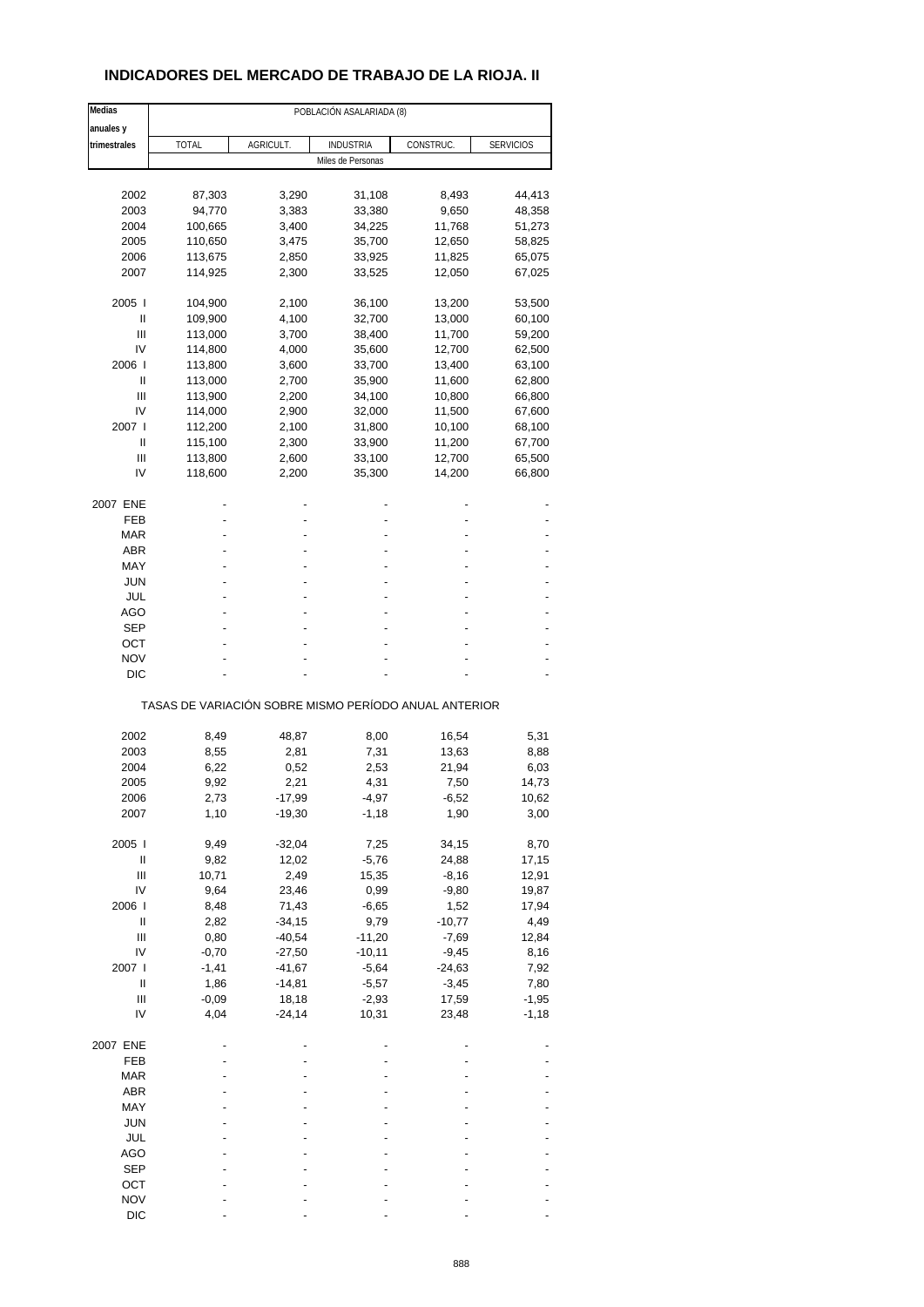#### **Medias PARADOS (8)** TASA DE ACTIVIDAD (8) TASA DE PARO (8) TASA DE PARO (8) anuales y website the second term of the second of the MENORES (and the MENORES of the MENORES of the MENORES **trimestrales** TOTAL VARONES MUJERES TOTAL 20 AÑOS MUJERES TOTAL 20 AÑOS MUJERES Miles de personas **Porcentaje** 2002 8,745 4,208 4,540 52,40 22,42 37,84 7,02 14,03 10,06 2003 7,730 2,875 4,855 53,34 25,94 40,26 5,98 22,35 9,96 2004 7,558 3,765 3,793 54,92 23,02 42,02 5,58 17,48 7,36 2005 9,275 3,325 5,900 59,40 30,04 47,89 6,19 29,15 9,83 2006 9,475 4,575 4,900 59,48 25,57 48,83 6,17 26,47 7,83 2007 8,750 3,575 5,175 58,95 30,61 47,70 5,66 25,54 8,29 2005 I 10,600 3,400 7,100 57,94 28,80 46,08 7,29 16,76 12,36 II 9,700 3,000 6,700 59,97 34,71 48,66 6,45 33,74 11,01 III 6,800 3,100 3,600 59,36 26,19 46,86 4,49 25,13 6,15 IV 10,000 3,800 6,200 60,34 30,47 49,95 6,53 40,97 9,81 2006 I 8,900 3,800 5,000 59,59 26,11 49,45 5,80 36,14 7,99 II 9,300 4,700 4,600 59,39 27,58 48,94 6,09 22,70 7,35 III 8,800 4,700 4,200 59,28 22,96 48,54 5,76 17,56 6,65 IV 10,900 5,100 5,800 59,66 25,61 48,39 7,04 29,46 9,31 2007 I 10,400 4,100 6,300 59,14 26,39 48,27 6,75 31,42 10,04 II 7,600 3,100 4,500 58,81 32,09 46,88 4,94 22,62 7,43 III 8,100 3,600 4,500 58,03 33,84 46,16 5,30 22,80 7,38 IV 8,900 3,500 5,400 59,81 30,13 49,47 5,63 25,32 8,31 2007 ENE - - - - - - - -- FEB - - - - - - - - - MAR - - - - - - - - -  $ABR$  , and the set of the set of the set of the set of the set of the set of the set of the set of the set of the set of the set of the set of the set of the set of the set of the set of the set of the set of the set of t  $\text{MAY}$  , and  $\text{MAY}$  , and  $\text{MAY}$  , and  $\text{MAY}$  , and  $\text{MAY}$  , and  $\text{MAY}$  , and  $\text{MAY}$  JUN - - - - - - - - - JUL - - - - - - - - - AGO - - - - - - - - - SEP - - - - - - - - - OCT the set of the set of the set of the set of the set of the set of the set of the set of the set of the set  $NOV$  , and  $\sim$  -  $\sim$  -  $\sim$  -  $\sim$  -  $\sim$  -  $\sim$  -  $\sim$  -  $\sim$  -  $\sim$  -  $\sim$ DIC  $\qquad \qquad \qquad \qquad \qquad \qquad \qquad \qquad \qquad \qquad \qquad \qquad \qquad \qquad \qquad \qquad \qquad \qquad -$ TASAS DE VARIACIÓN SOBRE MISMO PERÍODO ANUAL ANTERIOR 2002 64,84 45,21 88,58 - - - - -- 2003 -11,61 -31,67 6,94 - - - - -- 2004 -2,23 30,96 -21,88 - - - - -- 2005 22,73 -11,69 55,57 - - - - -- 2006 2,16 37,59 -16,95 - - - - -- 2007 -7,65 -21,86 5,61 - - - - -- 2005 I 4,95 -7,86 10,76 - - - - -- II 49,23 -7,98 106,79 - - - - -- III -8,60 -33,48 29,50 - - - - -- IV 61,55 10,14 126,28 - - - - -- 2006 I -16,04 11,76 -29,58 - - - - -- II -4,12 56,67 -31,34 - - - - -- III 29,41 51,61 16,67 - - - - -- IV 9,00 34,21 -6,45 - - - - -- 2007 I 16,85 7,89 26,00 - - - - -- II -18,28 -34,04 -2,17 - - - - -- III -7,95 -23,40 7,14 - - - - -- IV -18,35 -31,37 -6,90 - - - - -- 2007 ENE - - - - - - - -- FEB - - - - - - - - -  $MAR$  , and the set of the set of the set of the set of the set of the set of the set of the set of the set of the set of the set of the set of the set of the set of the set of the set of the set of the set of the set of t  $ABR$  , and the set of the set of the set of the set of the set of the set of the set of the set of the set of the set of the set of the set of the set of the set of the set of the set of the set of the set of the set of t  $\text{MAY}$  , and  $\text{MAY}$  , and  $\text{MAY}$  , and  $\text{MAY}$  , and  $\text{MAY}$  , and  $\text{MAY}$  , and  $\text{MAY}$  JUN - - - - - - - - - JUL - - - - - - - - - AGO - - - - - - - - - SEP - - - - - - - - -  $OCT$  , and the set of the set of the set of the set of the set of the set of the set of the set of the set of the set of the set of the set of the set of the set of the set of the set of the set of the set of the set of t  $NOV$  , and  $\sim$  -  $\sim$  -  $\sim$  -  $\sim$  -  $\sim$  -  $\sim$  -  $\sim$  -  $\sim$  -  $\sim$  -  $\sim$

#### **INDICADORES DEL MERCADO DE TRABAJO DE LA RIOJA. III**

DIC  $\qquad \qquad \qquad \qquad \qquad \qquad \qquad \qquad \qquad \qquad \qquad \qquad \qquad \qquad \qquad \qquad \qquad \qquad -$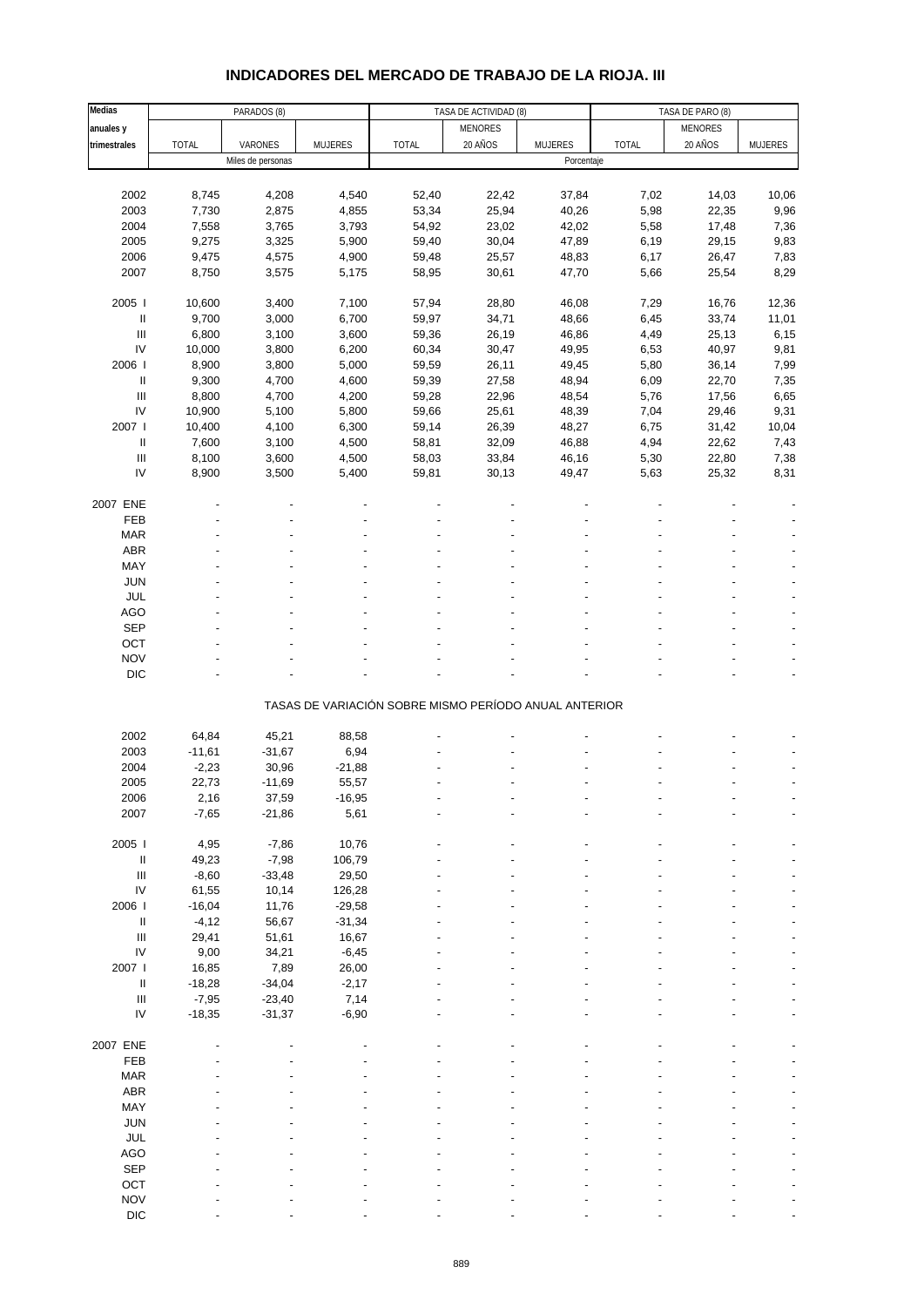| Medias                                  | PARO REGISTRADO    |                      |                     |                                                       |                    |               |
|-----------------------------------------|--------------------|----------------------|---------------------|-------------------------------------------------------|--------------------|---------------|
| anuales y                               |                    |                      |                     |                                                       |                    | SIN EMPLEO    |
| trimestrales                            | <b>TOTAL</b>       | AGRICULTURA          | <b>INDUSTRIA</b>    | CONSTRUCCIÓN                                          | <b>SERVICIOS</b>   | ANTERIOR      |
|                                         |                    |                      | Personas            |                                                       |                    |               |
|                                         |                    |                      |                     |                                                       |                    |               |
| 2003                                    | 9.494              | 247                  | 2.554               | 823                                                   | 5.062              | 809           |
| 2004                                    | 9.780              | 295                  | 2.569               | 887                                                   | 5.357              | 672           |
| 2005                                    | 10.000             | 303                  | 2.643               | 939                                                   | 5.526              | 590           |
| 2006                                    | 10.153             | 294                  | 2.777               | 976                                                   | 5.560              | 546           |
| 2007                                    | 10.022             | 286                  | 2.491               | 1.106                                                 | 5.556              | 583           |
| 2008                                    | 11.864             | 444                  | 2.803               | 1.461                                                 | 6.507              | 649           |
|                                         |                    |                      |                     |                                                       |                    |               |
| 2005 II                                 | 9.814              | 285                  | 2.585               | 894                                                   | 5.430              | 620           |
| Ш                                       | 9.590              | 278                  | 2.587               | 940                                                   | 5.217              | 568           |
| IV                                      | 9.935              | 345                  | 2.634               | 911                                                   | 5.492              | 552           |
| 2006                                    | 10.812             | 371                  | 2.802               | 984                                                   | 6.093              | 563           |
| Ш                                       | 10.282             | 309                  | 2.849               | 947                                                   | 5.599              | 579           |
| III                                     | 9.666              | 247                  | 2.724               | 1.000                                                 | 5.190              | 506           |
| IV                                      | 9.850              | 251                  | 2.731               | 975                                                   | 5.358              | 535           |
| 2007 l                                  | 10.398             | 307                  | 2.724               | 1.002                                                 | 5.760              | 604           |
| Ш<br>$\ensuremath{\mathsf{III}}\xspace$ | 9.653              | 265                  | 2.379               | 977                                                   | 5.437              | 595           |
|                                         | 9.669              | 275                  | 2.373               | 1.155                                                 | 5.297              | 568           |
| IV<br>2008                              | 10.368             | 299<br>444           | 2.487<br>2.803      | 1.288<br>1.461                                        | 5.730              | 564<br>649    |
|                                         | 11.864             |                      |                     |                                                       | 6.507              |               |
| 2007 MAR                                | 10.318             | 313                  | 2.566               | 993                                                   | 5.795              | 651           |
| <b>ABR</b>                              | 10.089             | 305                  | 2.486               | 1.011                                                 | 5.692              | 595           |
| MAY                                     | 9.491              | 235                  | 2.371               | 957                                                   | 5.359              | 569           |
| <b>JUN</b>                              | 9.379              | 254                  | 2.281               | 962                                                   | 5.261              | 621           |
| JUL                                     | 9.399              | 268                  | 2.346               | 1.038                                                 | 5.164              | 583           |
| AGO                                     | 9.935              | 299                  | 2.470               | 1.264                                                 | 5.344              | 558           |
| <b>SEP</b>                              | 9.672              | 257                  | 2.303               | 1.164                                                 | 5.384              | 564           |
| OCT                                     | 9.994              | 268                  | 2.352               | 1.200                                                 | 5.644              | 530           |
| <b>NOV</b>                              | 10.356             | 303                  | 2.452               | 1.222                                                 | 5.779              | 600           |
| <b>DIC</b>                              | 10.753             | 325                  | 2.657               | 1.443                                                 | 5.766              | 562           |
| 2008 ENE                                | 11.599             | 385                  | 2.778               | 1.451                                                 | 6.333              | 652           |
| FEB                                     | 12.128             | 503                  | 2.828               | 1.470                                                 | 6.681              | 646           |
|                                         |                    |                      |                     | TASAS DE VARIACIÓN SOBRE MISMO PERÍODO ANUAL ANTERIOR |                    |               |
|                                         |                    |                      |                     |                                                       |                    |               |
| 2003                                    | $-2,32$            | 1,75                 | $-7,25$             | 10,83                                                 | 0,55               | $-14,60$      |
| 2004                                    | 3,01               | 19,43                | 0,61                | 7,75                                                  | 5,82               | $-16,88$      |
| 2005                                    | 2,25               | 2,74                 | 2,87                | 5,88                                                  | 3,14               | $-12,20$      |
| 2006                                    | 1,53               | $-2,75$              | 5,05                | 4,00                                                  | 0,62               | $-7,51$       |
| 2007<br>2008                            | -1,29<br>13,66     | $-2,72$<br>45,81     | -10,29<br>$-0,02$   | 13,24<br>45,03                                        | $-0,06$<br>13,30   | 6,80<br>11,90 |
|                                         |                    |                      |                     |                                                       |                    |               |
| 2005 II                                 | 2,76               | $-2,51$              | 2,17                | 4,28                                                  | 4,34               | $-6,91$       |
| $\ensuremath{\mathsf{III}}\xspace$      | 2,04               | $-9,94$              | 3,49                | 5,07                                                  | 2,78               | $-8,29$       |
| IV                                      | 1,34               | 14,62                | 4,06                | 2,82                                                  | 1,22               | $-16,19$      |
| 2006                                    | 1,42               | 22,71                | 1,30                | $-2,57$                                               | 2,17               | $-9,25$       |
| Ш                                       | 4,77               | 8,29                 | 10,21               | 5,93                                                  | 3,10               | $-6,61$       |
| Ш<br>IV                                 | 0,79               | $-11,27$             | 5,30                | 6,31                                                  | $-0,52$            | $-10,97$      |
|                                         | $-0,85$            | $-27,34$             | 3,70                | 7,02                                                  | $-2,45$            | $-3,02$       |
| 2007 l<br>Ш                             | $-3,83$<br>$-6,12$ | $-17,16$<br>$-14,35$ | $-2,77$<br>$-16,49$ | 1,86<br>3,17                                          | $-5,45$<br>$-2,88$ | 7,29<br>2,76  |
| $\ensuremath{\mathsf{III}}\xspace$      | 0,03               | 11,35                | $-12,90$            | 15,57                                                 | 2,07               | 12,39         |
| IV                                      | 5,25               | 19,15                | $-8,95$             | 32,09                                                 | 6,94               | 5,35          |
| 2008                                    | 13,66              | 45,81                | $-0,02$             | 45,03                                                 | 13,30              | 11,90         |
|                                         |                    |                      |                     |                                                       |                    |               |
| 2007 MAR                                | $-4,55$            | $-16,98$             | $-7,66$             | 4,75                                                  | $-5,19$            | 9,60          |
| ABR                                     | $-6,20$            | $-12,36$             | $-14,80$            | 2,64                                                  | $-3,64$            | $-0,50$       |
| MAY                                     | $-7,86$            | $-16,37$             | $-17,50$            | $-0,10$                                               | $-4,44$            | $-1,90$       |
| <b>JUN</b>                              | $-4,20$            | $-14,77$             | $-17,21$            | 7,25                                                  | $-0,38$            | 11,09         |
| JUL                                     | $-3,64$            | $-7,59$              | $-16,24$            | 7,90                                                  | $-0,58$            | 14,99         |
| AGO                                     | 0,36               | 19,12                | $-10,89$            | 14,80                                                 | 1,27               | 12,05         |
| <b>SEP</b>                              | 3,50               | 29,15                | $-11,42$            | 24,36                                                 | 5,61               | 10,16         |
| OCT                                     | 3,77               | 12,61                | $-11,88$            | 34,38                                                 | 6,31               | 1,53          |
| <b>NOV</b>                              | 6,04               | 22,18                | $-8,68$             | 30,56                                                 | 8,08               | 9,09          |
| <b>DIC</b>                              | 5,90               | 22,18                | $-6,44$             | 31,54                                                 | 6,44               | 5,24          |
| 2008 ENE<br>FEB                         | 10,88<br>16,45     | 33,68<br>56,70       | $-3,04$<br>3,14     | 41,42<br>48,79                                        | 10,47<br>16,13     | 18,76<br>5,73 |
|                                         |                    |                      |                     |                                                       |                    |               |

## **INDICADORES DEL MERCADO DE TRABAJO DE LA RIOJA. IV**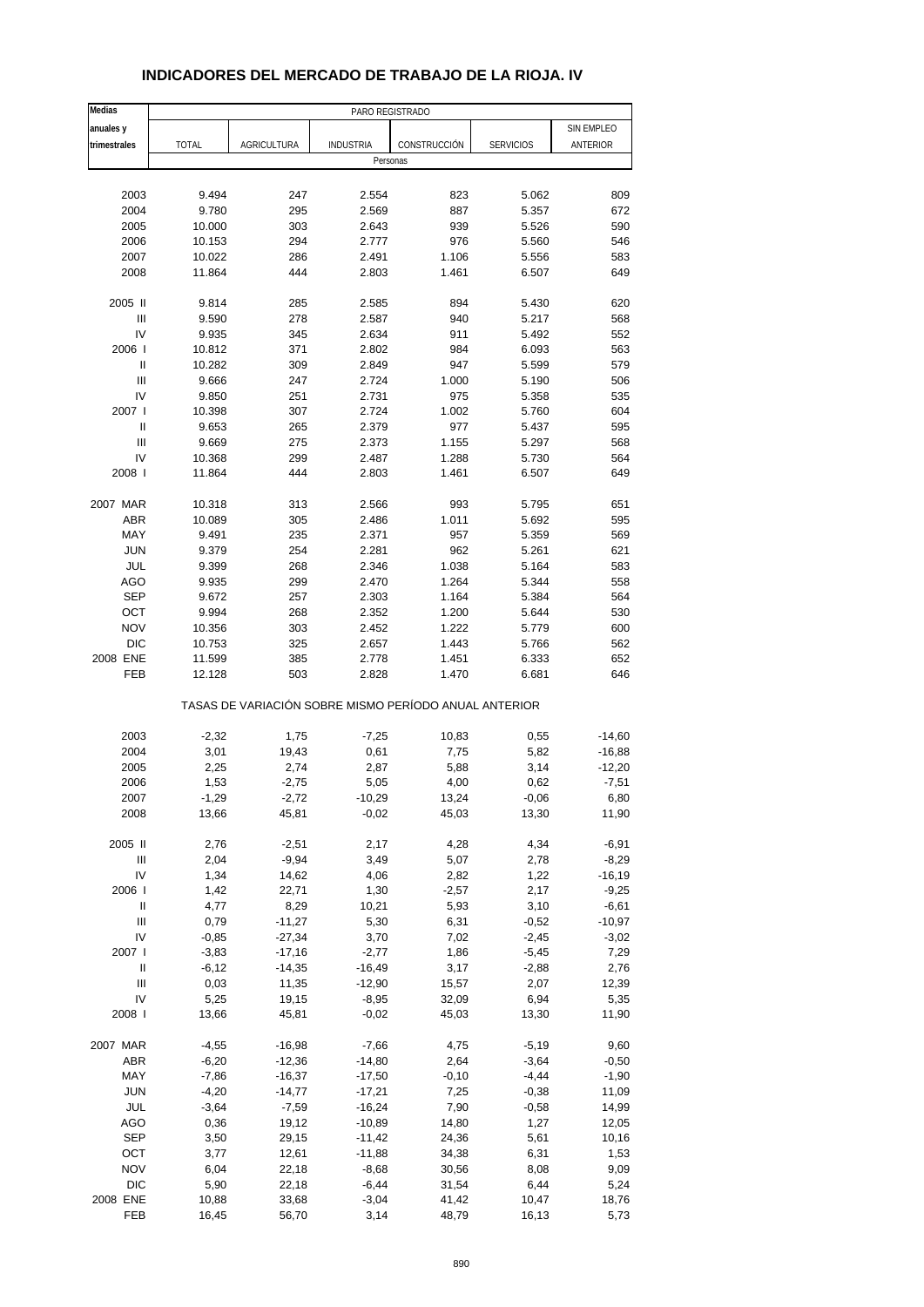## **INDICADORES DEL MERCADO DE TRABAJO DE LA RIOJA. V**

| Medias                 | AFILIADOS A LA SEGURIDAD SOCIAL EN ALTA LABORAL       |                     |                    |                |                  |  |
|------------------------|-------------------------------------------------------|---------------------|--------------------|----------------|------------------|--|
| anuales y              |                                                       |                     | <b>TOTAL</b>       |                |                  |  |
| trimestrales           | <b>TOTAL</b>                                          | AGRICULTURA         | <b>INDUSTRIA</b>   | CONSTRUCCIÓN   | <b>SERVICIOS</b> |  |
|                        |                                                       |                     | Personas           |                |                  |  |
|                        |                                                       |                     |                    |                |                  |  |
| 2003                   | 116.769                                               | 9.771               | 31.154             | 12.749         | 63.005           |  |
| 2004                   | 120.496                                               | 10.365              | 30.970             | 13.337         | 65.747           |  |
| 2005                   | 125.732                                               | 10.783              | 30.788             | 14.446         | 69.670           |  |
| 2006                   | 129.535                                               | 9.933               | 30.374             | 16.118         | 73.108           |  |
| 2007                   | 133.070                                               | 9.643               | 30.780             | 17.420         | 75.227           |  |
| 2008                   | 133.361                                               | 9.619               | 30.732             | 17.475         | 75.535           |  |
|                        |                                                       |                     |                    |                |                  |  |
| 2005 II                | 125.134                                               | 10.933              | 30.910             | 14.279         | 68.966           |  |
| Ш                      | 127.695                                               | 10.445              | 30.994             | 14.992         | 71.218           |  |
| IV                     | 128.919                                               | 11.125              | 30.757             | 15.068         | 71.931           |  |
| 2006                   | 127.653                                               | 10.259              | 30.392             | 15.443         | 71.550           |  |
| Ш                      | 128.796                                               | 9.467               | 30.364             | 16.155         | 72.810           |  |
| $\mathsf{III}$         | 130.024                                               | 9.460               | 30.418             | 16.365         | 73.781           |  |
| IV                     | 131.668                                               | 10.545              | 30.323             | 16.509         | 74.290           |  |
| 2007 l                 | 131.170                                               | 9.643               | 30.501             | 16.988         | 74.037           |  |
| Ш                      | 132.991                                               | 9.504               | 30.801             | 17.576         | 75.110           |  |
| Ш                      | 133.475                                               | 9.273               | 30.836             | 17.573         | 75.793           |  |
| IV                     | 134.642                                               | 10.152<br>9.619     | 30.982             | 17.541         | 75.966           |  |
| 2008                   | 133.361                                               |                     | 30.732             | 17.475         | 75.535           |  |
|                        |                                                       |                     |                    |                |                  |  |
| 2007 MAR               | 131.919                                               | 9.229               | 30.687             | 17.374         | 74.629           |  |
| <b>ABR</b><br>MAY      | 131.696                                               | 9.179               | 30.622             | 17.419         | 74.476           |  |
|                        | 133.510                                               | 9.853               | 30.909             | 17.572         | 75.176           |  |
| <b>JUN</b>             | 133.768                                               | 9.479               | 30.872             | 17.738         | 75.679           |  |
| JUL                    | 133.444                                               | 9.040               | 30.736             | 17.624         | 76.044           |  |
| AGO<br><b>SEP</b>      | 132.531                                               | 9.124               | 30.493             | 17.458         | 75.456           |  |
|                        | 134.450                                               | 9.655               | 31.278             | 17.638         | 75.879           |  |
| OCT                    | 135.050                                               | 10.268              | 31.364             | 17.676         | 75.742           |  |
| <b>NOV</b>             | 135.270                                               | 10.130              | 31.132             | 17.832         | 76.176           |  |
| <b>DIC</b><br>2008 ENE | 133.607                                               | 10.059              | 30.451             | 17.116         | 75.981           |  |
| FEB                    | 133.533                                               | 9.847               | 30.749             | 17.484         | 75.453           |  |
|                        | 133.189                                               | 9.391               | 30.715             | 17.466         | 75.617           |  |
|                        | TASAS DE VARIACIÓN SOBRE MISMO PERÍODO ANUAL ANTERIOR |                     |                    |                |                  |  |
|                        |                                                       |                     |                    |                |                  |  |
| 2003                   | 4,24                                                  | 8,64                | 0,53               | 6,71           | 5,00             |  |
| 2004                   | 3,19                                                  | 6,08                | $-0,59$            | 4,61           | 4,35             |  |
| 2005                   | 4,34                                                  | 4,04                | -0,59              | 8,32           | 5,97             |  |
| 2006                   | 3,03                                                  | $-7,88$             | $-1,34$            | 11,57          | 4,93             |  |
| 2007                   | 2,73                                                  | -2,92               | 1,34               | 8,08           | 2,90             |  |
| 2008                   | 1,96                                                  | $-2,34$             | 1,06               | 4,05           | 2,43             |  |
| 2005 II                |                                                       |                     | $-0,39$            |                |                  |  |
|                        | 3,67                                                  | 3,40                |                    | 6,60           | 5,12             |  |
| Ш<br>IV                | 6,38<br>5,78                                          | 11,66<br>2,08       | $-0,04$<br>$-0,25$ | 12,02<br>13,01 | 7,54<br>7,75     |  |
| 2006                   | 5,34                                                  |                     |                    | 14,85          |                  |  |
| Ш                      | 2,93                                                  | $-3,47$<br>$-13,41$ | $-0,32$<br>$-1,77$ | 13,14          | 7,49<br>5,57     |  |
| Ш                      | 1,82                                                  | $-9,43$             | $-1,86$            | 9,16           | 3,60             |  |
| IV                     | 2,13                                                  | $-5,21$             | $-1,41$            | 9,57           | 3,28             |  |
| 2007 l                 | 2,75                                                  | $-6,00$             | 0,36               | 10,00          | 3,48             |  |
| Ш                      | 3,26                                                  | 0,39                | 1,44               | 8,80           | 3,16             |  |
| Ш                      | 2,65                                                  | $-1,98$             | 1,37               | 7,38           | 2,73             |  |
| IV                     | 2,26                                                  | $-3,73$             | 2,17               | 6,25           | 2,26             |  |
| 2008                   | 1,96                                                  | $-2,34$             | 1,06               | 4,05           | 2,43             |  |
|                        |                                                       |                     |                    |                |                  |  |
| 2007 MAR               | 3,17                                                  | $-5,68$             | 0,85               | 10,31          | 3,80             |  |
| ABR                    | 2,88                                                  | 0,28                | 0,95               | 9,11           | 2,65             |  |
| MAY                    | 3,18                                                  | 0,40                | 1,65               | 8,49           | 3,01             |  |
| <b>JUN</b>             | 3,71                                                  | 0,49                | 1,72               | 8,80           | 3,81             |  |
| JUL                    | 3,14                                                  | $-0,59$             | 1,56               | 7,85           | 3,21             |  |
| AGO                    | 2,63                                                  | $-0,92$             | 1,19               | 7,29           | 2,62             |  |
| <b>SEP</b>             | 2,20                                                  | $-4,19$             | 1,37               | 7,01           | 2,35             |  |
| OCT                    | 2,74                                                  | $-0,28$             | 3,06               | 6,35           | 2,22             |  |
| <b>NOV</b>             | 1,90                                                  | $-5,05$             | 1,86               | 6,17           | 1,94             |  |
| <b>DIC</b>             | 2,14                                                  | $-5,73$             | 1,59               | 6,23           | 2,61             |  |
| 2008 ENE               | 2,22                                                  | $-3,16$             | 1,83               | 5,05           | 2,47             |  |
| FEB                    | 1,71                                                  | $-1,47$             | 0,30               | 3,06           | 2,39             |  |
|                        |                                                       |                     |                    |                |                  |  |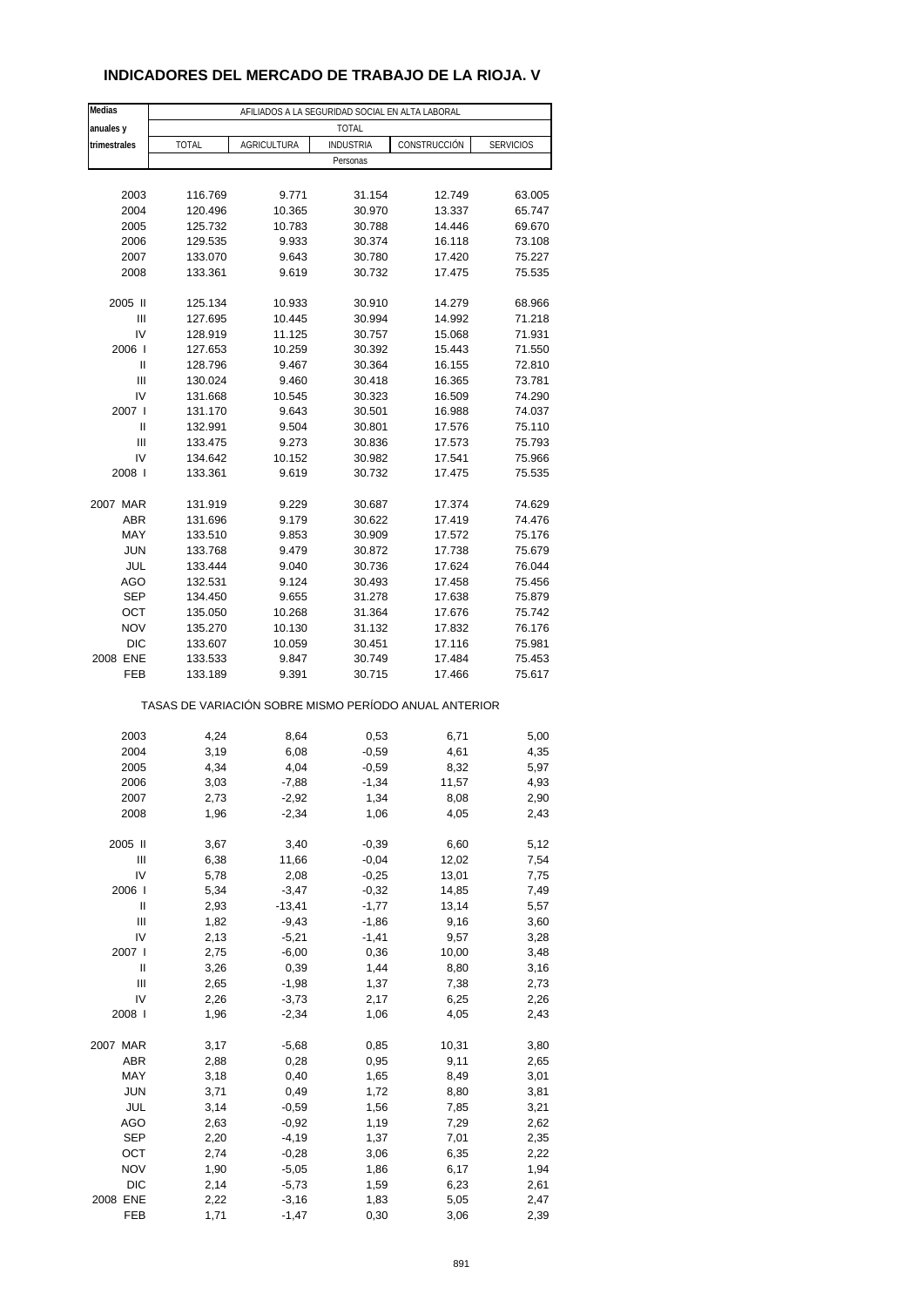## **INDICADORES DEL MERCADO DE TRABAJO DE LA RIOJA. VI**

| Medias              | AFILIADOS A LA SEGURIDAD SOCIAL EN ALTA LABORAL       |                    |                  |                  |                  |  |
|---------------------|-------------------------------------------------------|--------------------|------------------|------------------|------------------|--|
| anuales y           |                                                       |                    | CUENTA AJENA     |                  |                  |  |
| trimestrales        | <b>TOTAL</b>                                          | AGRICULTURA        | <b>INDUSTRIA</b> | CONSTRUCCIÓN     | <b>SERVICIOS</b> |  |
|                     |                                                       |                    | Personas         |                  |                  |  |
|                     |                                                       |                    |                  |                  |                  |  |
| 2003                | 89.566                                                | 4.156              | 28.026           | 9.183            | 48.150           |  |
| 2004<br>2005        | 92.755<br>97.132                                      | 4.830<br>5.391     | 27.870<br>27.771 | 9.481<br>10.382  | 50.532<br>53.577 |  |
| 2006                | 100.419                                               | 4.710              | 27.382           | 11.793           | 56.535           |  |
| 2007                | 103.517                                               | 4.589              | 27.835           | 12.371           | 58.722           |  |
| 2008                | 103.808                                               | 4.672              | 27.848           | 12.224           | 59.065           |  |
|                     |                                                       |                    |                  |                  |                  |  |
| 2005 II             | 96.571                                                | 5.510              | 27.865           | 10.211           | 52.974           |  |
| Ш                   | 98.817                                                | 5.089              | 27.995           | 10.918           | 54.804           |  |
| IV                  | 99.874                                                | 5.802              | 27.779           | 10.902           | 55.387           |  |
| 2006                | 98.615                                                | 4.975              | 27.414           | 11.201           | 55.025           |  |
| Ш<br>$\mathsf{III}$ | 99.534<br>100.897                                     | 4.212<br>4.259     | 27.369<br>27.415 | 11.833<br>12.028 | 56.120<br>57.195 |  |
| IV                  | 102.632                                               | 5.393              | 27.329           | 12.111           | 57.798           |  |
| 2007 l              | 101.998                                               | 4.536              | 27.534           | 12.329           | 57.599           |  |
| Ш                   | 103.431                                               | 4.423              | 27.847           | 12.577           | 58.584           |  |
| Ш                   | 103.777                                               | 4.243              | 27.899           | 12.369           | 59.266           |  |
| IV                  | 104.862                                               | 5.154              | 28.059           | 12.208           | 59.440           |  |
| 2008                | 103.808                                               | 4.672              | 27.848           | 12.224           | 59.065           |  |
|                     |                                                       |                    |                  |                  |                  |  |
| 2007 MAR            | 102.554                                               | 4.134              | 27.728           | 12.540           | 58.152           |  |
| <b>ABR</b><br>MAY   | 102.210<br>103.950                                    | 4.084<br>4.767     | 27.667<br>27.953 | 12.499<br>12.565 | 57.960<br>58.665 |  |
| <b>JUN</b>          | 104.132                                               | 4.418              | 27.920           | 12.667           | 59.127           |  |
| JUL                 | 103.756                                               | 3.994              | 27.791           | 12.479           | 59.492           |  |
| AGO                 | 102.816                                               | 4.097              | 27.563           | 12.231           | 58.925           |  |
| <b>SEP</b>          | 104.759                                               | 4.637              | 28.343           | 12.398           | 59.381           |  |
| OCT                 | 105.293                                               | 5.264              | 28.438           | 12.353           | 59.238           |  |
| <b>NOV</b>          | 105.463                                               | 5.130              | 28.208           | 12.476           | 59.649           |  |
| DIC                 | 103.829                                               | 5.069              | 27.532           | 11.796           | 59.432           |  |
| 2008 ENE            | 103.969                                               | 4.893              | 27.854           | 12.237           | 58.985           |  |
| FEB                 | 103.646                                               | 4.450              | 27.841           | 12.210           | 59.145           |  |
|                     | TASAS DE VARIACIÓN SOBRE MISMO PERÍODO ANUAL ANTERIOR |                    |                  |                  |                  |  |
|                     |                                                       |                    |                  |                  |                  |  |
| 2003<br>2004        | 4,97<br>3,56                                          | 26,57<br>16,22     | 0,49<br>$-0,56$  | 7,28<br>3,26     | 5,71<br>4,95     |  |
| 2005                | 4,72                                                  | 11,63              | $-0,36$          | 9,50             | 6,03             |  |
| 2006                | 3,38                                                  | $-12,64$           | $-1,40$          | 13,59            | 5,52             |  |
| 2007                | 3,08                                                  | -2,56              | 1,65             | 4,90             | 3,87             |  |
| 2008                | 2,05                                                  | $-1,39$            | 1,50             | 0,00             | 3,04             |  |
|                     |                                                       |                    |                  |                  |                  |  |
| 2005 II             | 3,96                                                  | 9,96               | $-0,18$          | 6,91             | 5,20             |  |
| Ш                   | 7,13                                                  | 32,57              | 0,27             | 15,26            | 7,50             |  |
| IV<br>2006          | 6,23<br>5,74                                          | 7,31<br>$-3,65$    | 0,06<br>$-0,11$  | 16,02<br>17,92   | 7,69<br>7,59     |  |
| Ш                   | 3,07                                                  | $-23,57$           | $-1,78$          | 15,88            | 5,94             |  |
| Ш                   | 2,10                                                  | $-16,32$           | $-2,07$          | 10,16            | 4,36             |  |
| IV                  | 2,76                                                  | $-7,04$            | $-1,62$          | 11,09            | 4,35             |  |
| 2007 l              | 3,43                                                  | $-8,82$            | 0,44             | 10,07            | 4,68             |  |
| Ш                   | 3,92                                                  | 5,02               | 1,75             | 6,29             | 4,39             |  |
| Ш                   | 2,85                                                  | $-0,38$            | 1,76             | 2,84             | 3,62             |  |
| IV                  | 2,17                                                  | $-4,43$            | 2,67             | 0,80             | 2,84             |  |
| 2008                | 2,05                                                  | $-1,39$            | 1,50             | 0,00             | 3,04             |  |
| 2007 MAR            | 3,88                                                  | $-8,24$            | 1,05             | 9,41             | 5,13             |  |
| ABR                 | 3,47                                                  | 5,04               | 1,15             | 7,27             | 3,70             |  |
| MAY                 | 3,81                                                  | 4,54               | 1,98             | 5,85             | 4,21             |  |
| <b>JUN</b>          | 4,47                                                  | 5,52               | 2,11             | 5,77             | 5,26             |  |
| JUL                 | 3,58                                                  | 2,86               | 1,95             | 3,94             | 4,33             |  |
| AGO                 | 2,79                                                  | 2,32               | 1,60             | 2,42             | 3,47             |  |
| SEP                 | 2,21                                                  | $-5,17$            | 1,74             | 2,17             | 3,06             |  |
| OCT<br><b>NOV</b>   | 2,82<br>1,70                                          | 2,57               | 3,66             | 0,80             | 2,88             |  |
| <b>DIC</b>          | 2,00                                                  | $-6,96$<br>$-8,40$ | 2,31<br>2,04     | 0,69<br>0,92     | 2,45<br>3,20     |  |
| 2008 ENE            | 2,28                                                  | $-3,11$            | 2,33             | 0,65             | 3,08             |  |
| FEB                 | 1,82                                                  | 0,56               | 0,68             | $-0,64$          | 3,00             |  |
|                     |                                                       |                    |                  |                  |                  |  |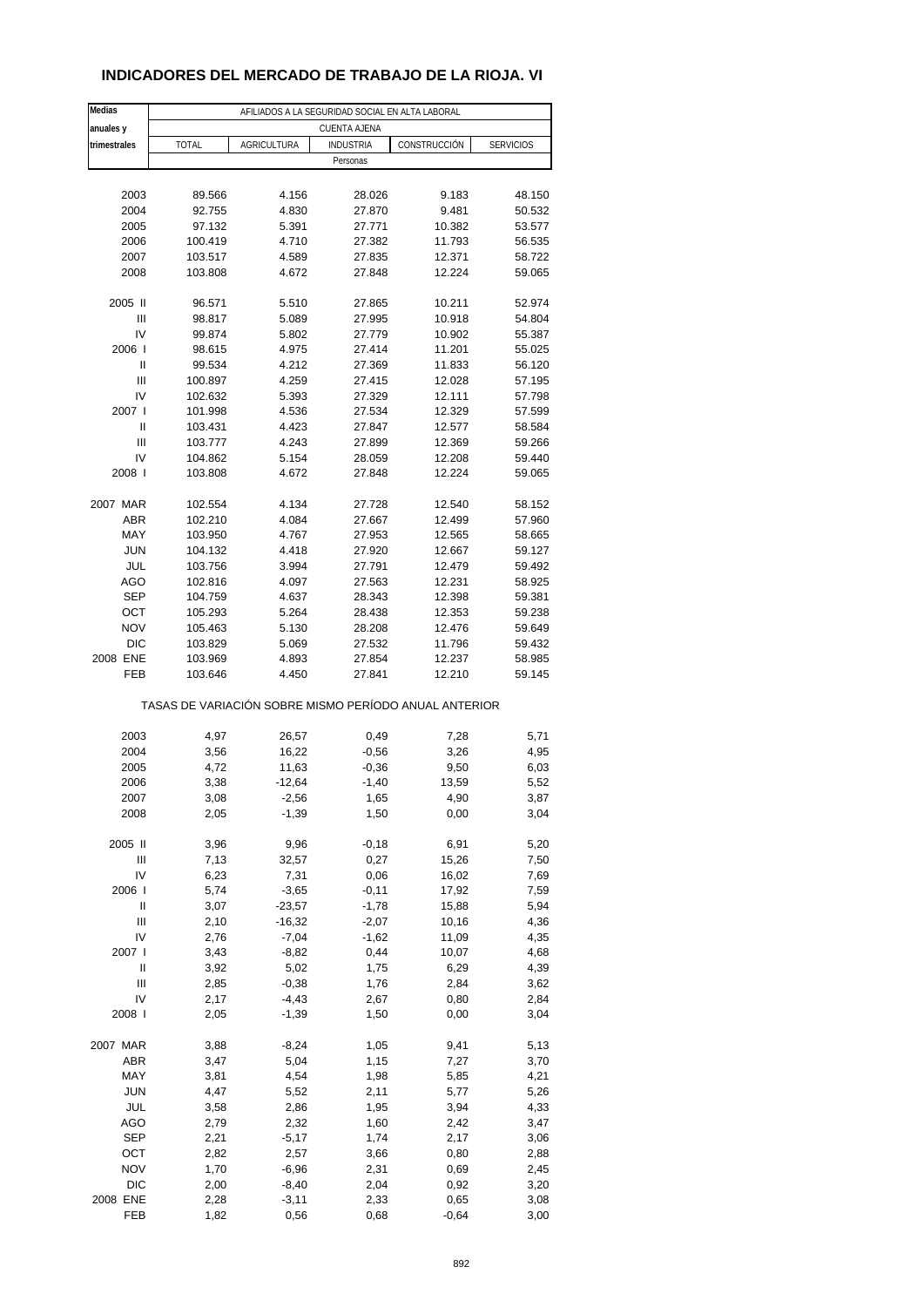## **INDICADORES DEL MERCADO DE TRABAJO DE LA RIOJA. VII**

| Medias       | AFILIADOS A LA SEGURIDAD SOCIAL EN ALTA LABORAL       |                    |                      |                |                    |  |
|--------------|-------------------------------------------------------|--------------------|----------------------|----------------|--------------------|--|
| anuales y    |                                                       |                    | <b>CUENTA PROPIA</b> |                |                    |  |
| trimestrales | <b>TOTAL</b>                                          | <b>AGRICULTURA</b> | <b>INDUSTRIA</b>     | CONSTRUCCIÓN   | <b>SERVICIOS</b>   |  |
|              |                                                       |                    | Personas             |                |                    |  |
|              |                                                       |                    |                      |                |                    |  |
| 2003         | 27.204                                                | 5.615              | 3.128                | 3.567          | 14.855             |  |
| 2004         | 27.741                                                | 5.535              | 3.100                | 3.856          | 15.215             |  |
| 2005<br>2006 | 28.600<br>29.116                                      | 5.391<br>5.223     | 3.017<br>2.993       | 4.064<br>4.325 | 16.093<br>16.573   |  |
| 2007         | 29.553                                                | 5.054              | 2.945                | 5.049          | 16.505             |  |
| 2008         | 29.554                                                | 4.948              | 2.885                | 5.252          | 16.470             |  |
|              |                                                       |                    |                      |                |                    |  |
| 2005 II      | 28.563                                                | 5.423              | 3.045                | 4.068          | 15.992             |  |
| Ш            | 28.878                                                | 5.356              | 3.000                | 4.074          | 16.414             |  |
| IV           | 29.045                                                | 5.323              | 2.978                | 4.166          | 16.544             |  |
| 2006         | 29.038                                                | 5.283              | 2.978                | 4.243          | 16.525             |  |
| Ш            | 29.263                                                | 5.255              | 2.996                | 4.322          | 16.690             |  |
| Ш            | 29.127                                                | 5.201              | 3.003                | 4.338          | 16.586             |  |
| IV           | 29.036                                                | 5.152              | 2.994                | 4.398          | 16.492             |  |
| 2007 l       | 29.171                                                | 5.106              | 2.967                | 4.659          | 16.438             |  |
| Ш            | 29.561                                                | 5.081              | 2.954                | 4.999          | 16.526             |  |
| Ш<br>IV      | 29.698                                                | 5.030              | 2.937                | 5.204<br>5.333 | 16.527             |  |
| 2008         | 29.781<br>29.554                                      | 4.998<br>4.948     | 2.923<br>2.885       | 5.252          | 16.527<br>16.470   |  |
|              |                                                       |                    |                      |                |                    |  |
| 2007 MAR     | 29.365                                                | 5.095              | 2.959                | 4.834          | 16.477             |  |
| <b>ABR</b>   | 29.486                                                | 5.095              | 2.955                | 4.920          | 16.516             |  |
| MAY          | 29.560                                                | 5.086              | 2.956                | 5.007          | 16.511             |  |
| <b>JUN</b>   | 29.636                                                | 5.061              | 2.952                | 5.071          | 16.552             |  |
| JUL          | 29.688                                                | 5.046              | 2.945                | 5.145          | 16.552             |  |
| AGO          | 29.715                                                | 5.027              | 2.930                | 5.227          | 16.531             |  |
| <b>SEP</b>   | 29.691                                                | 5.018              | 2.935                | 5.240          | 16.498             |  |
| OCT          | 29.757                                                | 5.004              | 2.926                | 5.323          | 16.504             |  |
| <b>NOV</b>   | 29.807                                                | 5.000              | 2.924                | 5.356          | 16.527             |  |
| <b>DIC</b>   | 29.778                                                | 4.990              | 2.919                | 5.320          | 16.549             |  |
| 2008 ENE     | 29.564                                                | 4.954              | 2.895                | 5.247          | 16.468             |  |
| FEB          | 29.543                                                | 4.941              | 2.874                | 5.256          | 16.472             |  |
|              | TASAS DE VARIACIÓN SOBRE MISMO PERÍODO ANUAL ANTERIOR |                    |                      |                |                    |  |
| 2003         | 1,90                                                  | $-1,67$            | 0,96                 | 5,29           | 2,78               |  |
| 2004         | 1,97                                                  | $-1,43$            | $-0,92$              | 8,11           | 2,42               |  |
| 2005         | 3,10                                                  | $-2,59$            | $-2,66$              | 5,39           | 5,77               |  |
| 2006         | 1,81                                                  | $-3,13$            | $-0,81$              | 6,43           | 2,99               |  |
| 2007         | 1,50                                                  | $-3,24$            | -1,58                | 16,74          | -0,41              |  |
| 2008         | 1,65                                                  | $-3,22$            | $-2,93$              | 14,86          | 0,31               |  |
|              |                                                       |                    |                      |                |                    |  |
| 2005 II      | 2,72                                                  | $-2,52$            | $-2,23$              | 5,82           | 4,86               |  |
| Ш            | 3,91                                                  | $-2,89$            | $-2,89$              | 4,19           | 7,69               |  |
| IV           | 4,24                                                  | $-3,07$            | $-3,02$              | 5,83           | 7,93               |  |
| 2006         | 4,03                                                  | $-3,30$            | $-2,21$              | 7,47           | 7,16               |  |
| Ш            | 2,45                                                  | $-3,10$            | $-1,62$              | 6,25           | 4,36               |  |
| Ш            | 0,86                                                  | $-2,89$            | 0,10                 | 6,46           | 1,05               |  |
| IV           | $-0,03$                                               | $-3,22$            | 0,53                 | 5,57<br>9,82   | $-0,32$            |  |
| 2007 l       | 0,46                                                  | $-3,35$            | $-0,37$              |                | $-0,53$            |  |
| Ш<br>Ш       | 1,02<br>1,96                                          | $-3,32$<br>$-3,28$ | $-1,38$<br>$-2,20$   | 15,67<br>19,97 | $-0,98$<br>$-0,36$ |  |
| IV           | 2,57                                                  | $-2,99$            | $-2,37$              | 21,26          | 0,21               |  |
| 2008         | 1,65                                                  | $-3,22$            | $-2,93$              | 14,86          | 0,31               |  |
|              |                                                       |                    |                      |                |                    |  |
| 2007 MAR     | 0,76                                                  | $-3,50$            | $-0,97$              | 12,71          | $-0,66$            |  |
| ABR          | 0,90                                                  | $-3,23$            | $-0,91$              | 14,07          | $-0,88$            |  |
| MAY          | 1,03                                                  | $-3,20$            | $-1,40$              | 15,74          | $-1,03$            |  |
| <b>JUN</b>   | 1,13                                                  | $-3,53$            | $-1,83$              | 17,19          | $-1,04$            |  |
| JUL          | 1,63                                                  | $-3,17$            | $-2,03$              | 18,69          | $-0,65$            |  |
| <b>AGO</b>   | 2,05                                                  | $-3,42$            | $-2,46$              | 20,72          | $-0,29$            |  |
| SEP          | 2,20                                                  | $-3,26$            | $-2,10$              | 20,52          | $-0,13$            |  |
| OCT          | 2,45                                                  | $-3,12$            | $-2,43$              | 21,92          | $-0,07$            |  |
| <b>NOV</b>   | 2,59                                                  | $-3,01$            | $-2,27$              | 21,59          | 0,15               |  |
| <b>DIC</b>   | 2,66                                                  | $-2,84$            | $-2,41$              | 20,28          | 0,56               |  |
| 2008 ENE     | 1,99                                                  | $-3,20$            | $-2,66$              | 16,99          | 0,35               |  |
| FEB          | 1,31                                                  | $-3,23$            | $-3,20$              | 12,81          | 0,27               |  |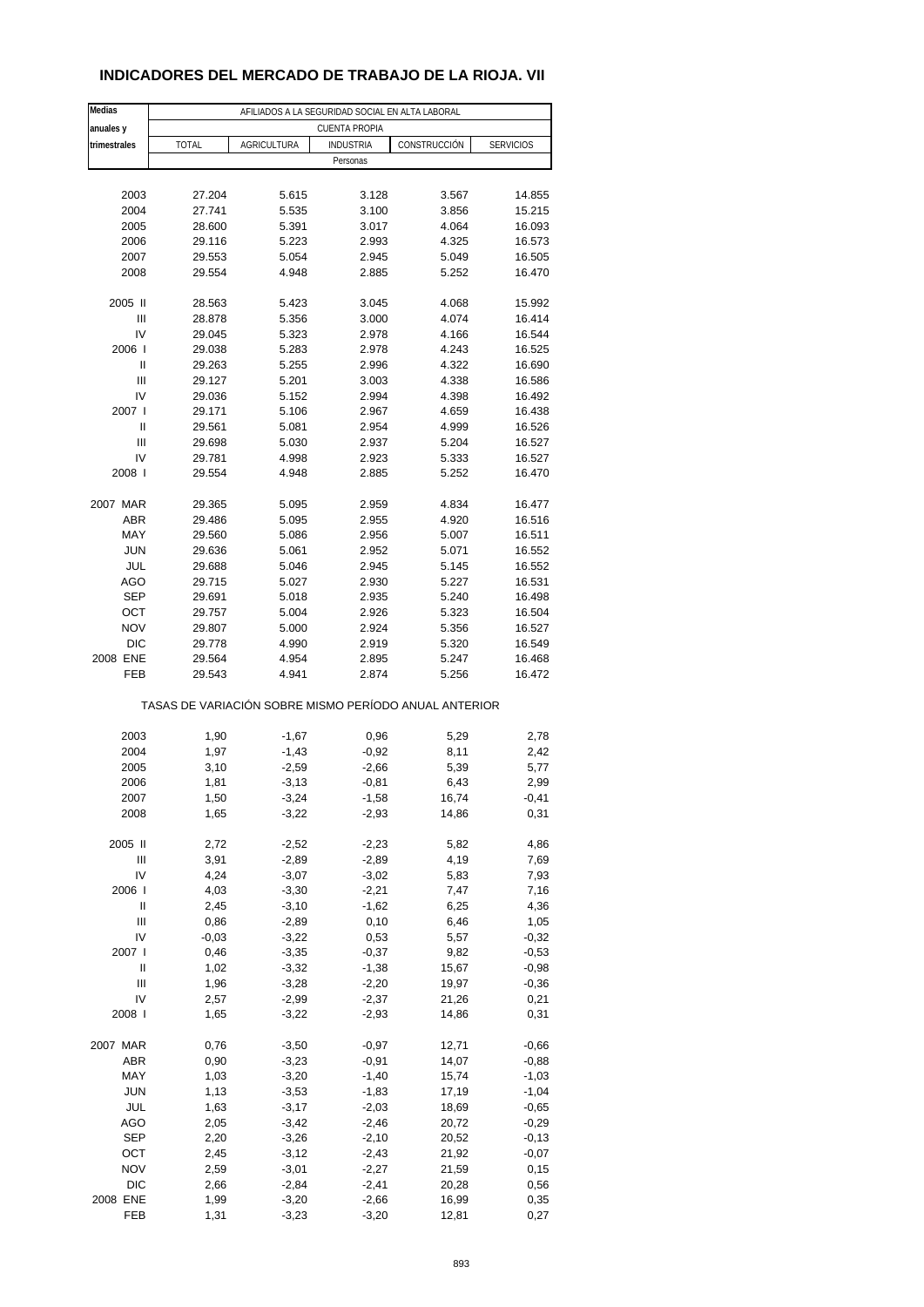| Medias                             |              | EFECTIVOS LABORALES |                                                       |                  |              |              | JORNADA MEDIA POR TRABAJADOR Y TRIM. |                |                |
|------------------------------------|--------------|---------------------|-------------------------------------------------------|------------------|--------------|--------------|--------------------------------------|----------------|----------------|
| anuales y                          | <b>TOTAL</b> |                     | <b>SECTORES</b>                                       |                  | CONTRATO     | CONTRATO     | <b>TOTAL</b>                         | A TIEMPO       | A TIEMPO       |
| trimestrales                       |              | <b>INDUSTRIA</b>    | CONSTRUC.                                             | <b>SERVICIOS</b> | INDEFINIDO   | TEMPORAL     |                                      | COMPLETO       | PARCIAL        |
|                                    |              |                     | Miles de personas                                     |                  |              |              |                                      | Horas          |                |
|                                    |              |                     |                                                       |                  |              |              |                                      |                |                |
| 2002                               | 74,5         | 27,9                | 8,4                                                   | 38,2             | 53,4         | 21,2         | 415,3                                | 440,9          | 245,2          |
| 2003                               | 78,0         | 27,7                | 9,1                                                   | 41,2             | 55,0         | 23,0         | 411,9                                | 439,9          | 235,3          |
| 2004                               | 80,3         | 27,6                | 9,4                                                   | 43,3             | 58,0         | 22,4         | 411,7                                | 437,7          | 234,9          |
| 2005                               | 83,4         | 27,7                | 10,4                                                  | 45,3             | 60,4         | 23,0         | 406,9                                | 435,8          | 240,3          |
| 2006                               | 86,9         | 27,7                | 11,8                                                  | 47,4             | 64,9         | 22,0         | 406,9                                | 434,7          | 238,8          |
| 2007                               | 90,9         | 27,9                | 12,3                                                  | 50,6             | 66,6         | 24,3         | 405,9                                | 431,9          | 245,3          |
|                                    |              |                     |                                                       |                  |              |              |                                      |                |                |
| 2005                               | 80,8         | 27,7                | 9,6                                                   | 43,5             | 58,8         | 22,0         | 426,3                                | 455,5          | 250,5          |
| $\ensuremath{\mathsf{II}}$         | 83,9         | 27,5                | 10,7                                                  | 45,8             | 59,7         | 24,2         | 426,6                                | 458,9          | 250,2          |
| $\mathsf{III}$                     | 85,1         | 28,1                | 11,0                                                  | 46,1             | 61,1         | 24,0         | 360,9                                | 384,9          | 225,6          |
| IV                                 | 83,9         | 27,5                | 10,4                                                  | 45,9             | 61,9         | 22,0         | 413,7                                | 444,0          | 234,9          |
| 2006                               | 85,7         | 27,9                | 11,5                                                  | 46,4             | 64,3         | 21,4         | 423,3                                | 458,2          | 233,2          |
| $\ensuremath{\mathsf{II}}$         | 86,4         | 27,9                | 11,9                                                  | 46,6             | 63,1         | 23,3         | 425,2                                | 454,5          | 239,6          |
| Ш                                  | 88,4         | 28,0                | 12,1                                                  | 48,3             | 64,7         | 23,7         | 362,8                                | 382,1          | 228,2          |
| IV                                 | 87,0         | 27,0                | 11,7                                                  | 48,3             | 67,6         | 19,4         | 416,0                                | 444,3          | 254,1          |
| 2007 l                             |              |                     |                                                       |                  |              |              |                                      |                |                |
| $\ensuremath{\mathsf{II}}$         | 90,1<br>91,3 | 27,5<br>27,8        | 12,6<br>12,7                                          | 50,0<br>50,9     | 66,3<br>65,7 | 23,8<br>25,6 | 421,3<br>427,0                       | 454,1<br>453,7 | 251,4<br>258,5 |
| $\ensuremath{\mathsf{III}}\xspace$ |              | 28,6                |                                                       |                  |              |              |                                      |                | 219,3          |
|                                    | 92,1         |                     | 12,4                                                  | 51,1             | 67,3         | 24,8         | 364,0                                | 384,9          |                |
| IV                                 | 90,1         | 27,8                | 11,8                                                  | 50,6             | 67,1         | 23,0         | 411,4                                | 434,9          | 252,0          |
|                                    |              |                     |                                                       |                  |              |              |                                      |                |                |
| 2007 ENE                           |              |                     |                                                       |                  |              |              |                                      |                |                |
| FEB                                |              |                     |                                                       |                  |              |              |                                      |                |                |
| <b>MAR</b>                         |              |                     |                                                       |                  |              |              |                                      |                |                |
| <b>ABR</b>                         |              |                     |                                                       |                  |              |              |                                      |                |                |
| MAY                                |              |                     |                                                       |                  |              |              |                                      |                |                |
| <b>JUN</b>                         |              |                     |                                                       |                  |              |              |                                      |                |                |
| JUL                                |              |                     |                                                       |                  |              |              |                                      |                |                |
| <b>AGO</b>                         |              |                     |                                                       |                  |              |              |                                      |                |                |
| <b>SEP</b>                         |              |                     |                                                       |                  |              |              |                                      |                |                |
| OCT                                |              |                     |                                                       |                  |              |              |                                      |                |                |
| <b>NOV</b>                         |              |                     |                                                       |                  |              |              |                                      |                |                |
| <b>DIC</b>                         |              |                     |                                                       |                  |              |              |                                      |                |                |
|                                    |              |                     |                                                       |                  |              |              |                                      |                |                |
|                                    |              |                     | TASAS DE VARIACIÓN SOBRE MISMO PERÍODO ANUAL ANTERIOR |                  |              |              |                                      |                |                |
|                                    |              |                     |                                                       |                  |              |              |                                      |                |                |
| 2002                               | 2,83         | 0,90                | 6,31                                                  | 3,59             | 8,60         | $-9,41$      | $-0,42$                              | $-0,01$        | 2,82           |
| 2003                               | 4,63         | $-0,81$             | 7,72                                                  | 7,92             | 3,00         | 8,74         | $-0,81$                              | $-0,24$        | $-4,01$        |
| 2004                               | 2,95         | $-0,27$             | 3,86                                                  | 4,97             | 5,46         | $-2,82$      | $-0,06$                              | $-0,51$        | $-0,19$        |
| 2005                               | 3,91         | 0,29                | 10,73                                                 | 4,73             | 4,17         | 2,99         | $-1,16$                              | $-0,42$        | 2,31           |
| 2006                               | 4,17         | -0,02               | 13,18                                                 | 4,55             | 7,57         | -4,73        | -0,01                                | $-0,25$        | -0,65          |
| 2007                               | 4,62         | 0,83                | 4,52                                                  | 6,86             | 2,53         | 10,80        | $-0,23$                              | $-0,65$        | 2,75           |
|                                    |              |                     |                                                       |                  |              |              |                                      |                |                |
| 2005 l                             | 1,00         | $-0,36$             | 0,00                                                  | 2,11             | 1,03         | 0,92         | $-1,89$                              | $-1,32$        | 4,51           |
| $\sf II$                           | 3,71         | $-0,72$             | 11,46                                                 | 5,05             | 0,84         | 11,01        | $-1,14$                              | 0,22           | 2,04           |
| $\ensuremath{\mathsf{III}}\xspace$ | 5,19         | 1,81                | 15,79                                                 | 5,01             | 5,16         | 4,80         | $-0,41$                              | 0,76           | 4,01           |
| IV                                 | 5,74         | 0,42                | 16,04                                                 | 6,73             | 9,90         | $-4,44$      | $-1,09$                              | $-1,14$        | $-1,16$        |
| 2006                               | 6,11         | 0,55                | 19,50                                                 | 6,70             | 9,39         | $-2,66$      | $-0,70$                              | 0,58           | $-6,93$        |
| $\sf II$                           | 3,04         | 1,63                | 11,67                                                 | 1,64             | 5,73         | $-3,60$      | $-0,32$                              | $-0,97$        | $-4,24$        |
| $\ensuremath{\mathsf{III}}\xspace$ | 3,89         | $-0,42$             | 10,32                                                 | 4,75             | 5,92         | $-1,27$      | 0,54                                 | $-0,74$        | 1,16           |
| ${\sf IV}$                         | 3,73         | $-1,82$             | 11,91                                                 | 5,20             | 9,26         | $-11,82$     | 0,56                                 | 0,07           | 8,13           |
| 2007 l                             | 5,11         | $-1,10$             | 9,53                                                  | 7,75             | 3,05         | 11,32        | $-0,49$                              | $-0,88$        | 7,81           |
| $\sf II$                           | 5,61         | $-0,65$             | 6,13                                                  | 9,23             | 4,02         | 9,90         | 0,42                                 | $-0,17$        | 7,90           |
| $\ensuremath{\mathsf{III}}\xspace$ | 4,14         | 2,33                | 1,91                                                  | 5,75             | 3,93         | 4,70         | 0,32                                 | 0,73           | $-3,89$        |
| IV                                 | 3,63         | 2,79                | 0,66                                                  | 4,82             | $-0,71$      | 18,79        | $-1,12$                              | $-2,11$        | $-0,79$        |
|                                    |              |                     |                                                       |                  |              |              |                                      |                |                |
| 2007 ENE                           |              |                     |                                                       |                  |              |              |                                      |                |                |
| FEB                                |              |                     |                                                       |                  |              |              |                                      |                |                |
| <b>MAR</b>                         |              |                     |                                                       |                  |              |              |                                      |                |                |
| ABR                                |              |                     |                                                       |                  |              |              |                                      |                |                |
| MAY                                |              |                     |                                                       |                  |              |              |                                      |                |                |
| <b>JUN</b>                         |              |                     |                                                       |                  |              |              |                                      |                |                |
| JUL                                |              |                     |                                                       |                  |              |              |                                      |                |                |
| <b>AGO</b>                         |              |                     |                                                       |                  |              |              |                                      |                |                |
| <b>SEP</b>                         |              |                     |                                                       |                  |              |              |                                      |                |                |
| OCT                                |              |                     |                                                       |                  |              |              |                                      |                |                |
| <b>NOV</b>                         |              |                     |                                                       |                  |              |              |                                      |                |                |
| DIC                                |              |                     |                                                       |                  |              |              |                                      |                |                |

## **INDICADORES DEL MERCADO DE TRABAJO DE LA RIOJA. VIII**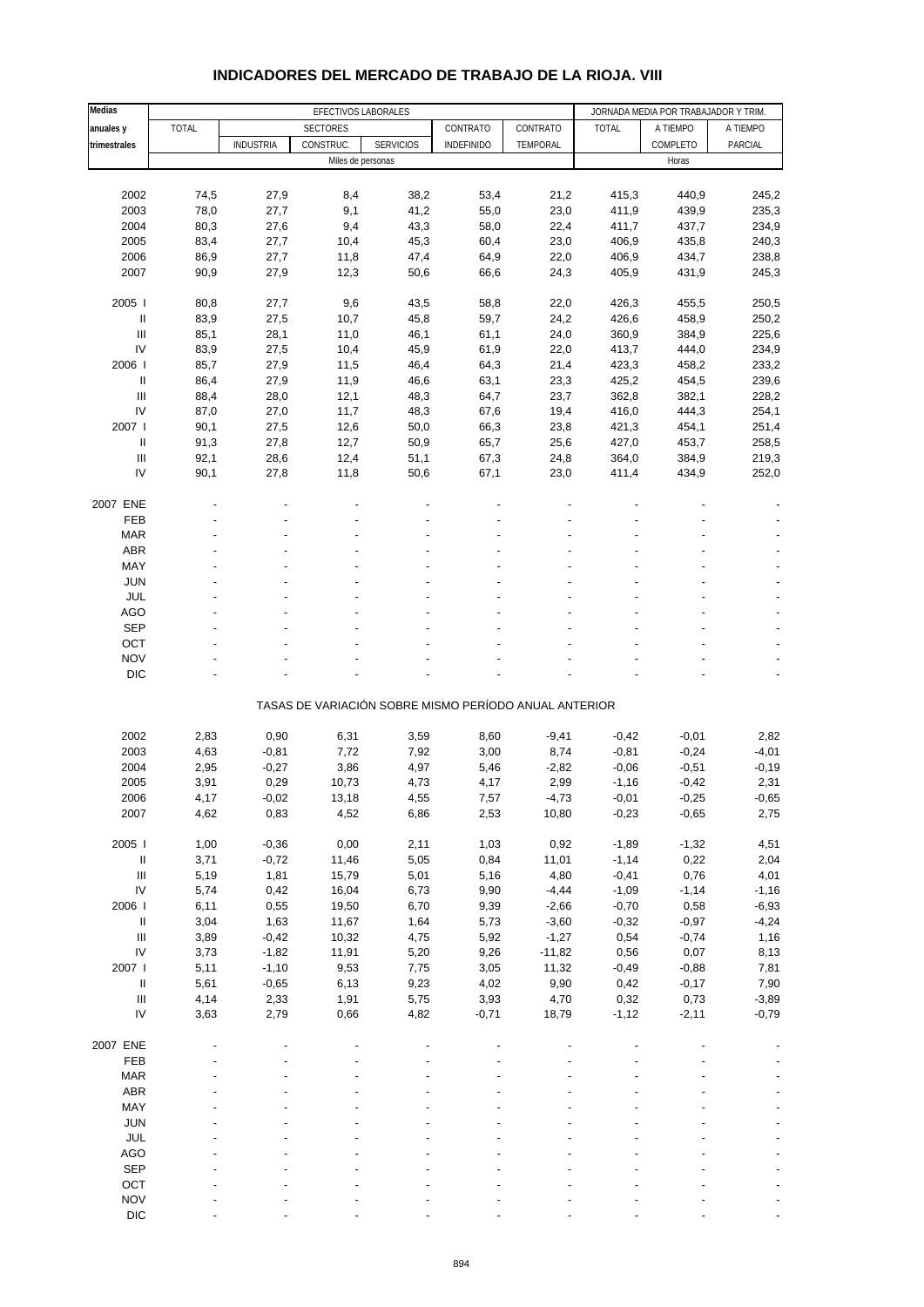## **INDICADORES DE PRECIOS DE LA RIOJA. I**

| Medias       |                                                       | INDICES DE PRECIOS DE CONSUMO (9) |                    | DIFERENCIAL DE   |
|--------------|-------------------------------------------------------|-----------------------------------|--------------------|------------------|
| anuales y    | GENERAL                                               | ALIMENTACIÓN                      | <b>SIN</b>         | <b>INFLACIÓN</b> |
| trimestrales |                                                       | <b>AGREGADO</b>                   | ALIMENTACIÓN       | RTO. ESPAÑA      |
|              |                                                       | <b>Base 2006</b>                  |                    | P.Porcentuales   |
|              |                                                       |                                   |                    |                  |
| 2003         | 90,173                                                | 88,838                            | 90,655             | 0,29             |
| 2004         | 92,705                                                | 91,796                            | 93,034             | $-0,23$          |
| 2005         | 96,147                                                | 95,440                            | 96,402             | 0,34             |
| 2006         | 100,000                                               | 100,000                           | 100,000            | 0,49             |
| 2007         | 102,825                                               | 103,615                           | 102,562            | 0,04             |
| 2008         | 104,600                                               | 108,268                           | 103,440            | $-0,03$          |
|              |                                                       |                                   |                    |                  |
| 2005 II      | 96,542                                                | 94,951                            | 97,118             | 0,38             |
| Ш            | 96,057                                                | 95,594                            | 96,223             | 0,35             |
| IV           | 98,248                                                | 97,340                            | 98,576             | 0,49             |
| 2006         | 97,898                                                | 98,877                            | 97,553             | 0,42             |
| Ш            | 100,787                                               | 99,549                            | 101,223            | 0,45             |
| Ш            | 100,068                                               | 100,673                           | 99,855             | 0,64             |
| IV           | 101,247                                               | 100,901                           | 101,369            | 0,46             |
| 2007 l       | 100,478                                               | 101,668                           | 100,080            | 0,21             |
| Ш<br>Ш       | 103,334                                               | 102,612                           | 103,582            | 0,14             |
| IV           | 102,434<br>105,054                                    | 103,418                           | 102,105<br>104,480 | 0,00<br>$-0,20$  |
| 2008 l       | 104,600                                               | 106,762<br>108,268                | 103,440            | $-0,03$          |
|              |                                                       |                                   |                    |                  |
| 2007 MAR     | 100,847                                               | 101,782                           | 100,534            | 0,18             |
| ABR          | 102,983                                               | 102,451                           | 103,167            | 0,20             |
| MAY          | 103,392                                               | 102,646                           | 103,649            | 0,12             |
| <b>JUN</b>   | 103,626                                               | 102,738                           | 103,931            | 0,11             |
| JUL          | 102,281                                               | 103,085                           | 102,013            | 0,07             |
| AGO          | 102,504                                               | 103,360                           | 102,218            | 0,03             |
| <b>SEP</b>   | 102,517                                               | 103,808                           | 102,085            | $-0,10$          |
| ОСТ          | 104,234                                               | 105,784                           | 103,713            | $-0,10$          |
| <b>NOV</b>   | 105,218                                               | 106,923                           | 104,645            | $-0,20$          |
| <b>DIC</b>   | 105,710                                               | 107,579                           | 105,082            | $-0,30$          |
| 2008 ENE     | 104,528                                               | 108,407                           | 103,306            | $-0,08$          |
| FEB          | 104,671                                               | 108,129                           | 103,573            | 0,02             |
|              | TASAS DE VARIACIÓN SOBRE MISMO PERÍODO ANUAL ANTERIOR |                                   |                    |                  |
| 2003         | 3,33                                                  | 4,00                              | 3,10               |                  |
| 2004         | 2,81                                                  | 3,33                              | 2,62               |                  |
| 2005         | 3,71                                                  | 3,97                              | 3,62               |                  |
| 2006         | 4,01                                                  | 4,78                              | 3,73               |                  |
| 2007         | 2,82                                                  | 3,61                              | 2,56               |                  |
| 2008         | 4,29                                                  | 6,55                              | 3,59               |                  |
|              |                                                       |                                   |                    |                  |
| 2005 II      | 3,60                                                  | 4,08                              | 3,43               |                  |
| Ш            | 3,79                                                  | 3,51                              | 3,89               |                  |
| IV           | 4,04                                                  | 4,62                              | 3,84               |                  |
| 2006 l       | 4,43                                                  | 5,33                              | 4,12               |                  |
| Ш            | 4,40                                                  | 4,84                              | 4,23               |                  |
| Ш            | 4,18                                                  | 5,31                              | 3,78               |                  |
| IV           | 3,05                                                  | 3,66                              | 2,83               |                  |
| 2007 l       | 2,64                                                  | 2,82                              | 2,59               |                  |
| Ш            | 2,53                                                  | 3,08                              | 2,33               |                  |
| Ш            | 2,36                                                  | 2,73                              | 2,25               |                  |
| IV           | 3,76                                                  | 5,81                              | 3,07               |                  |
| 2008 l       | 4,29                                                  | 6,55                              | 3,59               |                  |
| 2007 MAR     |                                                       |                                   |                    |                  |
| <b>ABR</b>   | 2,65<br>2,63                                          | 2,70<br>3,12                      | 2,65<br>2,46       |                  |
| MAY          | 2,47                                                  | 3,27                              | 2,18               |                  |
| <b>JUN</b>   | 2,48                                                  | 2,84                              | 2,35               |                  |
| JUL          | 2,32                                                  | 2,60                              | 2,23               |                  |
| AGO          | 2,20                                                  | 2,59                              | 2,08               |                  |
| <b>SEP</b>   | 2,58                                                  | 2,98                              | 2,45               |                  |
| ост          | 3,48                                                  | 5,22                              | 2,90               |                  |
| <b>NOV</b>   | 3,87                                                  | 6,13                              | 3,11               |                  |
| <b>DIC</b>   | 3,92                                                  | 6,07                              | 3,20               |                  |
| 2008 ENE     | 4,20                                                  | 6,35                              | 3,54               |                  |
| FEB          | 4,38                                                  | 6,75                              | 3,64               |                  |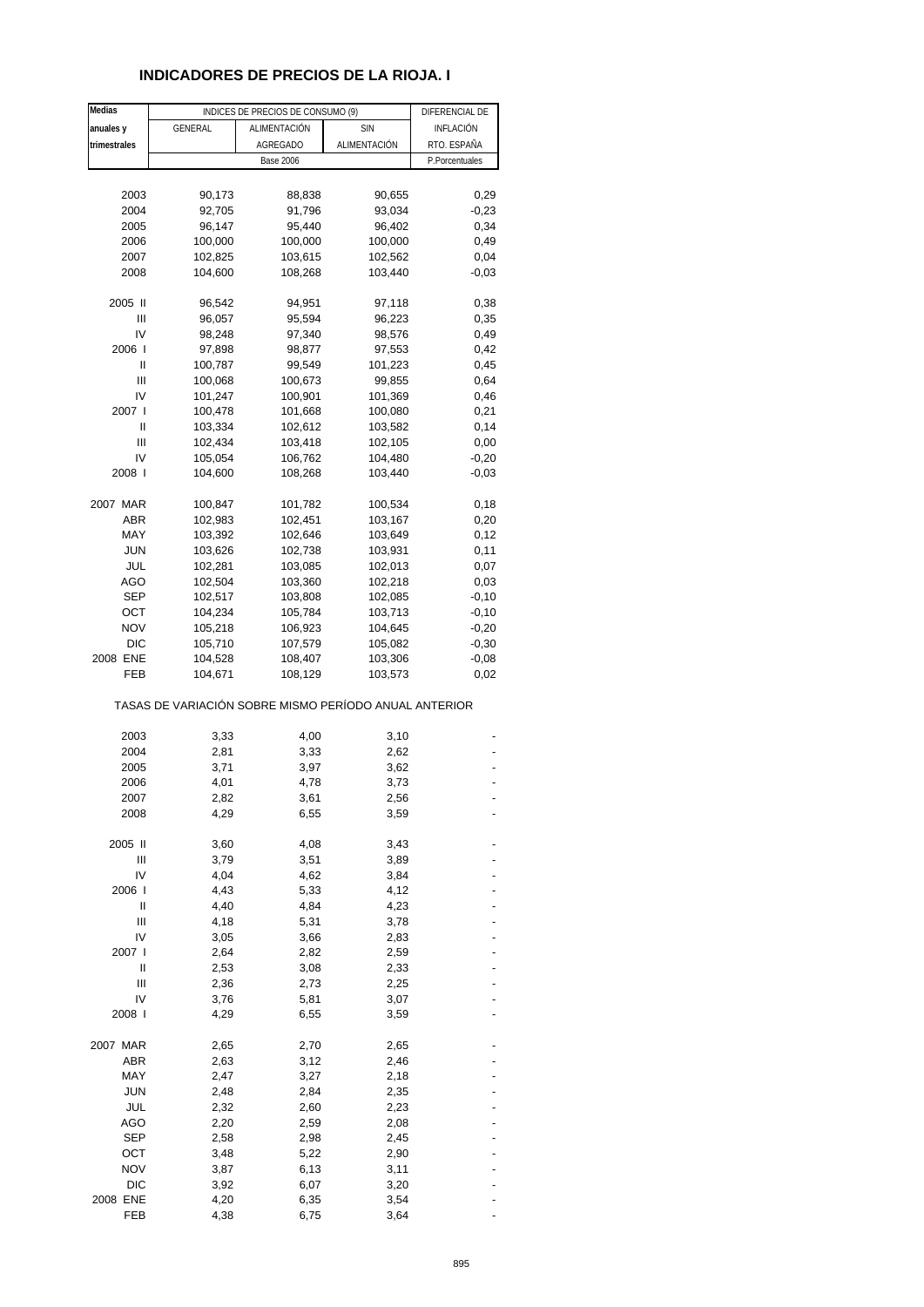# **INDICADORES DE PRECIOS DE LA RIOJA. II**

| Medias                             | INDICES DE PRECIOS DE CONSUMO (9) |                     |                                                       |          |         |                 |
|------------------------------------|-----------------------------------|---------------------|-------------------------------------------------------|----------|---------|-----------------|
| anuales y                          | <b>ALIMENTOS Y</b>                | <b>BEBIDAS ALC.</b> | <b>VESTIDO Y</b>                                      | VIVIENDA | MENAJE  | <b>MEDICINA</b> |
| trimestrales                       | BEB.NO ALCOH.                     | Y TABACO            | CALZADO                                               |          |         |                 |
|                                    |                                   |                     | <b>Base 2006</b>                                      |          |         |                 |
|                                    |                                   |                     |                                                       |          |         |                 |
| 2003                               | 88,698                            | 89,830              | 96,390                                                | 84,242   | 90,949  | 96,144          |
| 2004                               | 91,527                            | 93,695              | 97,599                                                | 86,421   | 93,472  | 96,897          |
| 2005                               | 95,034                            | 98,281              | 98,942                                                | 93,179   |         |                 |
|                                    |                                   |                     |                                                       |          | 96,577  | 98,008          |
| 2006                               | 100,000                           | 100,000             | 100,000                                               | 100,000  | 100,000 | 100,000         |
| 2007                               | 103,209                           | 106,873             | 101,015                                               | 103,695  | 103,391 | 99,487          |
| 2008                               | 108,032                           | 110,115             | 91,802                                                | 107,787  | 104,306 | 100,237         |
|                                    |                                   |                     |                                                       |          |         |                 |
| 2005 II                            | 94,438                            | 98,544              | 108,759                                               | 92,634   | 97,010  | 97,988          |
| Ш                                  | 95,095                            | 99,088              | 90,222                                                | 94,065   | 96,700  | 98,131          |
| IV                                 | 96,990                            | 99,795              | 107,680                                               | 95,054   | 98,112  | 98,357          |
| 2006                               | 99,031                            | 97,789              | 89,771                                                | 97,793   | 98,425  | 99,240          |
| Ш                                  | 99,385                            | 100,708             | 110,046                                               | 100,505  | 99,463  | 99,938          |
| Ш                                  | 100,685                           | 100,581             | 91,054                                                | 101,222  | 100,294 | 100,356         |
| IV                                 | 100,899                           | 100,922             | 109,130                                               | 100,480  | 101,819 | 100,467         |
| 2007 l                             | 101,068                           | 106,473             | 91,168                                                | 102,167  | 101,877 | 99,951          |
| Ш                                  | 102,115                           | 106,599             | 111,114                                               | 103,066  | 103,578 | 98,964          |
| Ш                                  | 102,968                           | 107,028             | 91,764                                                | 104,104  | 103,538 | 99,426          |
| IV                                 | 106,685                           | 107,393             | 110,014                                               | 105,444  | 104,571 | 99,609          |
| 2008                               | 108,032                           | 110,115             | 91,802                                                | 107,787  | 104,306 | 100,237         |
|                                    |                                   |                     |                                                       |          |         |                 |
| 2007 MAR                           | 101,177                           | 106,627             | 91,575                                                | 102,581  | 102,156 | 98,362          |
| ABR                                | 101,939                           | 106,559             | 109,126                                               | 102,876  | 102,877 | 98,726          |
| MAY                                | 102,161                           | 106,533             | 112,103                                               | 102,864  | 103,637 | 99,088          |
|                                    |                                   |                     |                                                       |          |         |                 |
| JUN                                | 102,244                           | 106,706             | 112,112                                               | 103,457  | 104,220 | 99,077          |
| JUL                                | 102,608                           | 106,912             | 91,740                                                | 103,936  | 103,531 | 99,334          |
| AGO                                | 102,901                           | 107,044             | 91,207                                                | 104,116  | 103,508 | 99,475          |
| SEP                                | 103,395                           | 107,127             | 92,346                                                | 104,261  | 103,575 | 99,470          |
| OCT                                | 105,597                           | 107,291             | 105,576                                               | 104,903  | 104,285 | 99,600          |
| <b>NOV</b>                         | 106,856                           | 107,479             | 112,348                                               | 105,649  | 104,599 | 99,613          |
| <b>DIC</b>                         | 107,602                           | 107,410             | 112,119                                               | 105,780  | 104,829 | 99,613          |
| 2008 ENE                           | 108,268                           | 109,497             | 92,008                                                | 107,809  | 104,165 | 100,074         |
| FEB                                | 107,795                           | 110,732             | 91,596                                                | 107,764  | 104,447 | 100,400         |
|                                    |                                   |                     | TASAS DE VARIACIÓN SOBRE MISMO PERÍODO ANUAL ANTERIOR |          |         |                 |
|                                    |                                   |                     |                                                       |          |         |                 |
| 2003                               | 4,09                              | 3,41                | 3,61                                                  | 2,70     | 3,71    | 3,15            |
| 2004                               | 3,19                              | 4,30                | 1,25                                                  | 2,59     | 2,77    | 0,78            |
| 2005                               | 3,83                              | 4,89                | 1,38                                                  | 7,82     | 3,32    | 1,15            |
| 2006                               | 5,23                              | 1,75                | 1,07                                                  | 7,32     | 3,54    | 2,03            |
| 2007                               | 3,21                              | 6,87                | 1,02                                                  | 3,70     | 3,39    | $-0,51$         |
| 2008                               | 6,95                              | 3,49                | 0,92                                                  | 5,71     | 2,52    | $-0,50$         |
|                                    |                                   |                     |                                                       |          |         |                 |
| 2005 II                            | 3,86                              | 5,54                | 1,81                                                  | 7,92     | 3,73    | 1,12            |
| $\ensuremath{\mathsf{III}}\xspace$ | 3,45                              | 3,89                | 1,40                                                  | 8,47     | 3,61    | 1,03            |
| IV                                 | 4,63                              | 4,61                | 1,74                                                  | 8,14     | 3,69    | 1,22            |
| 2006                               | 5,79                              | 2,19                | 0,74                                                  | 7,51     | 4,17    | 1,72            |
| $\sf II$                           | 5,24                              | 2,20                | 1,18                                                  | 8,50     | 2,53    | 1,99            |
| Ш                                  | 5,88                              | 1,51                | 0,92                                                  | 7,61     | 3,72    | 2,27            |
| IV                                 | 4,03                              | 1,13                | 1,35                                                  | 5,71     | 3,78    | 2,15            |
| 2007 l                             | 2,06                              | 8,88                | 1,56                                                  | 4,47     | 3,51    | 0,72            |
| Ш                                  | 2,75                              | 5,85                | 0,97                                                  | 2,55     | 4,14    | $-0,97$         |
| $\mathsf{III}$                     |                                   |                     |                                                       |          |         |                 |
|                                    | 2,27                              | 6,41                | 0,78                                                  | 2,85     | 3,23    | $-0,93$         |
| IV                                 | 5,73                              | 6,41                | 0,81                                                  | 4,94     | 2,70    | $-0,85$         |
| 2008 l                             | 6,95                              | 3,49                | 0,92                                                  | 5,71     | 2,52    | $-0,50$         |
| 2007 MAR                           | 2,26                              | 6,35                | 1,45                                                  | 4,51     | 3,28    | $-1,28$         |
| ABR                                | 2,78                              | 5,97                | 1,16                                                  | 3,33     | 3,58    | $-1,04$         |
| MAY                                | 2,98                              | 5,73                | 0,88                                                  | 1,79     | 4,18    | $-0,89$         |
| <b>JUN</b>                         | 2,48                              | 5,85                | 0,88                                                  | 2,53     | 4,65    | $-0,99$         |
|                                    |                                   |                     |                                                       |          |         |                 |
| JUL                                | 2,16                              | 6,16                | 0,75                                                  | 2,66     | 3,71    | $-0,89$         |
| AGO                                | 2,10                              | 6,50                | 0,71                                                  | 2,77     | 3,25    | $-0,94$         |
| <b>SEP</b>                         | 2,53                              | 6,57                | 0,88                                                  | 3,11     | 2,74    | $-0,95$         |
| OCT                                | 5,04                              | 6,67                | 0,57                                                  | 4,42     | 2,98    | $-0,82$         |
| <b>NOV</b>                         | 6,08                              | 6,55                | 0,66                                                  | 5,27     | 2,67    | $-0,86$         |
| <b>DIC</b>                         | 6,08                              | 6,01                | 1,18                                                  | 5,13     | 2,46    | $-0,88$         |
| 2008 ENE                           | 6,78                              | 3,06                | 1,11                                                  | 5,83     | 2,43    | $-0,32$         |
| FEB                                | 7,11                              | 3,93                | 0,73                                                  | 5,60     | 2,62    | $-0,69$         |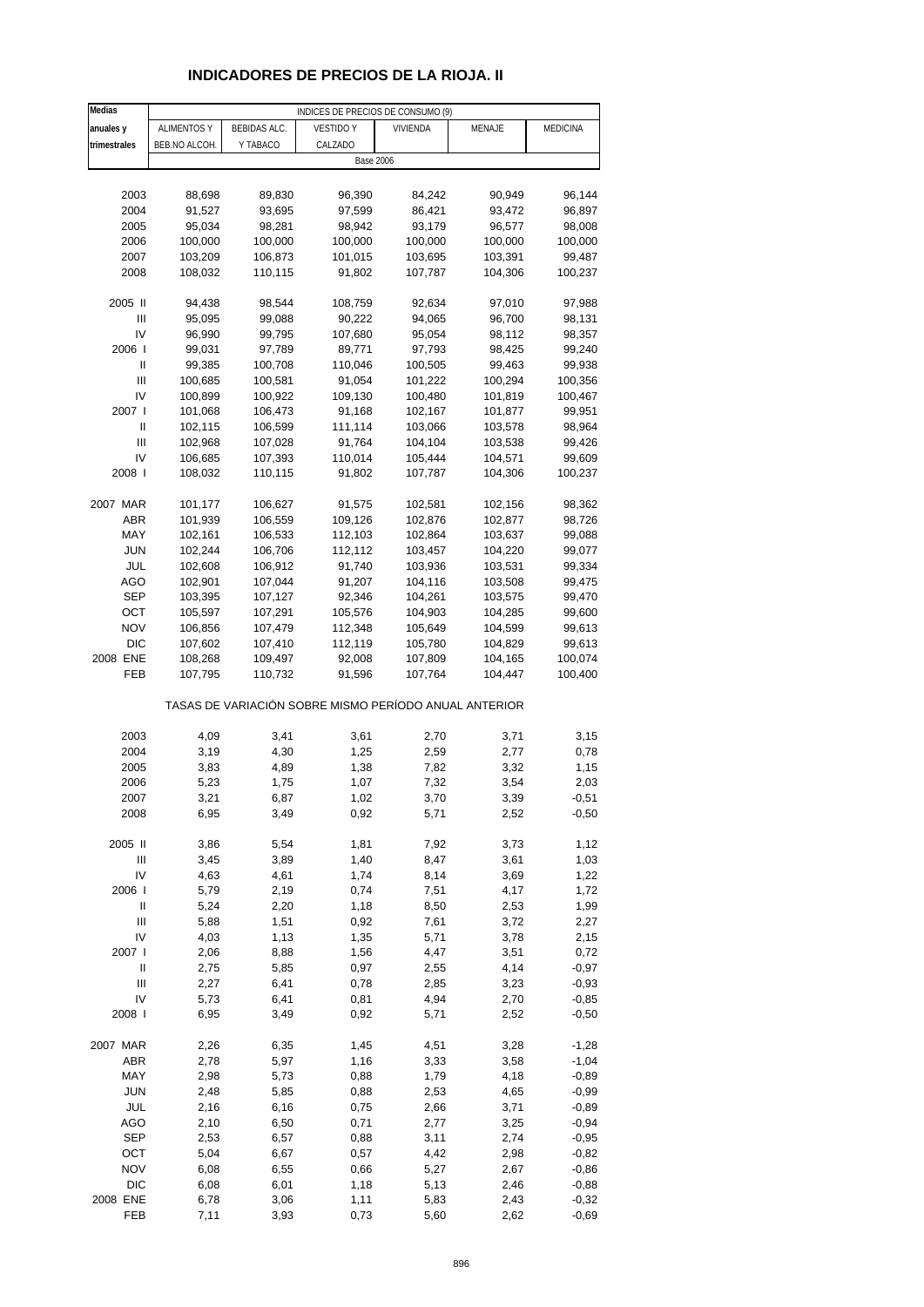| Medias       |            |               | INDICES DE PRECIOS DE CONSUMO (9)                     |                  |               |              |
|--------------|------------|---------------|-------------------------------------------------------|------------------|---------------|--------------|
| anuales y    | TRANSPORTE | COMUNICA -    | OCIO <sub>Y</sub>                                     | ENSEÑANZA        | HOTELES,      | <b>OTROS</b> |
| trimestrales |            | <b>CIONES</b> | <b>CULTURA</b>                                        |                  | CAFÉS Y REST. |              |
|              |            |               |                                                       | <b>Base 2006</b> |               |              |
|              |            |               |                                                       |                  |               |              |
| 2003         | 87,194     | 104,575       | 98,964                                                | 89,039           | 89,098        | 88,616       |
| 2004         | 90,433     | 103,289       | 98,919                                                | 92,969           | 92,845        | 92,385       |
| 2005         | 95,942     | 101,491       | 99,367                                                | 96,338           | 95,559        | 95,606       |
| 2006         | 100,000    | 100,000       | 100,000                                               | 100,000          | 100,000       | 100,000      |
| 2007         | 102,373    | 100,047       | 100,231                                               | 104,576          | 104,244       | 103,228      |
| 2008         | 105,873    | 100,084       | 99,330                                                | 107,586          | 105,840       | 105,535      |
| 2005 II      | 94,891     | 101,527       | 98,065                                                | 95,392           | 95,228        | 95,583       |
| Ш            | 98,290     | 101,161       | 100,517                                               | 95,958           | 96,371        | 96,012       |
| IV           | 98,075     | 100,873       | 100,234                                               | 98,747           | 96,297        | 96,483       |
| 2006         | 98,735     | 100,838       | 99,208                                                | 98,958           | 97,934        | 98,485       |
| Ш            | 101,229    | 100,105       | 99,597                                                | 98,976           | 99,403        | 99,899       |
| Ш            | 101,576    | 99,754        | 101,082                                               | 99,210           | 101,278       | 100,579      |
| IV           | 98,460     | 99,303        | 100,114                                               | 102,857          | 101,385       | 101,037      |
| 2007 l       | 99,301     | 99,808        | 99,345                                                | 103,444          | 102,357       | 102,581      |
| Ш            | 102,578    | 100,323       | 100,117                                               | 103,516          | 104,195       | 103,206      |
| Ш            | 103,033    | 100,168       | 101,529                                               | 103,857          | 105,605       | 103,423      |
| IV           | 104,580    | 99,890        | 99,932                                                | 107,487          | 104,821       | 103,701      |
| 2008         | 105,873    | 100,084       | 99,330                                                | 107,586          | 105,840       | 105,535      |
| 2007 MAR     | 100,512    | 100,631       | 100,057                                               | 103,516          | 102,483       | 102,900      |
| ABR          | 101,797    | 100,413       | 100,628                                               | 103,516          | 104,188       | 103,114      |
| MAY          | 102,823    | 100,053       | 99,812                                                | 103,516          | 104,086       | 103,129      |
| <b>JUN</b>   | 103,114    | 100,502       | 99,910                                                | 103,516          | 104,311       | 103,375      |
| JUL          | 103,272    | 100,266       | 101,244                                               | 103,516          | 105,191       | 103,344      |
| AGO          | 102,719    | 100,123       | 102,848                                               | 103,617          | 106,304       | 103,382      |
| <b>SEP</b>   | 103,108    | 100,115       | 100,495                                               | 104,439          | 105,319       | 103,544      |
| OCT          | 103,430    | 100,012       | 99,816                                                | 107,452          | 105,115       | 103,653      |
| <b>NOV</b>   | 104,710    | 99,916        | 99,115                                                | 107,452          | 104,350       | 103,782      |
| <b>DIC</b>   | 105,600    | 99,742        | 100,866                                               | 107,556          | 104,998       | 103,669      |
| 2008 ENE     | 105,643    | 100,146       | 99,226                                                | 107,556          | 105,609       | 105,064      |
| FEB          | 106,103    | 100,022       | 99,433                                                | 107,616          | 106,071       | 106,006      |
|              |            |               | TASAS DE VARIACIÓN SOBRE MISMO PERÍODO ANUAL ANTERIOR |                  |               |              |
| 2003         | 1,94       | $-2,75$       | 1,64                                                  | 4,77             | 5,16          | 3,23         |
| 2004         | 3,71       | $-1,23$       | $-0,05$                                               | 4,41             | 4,21          | 4,25         |
| 2005         | 6,09       | $-1,74$       | 0,45                                                  | 3,62             | 2,92          | 3,49         |
| 2006         | 4,23       | $-1,47$       | 0,64                                                  | 3,80             | 4,65          | 4,60         |
| 2007         | 2,37       | 0,05          | 0,23                                                  | 4,58             | 4,24          | 3,23         |
| 2008         | 7,27       | 0,69          | 0,34                                                  | 4,04             | 3,47          | 3,04         |
| 2005 II      | 5,14       | $-2,19$       | $-0,65$                                               | 3,59             | 2,97          | 3,41         |
| Ш            | 7,34       | $-2,07$       | $-0,14$                                               | 3,69             | 2,76          | 3,71         |
| IV           | 6,01       | $-1,86$       | 1,30                                                  | 3,77             | 2,61          | 4,21         |
| 2006         | 6,73       | $-1,53$       | 0,57                                                  | 3,89             | 3,81          | 4,39         |
| Ш            | 6,68       | $-1,40$       | 1,56                                                  | 3,76             | 4,38          | 4,52         |
| Ш            | 3,34       | $-1,39$       | 0,56                                                  | 3,39             | 5,09          | 4,76         |
| IV           | 0,39       | $-1,56$       | $-0,12$                                               | 4,16             | 5,28          | 4,72         |
| 2007 l       | 0,57       | $-1,02$       | 0,14                                                  | 4,53             | 4,52          | 4,16         |
| Ш            | 1,33       | 0,22          | 0,52                                                  | 4,59             | 4,82          | 3,31         |
| Ш            | 1,43       | 0,42          | 0,44                                                  | 4,68             | 4,27          | 2,83         |
| IV           | 6,22       | 0,59          | $-0,18$                                               | 4,50             | 3,39          | 2,64         |
| 2008         | 7,27       | 0,69          | 0,34                                                  | 4,04             | 3,47          | 3,04         |
| 2007 MAR     | 1,32       | 0,13          | 0,88                                                  | 4,59             | 4,03          | 3,90         |
| ABR          | 1,23       | 0,17          | 0,46                                                  | 4,59             | 4,91          | 3,64         |
| MAY          | 1,18       | $-0,09$       | 0,74                                                  | 4,59             | 4,81          | 3,32         |
| <b>JUN</b>   | 1,58       | 0,57          | 0,37                                                  | 4,59             | 4,74          | 2,97         |
| JUL          | 1,04       | 0,59          | 0,51                                                  | 4,59             | 4,46          | 2,76         |
| AGO          | 0,38       | 0,35          | 0,47                                                  | 4,69             | 4,44          | 2,94         |
| <b>SEP</b>   | 2,92       | 0,30          | 0,34                                                  | 4,78             | 3,92          | 2,78         |
| OCT          | 5,04       | 0,46          | $-0,19$                                               | 4,98             | 3,93          | 2,69         |
| <b>NOV</b>   | 6,54       | 0,60          | $-0,25$                                               | 4,26             | 3,18          | 2,75         |
| <b>DIC</b>   | 7,07       | 0,72          | $-0,11$                                               | 4,26             | 3,06          | 2,47         |

## **INDICADORES DE PRECIOS DE LA RIOJA. III**

2008 ENE 7,24 0,58 0,20 4,12 3,32 2,73 FEB 7,30 0,81 0,49 3,96 3,61 3,35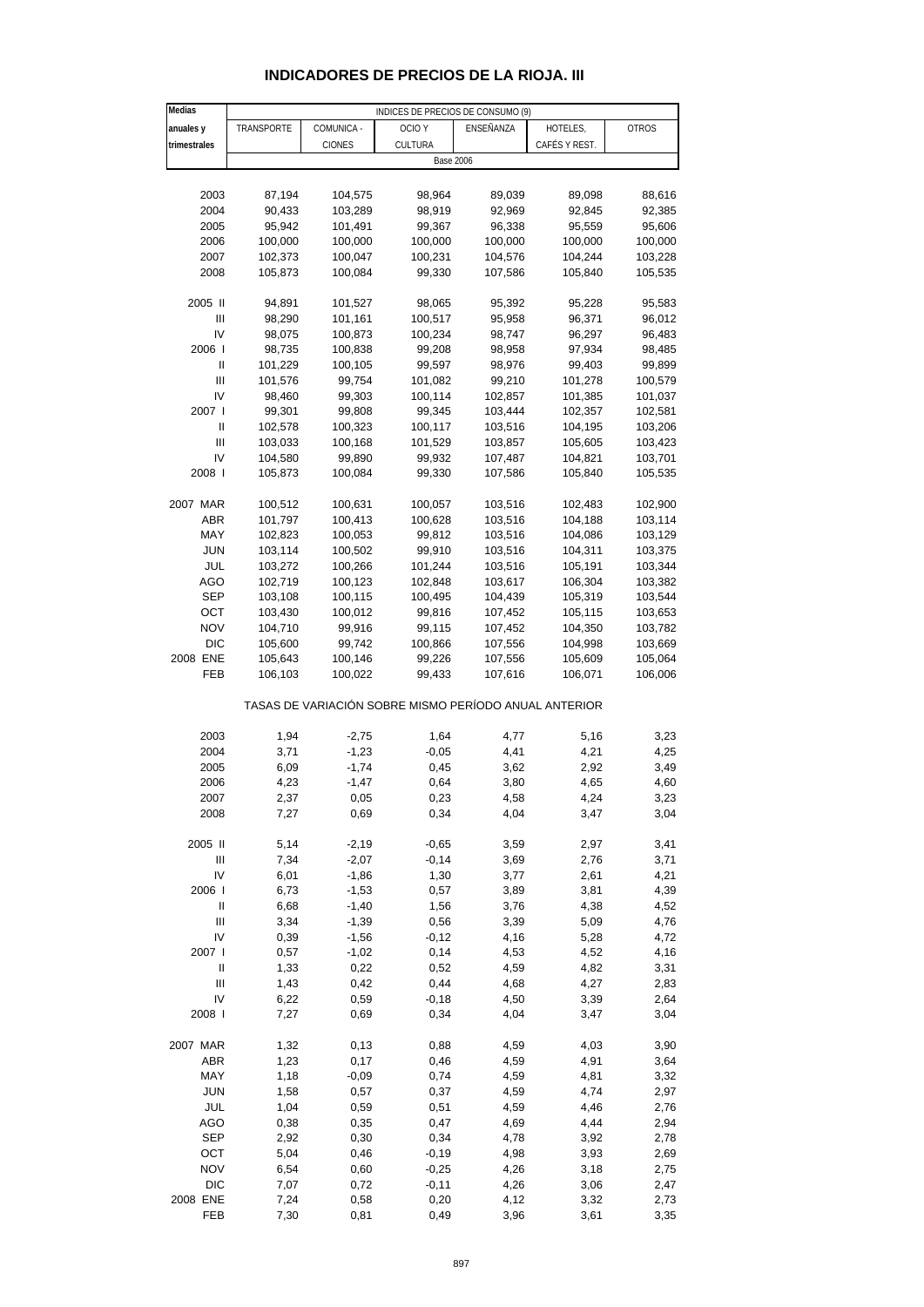| Medias                             | COSTE SALARIAL       |                                                       |                              |                          | <b>SALARIOS</b> |                                              |              |              |              |
|------------------------------------|----------------------|-------------------------------------------------------|------------------------------|--------------------------|-----------------|----------------------------------------------|--------------|--------------|--------------|
| anuales y                          | POR TRABAJADOR Y MES |                                                       | POR HORA EFECTIVA DE TRABAJO |                          |                 | INCREMENTO SALARIAL PACTADO EN CONVENIO (11) |              |              |              |
| trimestrales                       | <b>TOTAL</b>         | ORDINARIO                                             | <b>TOTAL</b>                 | ORDINARIO                | <b>TOTAL</b>    | AGRIC.                                       | CONST.       | INDUST.      | SERV.        |
|                                    |                      | €                                                     |                              |                          |                 |                                              | $\%$         |              |              |
|                                    |                      |                                                       |                              |                          |                 |                                              |              |              |              |
| 2003                               | 1.348,45             | 1.167,63                                              | 9,90                         | 8,59                     | 3,56            | 3,00                                         | 4,85         | 3,32         | 3,30         |
| 2004                               | 1.377,53             | 1.197,29                                              | 10,10                        | 8,79                     | 3,92            | 3,70                                         | 4,65         | 3,80         | 3,64         |
| 2005                               | 1.436,72             | 1.230,70                                              | 10,58                        | 9,09                     | 4,46            | 4,18                                         | 4,50         | 4,64         | 4,19         |
| 2006                               | 1.492,93             | 1.287,89                                              | 11,10                        | 9,58                     | 3,51            | 3,67                                         | 3,50         | 3,72         | 3,29         |
| 2007                               | 1.541,17             | 1.335,17                                              | 11,58                        | 10,04                    | 4,77            | 5,20                                         | 4,20         | 5,00         | 4,84         |
| 2008                               |                      |                                                       | $\overline{\phantom{a}}$     | $\blacksquare$           | 3,44            | 3,00                                         | 4,20         | 3,20         | 3,29         |
|                                    |                      |                                                       |                              |                          |                 |                                              |              |              |              |
| 2005 II                            | 1.531,21             | 1.230,55                                              | 10,50                        | 8,44                     | 2,77            | 2,00                                         | 2,80         | 2,74         | 2,78         |
| $\ensuremath{\mathsf{III}}\xspace$ | 1.325,30             | 1.235,59                                              | 10,88                        | 10,15                    | 3,08            | 2,00                                         | 2,80         | 3,12         | 3,21         |
| IV                                 | 1.561,53             | 1.237,84                                              | 11,50                        | 9,12                     | 3,04            | 2,00                                         | 2,80         | 3,08         | 3,13         |
| 2006                               | 1.383,12             | 1.256,79                                              | 9,51                         | 8,64                     | 3,09            | 3,00                                         | 3,50         | 3,29         | 2,57         |
| Ш                                  | 1.574,09             | 1.281,11                                              | 11,55                        | 9,40                     | 3,08            | 3,00                                         | 3,50         | 3,23         | 2,59         |
| $\ensuremath{\mathsf{III}}\xspace$ | 1.381,85             | 1.306,95                                              | 11,15                        | 10,54                    | 3,09            | 3,00                                         | 3,50         | 3,23         | 2,67         |
| IV                                 | 1.632,65             | 1.306,72                                              | 12,18                        | 9,75                     | 3,06            | 3,00                                         | 3,50         | 3,13         | 2,72         |
| 2007 l                             | 1.410,63             | 1.306,24                                              | 9,77                         | 9,05                     | 3,57            | 3,00                                         | 4,20         | 3,45         | 2,75         |
| Ш                                  | 1.622,78             | 1.324,91                                              | 11,90                        | 9,71                     | 3,53            | 3,00                                         | 4,20         | 3,44         | 3,11         |
| $\ensuremath{\mathsf{III}}\xspace$ | 1.446,89             |                                                       | 11,94                        | 11,08                    | 3,51            | 3,00                                         | 4,20         | 3,41         | 3,13         |
| IV                                 |                      | 1.341,97<br>1.367,54                                  |                              |                          |                 |                                              |              |              |              |
| 2008                               | 1.684,36             |                                                       | 12,70                        | 10,31                    | 3,47<br>3,44    | 3,00<br>3,00                                 | 4,20         | 3,28<br>3,20 | 3,29<br>3,29 |
|                                    |                      |                                                       |                              |                          |                 |                                              | 4,20         |              |              |
| 2007 MAR                           |                      |                                                       |                              | ٠                        | 3,57            | 3,00                                         |              |              | 2,75         |
| <b>ABR</b>                         |                      |                                                       |                              |                          | 3,57            | 3,00                                         | 4,20<br>4,20 | 3,45<br>3,45 | 2,75         |
| MAY                                |                      |                                                       |                              | $\overline{\phantom{a}}$ |                 |                                              |              |              |              |
|                                    |                      |                                                       |                              |                          | 3,57            | 3,00                                         | 4,20         | 3,45         | 2,75         |
| <b>JUN</b>                         |                      |                                                       |                              |                          | 3,53            | 3,00                                         | 4,20         | 3,44         | 3,11         |
| JUL                                |                      |                                                       |                              |                          | 3,53            | 3,00                                         | 4,20         | 3,44         | 3,11         |
| <b>AGO</b>                         |                      |                                                       |                              | $\overline{\phantom{a}}$ | 3,51            | 3,00                                         | 4,20         | 3,41         | 3,13         |
| <b>SEP</b>                         |                      |                                                       |                              | $\overline{a}$           | 3,51            | 3,00                                         | 4,20         | 3,41         | 3,13         |
| OCT                                |                      |                                                       |                              |                          | 3,50            | 3,00                                         | 4,20         | 3,29         | 3,30         |
| <b>NOV</b>                         |                      |                                                       |                              | $\overline{\phantom{a}}$ | 3,50            | 3,00                                         | 4,20         | 3,29         | 3,29         |
| <b>DIC</b>                         |                      |                                                       |                              |                          | 3,47            | 3,00                                         | 4,20         | 3,28         | 3,29         |
| 2008 ENE<br>FEB                    |                      |                                                       |                              |                          | 3,44            | 3,00                                         | 4,20         | 3,21         | 3,29         |
|                                    |                      |                                                       |                              |                          | 3,44            | 3,00                                         | 4,20         | 3,20         | 3,29         |
|                                    |                      | TASAS DE VARIACIÓN SOBRE MISMO PERÍODO ANUAL ANTERIOR |                              |                          |                 |                                              |              |              |              |
|                                    |                      |                                                       |                              |                          |                 |                                              |              |              |              |
| 2003                               | 3,93                 | 4,51                                                  | 5,80                         | 6,44                     |                 |                                              |              |              |              |
| 2004                               | 2,16                 | 2,54                                                  | 1,99                         | 2,24                     |                 |                                              |              |              |              |
| 2005                               | 4,30                 | 2,79                                                  | 4,73                         | 3,44                     |                 |                                              |              |              |              |
| 2006                               | 3,91                 | 4,65                                                  | 4,94                         | 5,45                     |                 |                                              |              |              |              |
| 2007                               | 3,23                 | 3,67                                                  | 4,33                         | 4,75                     |                 |                                              |              |              |              |
| 2008                               |                      |                                                       |                              |                          |                 |                                              |              |              |              |
|                                    |                      |                                                       |                              |                          |                 |                                              |              |              |              |
| 2005 II                            | 5,20                 | 3,70                                                  | 0,67                         | $-0,71$                  |                 |                                              |              |              |              |
| Ш                                  | 3,11                 | 2,23                                                  | 5,53                         | 4,64                     |                 |                                              |              |              |              |
| IV                                 | 3,70                 | 2,76                                                  | 4,26                         | 3,40                     |                 |                                              |              |              |              |
| 2006                               | 4,09                 | 3,12                                                  | 0,96                         | 0,00                     |                 |                                              |              |              |              |
| Ш                                  | 2,80                 | 4,11                                                  | 10,00                        | 11,37                    |                 |                                              |              |              |              |
| $\mathbf{III}$                     | 4,27                 | 5,78                                                  | 2,48                         | 3,84                     |                 |                                              |              |              |              |
| IV                                 | 4,55                 | 5,56                                                  | 5,91                         | 6,91                     |                 |                                              |              |              |              |
| 2007 l                             | 1,99                 | 3,93                                                  | 2,73                         | 4,75                     |                 |                                              |              |              |              |
| Ш                                  | 3,09                 | 3,42                                                  | 3,03                         | 3,30                     |                 |                                              |              |              |              |
| Ш                                  | 4,71                 | 2,68                                                  | 7,09                         | 5,12                     |                 |                                              |              |              |              |
| IV                                 | 3,17                 | 4,65                                                  | 4,27                         | 5,74                     |                 |                                              |              |              |              |
| 2008                               |                      |                                                       |                              |                          |                 |                                              |              |              |              |
|                                    |                      |                                                       |                              |                          |                 |                                              |              |              |              |
| 2007 MAR                           |                      |                                                       |                              |                          |                 |                                              |              |              |              |
| ABR                                |                      |                                                       |                              |                          |                 |                                              |              |              |              |
| MAY                                |                      |                                                       |                              |                          |                 |                                              |              |              |              |
| <b>JUN</b>                         |                      |                                                       |                              |                          |                 |                                              |              |              |              |
| <b>JUL</b>                         |                      |                                                       |                              |                          |                 |                                              |              |              |              |
| AGO                                |                      |                                                       |                              |                          |                 |                                              |              |              |              |
| <b>SEP</b>                         |                      |                                                       |                              |                          |                 |                                              |              |              |              |
| OCT                                |                      |                                                       |                              |                          |                 |                                              |              |              |              |
| <b>NOV</b>                         |                      |                                                       |                              |                          |                 |                                              |              |              |              |
| <b>DIC</b>                         |                      |                                                       |                              |                          |                 |                                              |              |              |              |
| 2008 ENE                           |                      |                                                       |                              |                          |                 |                                              |              |              |              |
| FEB                                |                      |                                                       |                              |                          |                 |                                              |              |              |              |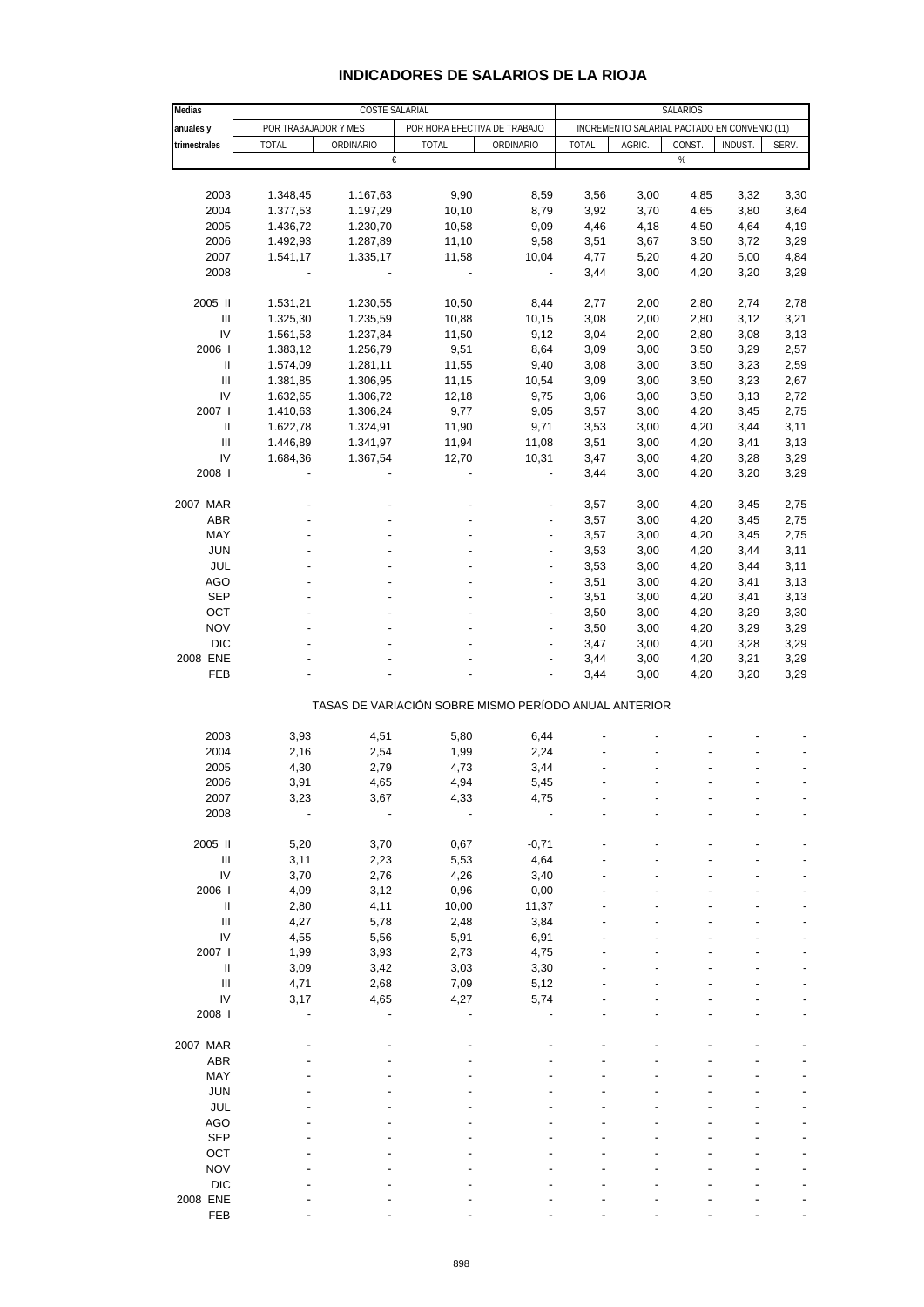| Medias            | CRÉDITOS Y DEPÓSITOS DEL SISTEMA BANCARIO |                 |                                                       |                   | HIPOTECAS INMOBILIARIAS   |                              |  |
|-------------------|-------------------------------------------|-----------------|-------------------------------------------------------|-------------------|---------------------------|------------------------------|--|
|                   |                                           | CRÉDITOS        |                                                       |                   | FINCAS RÚSTICAS Y URBANAS |                              |  |
| anuales y         | S.PRIVADO                                 | S.PÚBLICO       | <b>DEPÓSITOS</b><br>S.PRIVADO                         | S.PÚBLICO         | NÚMERO                    |                              |  |
| trimestrales      |                                           |                 | Millones de €                                         |                   | Unidades                  | <b>IMPORTE</b><br>Miles de € |  |
|                   |                                           |                 |                                                       |                   |                           |                              |  |
| 2003              | 5.333,49                                  | 242,39          | 4.204,78                                              | 98,92             | 843                       | 93.665                       |  |
| 2004              | 6.250,41                                  | 292,63          | 4.499,61                                              | 119,40            | 855                       | 141.223                      |  |
| 2005              | 7.720,12                                  | 278,40          | 4.789,34                                              | 165,96            | 899                       | 142.776                      |  |
| 2006              | 9.689,92                                  | 274,47          | 5.482,27                                              | 166,85            | 1.174                     | 189.075                      |  |
| 2007              | 11.609,13                                 | 343,64          | 6.389,37                                              | 159,94            | 1.077                     | 186.708                      |  |
| 2008              |                                           |                 |                                                       |                   | 1.043                     | 153.236                      |  |
|                   |                                           |                 |                                                       |                   |                           |                              |  |
| 2005 II           | 7.488,29                                  | 309,19          | 4.668,42                                              | 156,02            | 831                       | 132.476                      |  |
| Ш                 | 8.001,98                                  | 278,25          | 4.787,64                                              | 170,79            | 829                       | 148.675                      |  |
| IV                | 8.407,82                                  | 242,72          | 4.873,20                                              | 190,55            | 941                       | 155.128                      |  |
| 2006              | 8.889,51                                  | 302,36          | 5.097,61                                              | 182,22            | 1.333                     | 223.245                      |  |
| Ш                 | 9.503,50                                  | 291,90          | 5.384,81                                              | 176,77            | 1.021                     | 177.955                      |  |
| Ш                 | 9.926,50                                  | 279,40          | 5.578,00                                              | 152,67            | 1.373                     | 204.335                      |  |
| IV                | 10.440,19                                 | 224,22          | 5.868,64                                              | 155,74            | 968                       | 150.766                      |  |
| 2007 l            | 11.088,27                                 | 328,17          | 5.979,06                                              | 179,16            | 1.026                     | 200.331                      |  |
| Ш                 | 11.435,86                                 | 417,51          | 6.325,29                                              | 171,99            | 1.117                     | 187.972                      |  |
| Ш<br>IV           | 11.781,83                                 | 335,56          | 6.506,34                                              | 149,79            | 880                       | 184.307                      |  |
| 2008              | 12.130,58                                 | 293,32          | 6.746,77                                              | 138,82            | 1.283<br>1.043            | 174.220<br>153.236           |  |
|                   |                                           |                 |                                                       |                   |                           |                              |  |
| 2007 FEB          |                                           |                 |                                                       |                   | 877                       | 200.245                      |  |
| MAR               |                                           |                 |                                                       |                   | 1.030                     | 197.675                      |  |
| <b>ABR</b>        |                                           |                 |                                                       |                   | 888                       | 191.132                      |  |
| MAY               |                                           |                 |                                                       |                   | 1.289                     | 181.734                      |  |
| <b>JUN</b>        |                                           |                 |                                                       |                   | 1.173                     | 191.050                      |  |
| JUL               |                                           |                 |                                                       |                   | 1.007                     | 209.334                      |  |
| AGO               |                                           |                 |                                                       |                   | 1.045                     | 196.997                      |  |
| <b>SEP</b>        |                                           |                 |                                                       |                   | 589                       | 146.590                      |  |
| ОСТ               |                                           |                 |                                                       |                   | 1.604                     | 210.150                      |  |
| <b>NOV</b>        |                                           |                 |                                                       |                   | 1.054                     | 163.825                      |  |
| <b>DIC</b>        |                                           |                 |                                                       |                   | 1.191                     | 148.685                      |  |
| 2008 ENE          |                                           |                 |                                                       |                   | 1.043                     | 153.236                      |  |
|                   |                                           |                 | TASAS DE VARIACIÓN SOBRE MISMO PERÍODO ANUAL ANTERIOR |                   |                           |                              |  |
| 2003              | 18,23                                     | 5,58            | 6,00                                                  | $-10,60$          | 18,06                     | 43,09                        |  |
| 2004              | 17,19                                     | 20,73           | 7,01                                                  | 20,71             | 1,33                      | 50,77                        |  |
| 2005              | 23,51                                     | $-4,87$         | 6,44                                                  | 38,99             | 5,26                      | 1,10                         |  |
| 2006              | 25,52                                     | $-1,41$         | 14,47                                                 | 0,54              | 30,50                     | 32,43                        |  |
| 2007              | 19,81                                     | 25,20           | 16,55                                                 | $-4,14$           | $-8,28$                   | $-1,25$                      |  |
| 2008              |                                           |                 |                                                       |                   | $-11,01$                  | $-24,54$                     |  |
|                   |                                           |                 |                                                       |                   |                           |                              |  |
| 2005 II           | 22,31                                     | 0,49            | 7,04                                                  | 30,53             | 8,77                      | 9,55                         |  |
| $\mathbf{III}$    | 25,88                                     | $-9,02$         | 4,79                                                  | 62,73             | 18,65                     | 26,37                        |  |
| IV                | 26,78                                     | -4,42           | 1,94                                                  | 38,51             | 11,14                     | 35,18                        |  |
| 2006  <br>Ш       | 27,31                                     | 6,68<br>$-5,59$ | 5,58<br>15,35                                         | 24,41             | 33,80<br>22,81            | 65,58                        |  |
| Ш                 | 26,91<br>24,05                            | 0,41            | 16,51                                                 | 13,30<br>$-10,61$ | 65,59                     | 34,33<br>37,44               |  |
| IV                | 24,17                                     | $-7,62$         | 20,43                                                 | $-18,27$          | 2,87                      | $-2,81$                      |  |
| 2007 l            | 24,73                                     | 8,54            | 17,29                                                 | $-1,68$           | $-22,99$                  | -10,26                       |  |
| $\mathbf{I}$      | 20,33                                     | 43,03           | 17,47                                                 | $-2,71$           | 9,37                      | 5,63                         |  |
| $\mathbf{III}$    | 18,69                                     | 20,10           | 16,64                                                 | $-1,88$           | $-35,90$                  | $-9,80$                      |  |
| IV                | 16,19                                     | 30,82           | 14,96                                                 | $-10,87$          | 32,54                     | 15,56                        |  |
| 2008 l            |                                           |                 |                                                       |                   | $-11,01$                  | $-24,54$                     |  |
|                   |                                           |                 |                                                       |                   |                           |                              |  |
| 2007 FEB          |                                           |                 |                                                       |                   | $-37,62$                  | $-8,19$                      |  |
| <b>MAR</b>        |                                           |                 |                                                       |                   | $-26,16$                  | $-7,73$                      |  |
| <b>ABR</b>        |                                           |                 |                                                       |                   | 0,45                      | 27,06                        |  |
| MAY               |                                           |                 |                                                       |                   | 19,46                     | 10,78                        |  |
| <b>JUN</b>        |                                           |                 |                                                       |                   | 6,64                      | -12,92                       |  |
| JUL               |                                           |                 |                                                       |                   | $-34,18$                  | $-15,54$                     |  |
| AGO               |                                           |                 |                                                       |                   | $-7, 11$                  | 21,42                        |  |
| <b>SEP</b>        |                                           |                 |                                                       |                   | $-59,80$                  | $-27,76$                     |  |
| OCT<br><b>NOV</b> |                                           |                 |                                                       |                   | 61,86<br>7,22             | 65,56<br>20,22               |  |
| <b>DIC</b>        |                                           |                 |                                                       |                   | 28,06                     | $-21,37$                     |  |
| 2008 ENE          |                                           |                 |                                                       |                   | $-11,01$                  | $-24,54$                     |  |

## **INDICADORES MONETARIOS Y FINANCIEROS DE LA RIOJA**